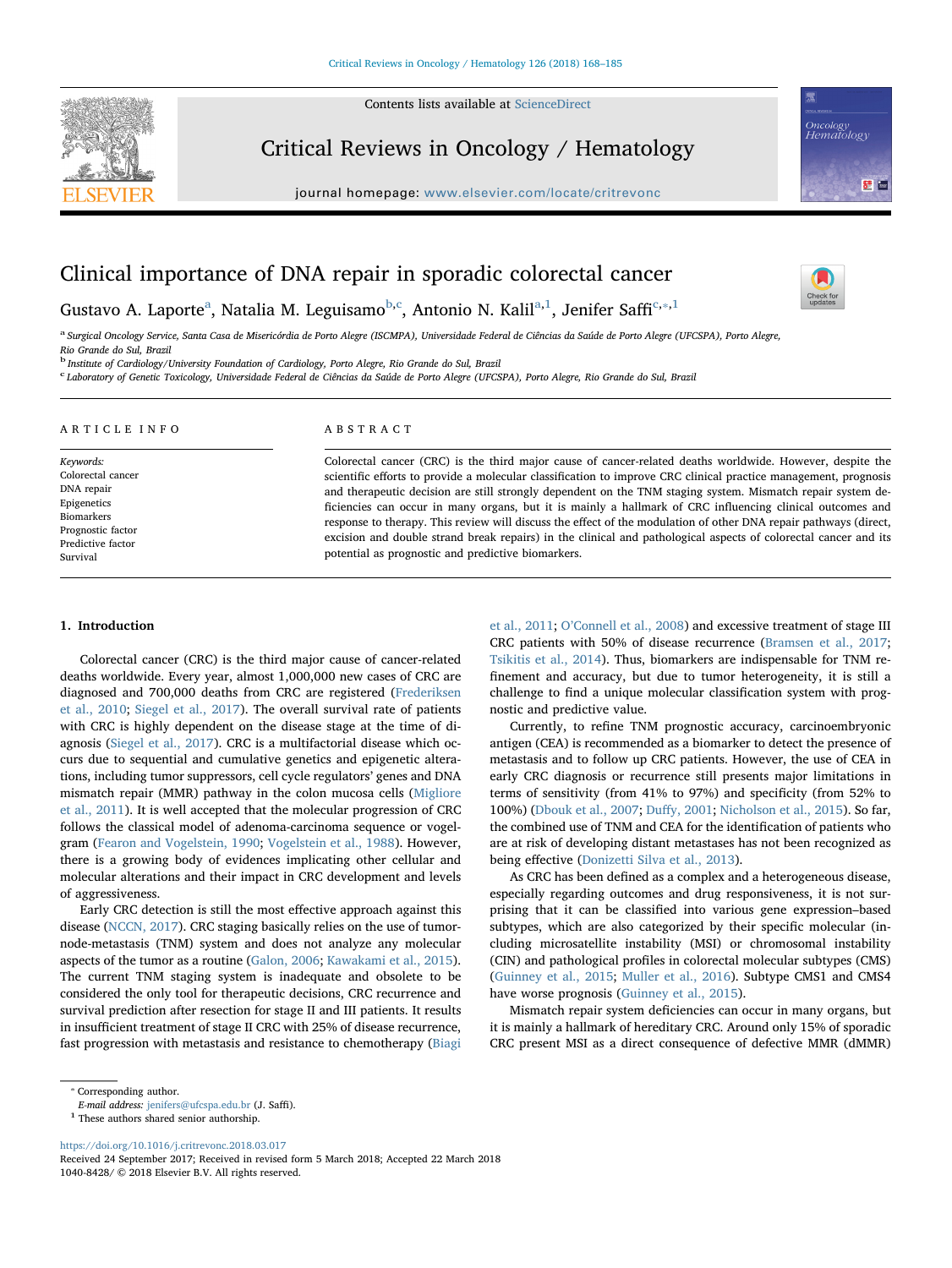(mainly due to epigenetic silencing of MLH1, MSH2, PMS1 and/or PMS2 promoters), which is associated with a better overall survival rate and response to 5-fluoracil (5-FU)-based therapies [\(Sinicrope et al.,](#page-16-6) [2011\)](#page-16-6). In this context, the classical relevance of DNA repair system in sporadic CRC as a prognostic and predictive tool relies on the investigation of MSI presence in the tumor specimens. Therefore, considering this and the extensive participation of DNA repair modulation in virtually all the types of cancer, over the last decade other DNA repair pathways have been studied in the light of its predictive and prognostic values for colorectal cancer. Here we review the studies comprising the associations between gene and protein expression of the main components of direct, excision (base and nucleotide) and double strand break repair pathways and clinicopathological features, response to chemotherapy and survival in CRC.

# 2. Biological importance of DNA repair mechanisms in CRC

It is estimated that human cells suffer over  $2\times10^4$  DNA damaging events every day, which are normally repaired by specific DNA repair pathways that assure the genomic integrity ([Lindahl and Wood, 1999](#page-15-3)). The components of DNA repair system can be didactically classified into direct (which requires one protein/enzyme that act in one single step) and indirect repair (which requires several proteins/enzymes that act in several steps, including lesion recognition and strand excision, polymerization and ligation). Direct repair (DR) repairs DNA methylations; Base excision repair (BER) pathway is responsible for repairing oxidized bases and single-strand breaks (SSBs); Nucleotide excision repair (NER) pathway corrects pyrimidine dimers and bulky helix disorders; DNA double strand breaks (DSBs) are processed by homologous recombination (HR) and-homologous end joining (NHEJ) pathways.

Defective DNA repair is a common hallmark of cancer. DNA repair genes are frequently mutated in cancer, yet limited studies have proven their indispensable role in the disease prognosis and response to chemoand radiotherapy. Hence, the biological significance of DNA repair mechanisms is supported by the fact that the deregulation of such system may contribute both to the initiation and progression of cancer. In addition, by repairing the damage caused by chemo- and radiotherapy to the DNA molecule of the cancer cell, the DNA repair systems may implicate in resistance to treatments. Therefore, the efficacy of cancer treatments - which rely on structural and metabolic dysfunction of DNA to induce the death of neoplastic cells – may be severely compromised, culminating in poor clinical outcomes. Consequently, there is still a search for new therapeutic approaches based on the principle of using internal deficiencies in DNA repair mechanisms, in favor of increasing the cellular sensitivity to agents that cause this sort of lesions. Thus, the ability of neoplastic cells or even neoplastic stem cells to recognize and initiate DNA repair is possibly the key mechanism for overcoming the therapeutic resistance and recurrence of cancer ([Torgovnick and Schumacher, 2015\)](#page-16-7).

In CRC, the classic relevance of DNA repair pathways can be attributed to the mismatch repair pathway, since germline deleterious mutations in this pathway genes are responsible for the hereditary version of colorectal neoplasms occurrence and confer a 70% lifetime risk of CRC development and an increased risk of developing other cancers ([Sehgal et al., 2014](#page-16-8)). However, in sporadic CRC, the MMR deficiency results from the loss of expression of at least one out of four of its main components, mainly MLH1 and/or MSH2 by epigenetic mechanisms and leads to MSI in 15% of the cases [\(Sargent et al., 2010](#page-16-9)). In addition, also considering the context of DNA repair and damage, the gastrointestinal tract is a main target for oxidizing elements, which are highly mutagenic [\(Aran et al., 2016;](#page-13-0) Obtuł[owicz et al., 2010\)](#page-16-10). These factors are responsible for increasing the susceptibility of colonic epithelium to mutations due to base oxidation, mispairings and strand breaks, which can lead to loss of genomic integrity and colorectal carcinogenesis. Since MMR system is involved in post-replicative damage recognition and signaling, inactivity of this pathway may be one

suitable explanation for the process of malign transformation preferably affecting proliferating cells, such as colon epithelial tissues [\(Fearon,](#page-14-9) [2011\)](#page-14-9).

However, the relationship between DNA damage and its repair is far more complex than its own concept, since no single pathway can repair all types of injury efficiently. Some lesions are substrate for more than one pathway, and there is evidence of interaction between proteins involved in distinct pathways [\(Nagel et al., 2014](#page-16-11)). This interaction is probably responsible for generating different degrees of malignancy and modulating the carcinogenic process as well as the response to therapeutic agents in CRC ([Bardhan and Liu, 2013\)](#page-14-10).

# 3. Mismatch repair: MMR status has promising prognostic and predictive value in CRC patients

MMR is one of DNA repair pathways that aims to maintain genomic stability when DNA replication and recombination errors occurs ([Iyer](#page-15-4) et [al., 2006](#page-15-4)). This pathway recognizes and repairs erroneous insertions, deletions and misincorporation of bases, but also repairs mispairs due to endogenous (oxidative reactions) and exogenous (chemicals and physical agents) kinds of DNA damage ([Li, 2008](#page-15-5)). Study of the biochemistry of the MMR proteins has revealed that recognition of mismatches and insertion/deletion loops is performed by a heterodimers of either MSH2 and MSH6 or MSH2 and MSH3 [\(Hsieh and Kazuhiko,](#page-15-6) [2009\)](#page-15-6). While the MLH1, PMS2, and PMS1 proteins act primarily by repairing the base-base mismatches and insertion/deletion loops, the heterodimer of MLH1-PMS2 proteins executes the repair of the mismatches in conjunction with other molecules ([Kheirelseid et al., 2013](#page-15-7)).

MMR is the most studied DNA repair pathway in the context of CRC pathological and clinical features, and deficiencies in this pathway result in tumors with MSI. Microsatellites are defined as repeated DNA sequences that consists in 2–5 base pairs, usually occurring 10–60 times and are scattered throughout coding and noncoding regions of the genome, compounding 3% of the genome ([Bupathi and Wu, 2016\)](#page-14-11).

It is well established that two distinct types of CRC - according to the MMR status - exist: MMR-proficient (pMMR) and MMR-deficient (dMMR). A germline mutation in one of the main MMR components (most frequently MLH1 or MSH2 and rarely MSH6 and PMS2), is the source of MMR deficiency in patients with Lynch syndrome (LS), previously referred as hereditary non-polyposis colorectal cancer (HNPCC), which comprises 0.8–5% of all CRC cases ([Boland, 2005](#page-14-12); [Kawakami et al., 2015;](#page-15-1) [Lynch, 1966;](#page-15-8) [Mecklin, 1987](#page-15-9)). dMMR is also observed in 10–20% of patients with sporadic CRC, usually caused by MLH1 promoter hypermethylation and consequent loss of protein expression ([Hewish et al., 2010](#page-14-13)). Immunohistochemistry (IHC) in colorectal tumors for MLH1 and MSH2 is a rapid, sensitive and highly specific method for screening for MMR defects ([Overbeek et al., 2008](#page-16-12)). Search for dMMR can be performed by IHC by testing at least one of the four main MMR proteins (MLH1, MSH2, PMS2, and MSH6) or by directly searching MSI in DNA-based test for unclear sporadic CRC or hereditary CRC confirmation ([Funkhouser et al., 2012;](#page-14-14) [Sepulveda et al.,](#page-16-13) [2017\)](#page-16-13).

dMMR CRC shows several distinct clinicopathological features and may have some influence in response to chemotherapy and serve as a predictive factor to 5-FU response in CRC patients. dMMR/MSI is considered a prognostic factor for unfavorable outcomes, which are represented by predominant occurrence in proximal colon, lymphocytic infiltrate, poorly differentiated tumor cells and presence of mucin or signet ring appearance. Conversely, dMMR in CRC tumors favors response to 5-FU–based chemotherapy in comparison to patients with pMMR CRC receiving the same scheme ([Koopman et al., 2009](#page-15-10); [Miyakura et al., 2001;](#page-15-11) [Ryan et al., 2017;](#page-16-14) [Sepulveda et al., 2017](#page-16-13)).

In selected stage II and stage III CRC the fluoropyrimide (5-FU or capecitabine)-based adjuvant chemotherapy is considered the first line of care [\(André et al., 2009,](#page-13-1) [2004;](#page-13-2) [Zhang et al., 2016b](#page-17-0); [Ryan et al., 2017\)](#page-16-14) and is commonly used with other chemotherapeutic agents, such as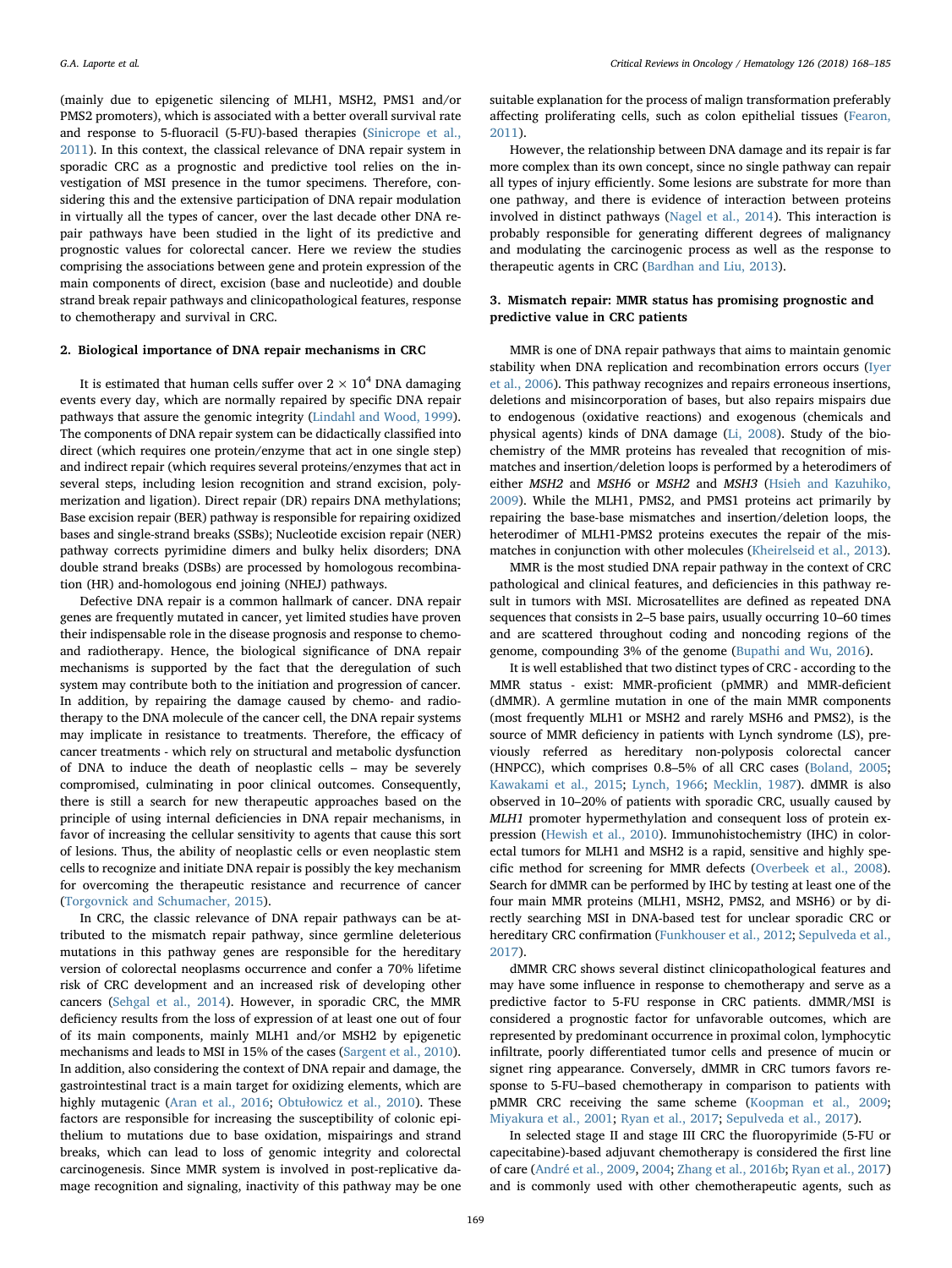irinotecan, leucovorin (LV) and oxaplatin ([Zhang et al., 2016b](#page-17-0)). Despite the amount of reports, current clinical data about 5-FU-based adjuvant chemotherapy in patients with dMMR is still considered conflicting, mainly due to bimodal age distribution of CRC patients, limited sample size, inclusion of multiple tumor stages and heterogeneous 5-FU-based adjuvant regimens [\(Kawakami et al., 2015](#page-15-1); [Zhang et al., 2016b;](#page-17-0) [Ryan](#page-16-14) [et al., 2017\)](#page-16-14). Some studies considered that 5-FU-based adjuvant chemotherapy was ineffective in stage II and III CRC patients with dMMR tumors, since it does not improve overall and disease-free survival ([Ribic, 2003](#page-16-15); [Sargent et al., 2010](#page-16-9); [Hutchins et al., 2011](#page-15-12); [Webber et al.,](#page-17-1) [2015\)](#page-17-1). In counterpart, other studies have shown that dMMR CRCs had a similar or even greater benefit from 5-FU-based adjuvant treatment, when compared to pMMR CRCs, with better overall and disease-free survival rates [\(Elsaleh et al., 2000](#page-14-15); [Hemminki et al., 2000](#page-14-16); [Kim et al.,](#page-15-13) [2007;](#page-15-13) [Westra et al., 2005;](#page-17-2) [Popat et al., 2005;](#page-16-16) [Guastadisegni et al.,](#page-14-17) [2010\)](#page-14-17).

In stage II dMMR CRC patients treated with surgery plus 5-FU or surgery alone, the last ones presented better overall survival [\(Ribic,](#page-16-15) [2003\)](#page-16-15), which may indicate that these patients do not benefit from adjuvant 5-FU-based therapies [\(Kawakami et al., 2015](#page-15-1)). Conversely, stage III dMMR CRC patients submitted to the same regimens, dMMR disfavored disease recurrence and delayed time to response (TTR), but improved survival rates when compared to pMMR tumors. However, all stage III patients received adjuvant chemotherapy independently of MMR status ([Des Guetz et al., 2009a](#page-14-18); [Kawakami et al., 2015](#page-15-1); [Webber](#page-17-1) [et al., 2015\)](#page-17-1). Despite still contradictory, these findings strengthen the possibility of including MMR status as a predictive biomarker for 5-FU based therapy [\(Ryan et al., 2017](#page-16-14)).

The addition of other chemotherapy agents to 5-FU (e.g., FOLFOX and FOLFIRI) efficiently improves disease-free survival (DFS) and overall survival (OS) in comparison to 5-FU with leucovorin isolated in stage III dMMR CRC patients to FOLFOX regimen [\(André et al., 2009](#page-13-1); [Devaud and Gallinger, 2013](#page-14-19); [Gavin et al., 2012](#page-14-20); [Zaanan et al., 2009](#page-17-3), [André et al., 2015\)](#page-13-3). A meta-analysis of treated and untreated state II/III with high-MSI (MSI-H) colorectal tumors showed that MSI-H status, in addition to predicting better prognosis, also is a predictive factor of non-response to chemotherapy [\(Des Guetz et al., 2009b](#page-14-21)). Alternatively, another meta-analysis in metastatic CRC patients (mCRC) found no benefit of chemotherapy in terms of response ratio for MSI-H patients compared with microsatellite stable (MSS) patients, showing that this phenotype does not predict chemotherapy response in this subset of patients ([Des Guetz et al., 2009a\)](#page-14-18). Regarding targeted therapy, it seems that bevacizumab - monoclonal antibody of Vascular Endothelial Growth Factor (VEGF) - in combination with FOLFOX has a potential benefit in stage II/III dMMR CRC patients' survival ([Pogue-Geile et al.,](#page-16-17) [2013\)](#page-16-17). It may be since dMMR CRC patients also present higher serum VEGF levels, given the well-defined target of this antibody or anti-angiogenic treatment in general ([Hansen et al., 2011](#page-14-22)). Also, studies revealed that patients with advanced CRC who possess a BRAF mutation have significantly poorer outcomes as measured by PFS and OS and have a decreased response rate to anti-EGFR therapy relative to those with non-mutated BRAF[\(Sepulveda et al., 2017\)](#page-16-13)."

Immunotherapy-based treatment is approved for use in metastatic/ refractory dMMR CRC patients by the Food and Drug Administration (FDA) in the United States due to the strong T cell response induced by large amounts of neoantigens [\(Kelderman et al., 2015](#page-15-14)) related to the specific antigen-driven immune responses caused by dMMR ([Phipps](#page-16-18) [et al., 2015\)](#page-16-18). dMMR CRC have a highly up-regulated expression of multiple immune checkpoint proteins, including Programmed Deathligand 1 (PD-L1). This characteristic is not exclusive of tumor cells, but it also occurs in tumor-infiltrating lymphocytes and/or myeloid cells ([Llosa et al., 2015;](#page-15-15) [Ryan et al., 2017](#page-16-14); [Taube et al., 2014\)](#page-16-19) and the mechanism of immune-based therapy involves the blockade of these immunoregulatory system [\(Ryan et al., 2017\)](#page-16-14). The first phase I trial evaluated nivolumab in CRC and only one patient presented complete response out of 20 treated ([Brahmer et al., 2010\)](#page-14-23). A study phase II

showed compared clinical response of pembrolizumab monotherapy in patients with previously treated, progressive metastatic tumors, with or without dMMR, and it was demonstrated that dMMR CRC had both better progression free survival (PFS) and OS ([Le et al., 2015](#page-15-16)). The European Society for Medical Oncology (ESMO) and the National Comprehensive Cancer Network (NCCN) is now recommending MSI testing as a result of its immune check-point inhibitors treatment strong predictive value in patients with mCRC ([Van Cutsem et al., 2016](#page-16-20); [NCCN, 2017](#page-16-2)). dMMR occurs in less than 5% of mCRC [\(Funkhouser](#page-14-14) [et al., 2012\)](#page-14-14) and immune checkpoint blockade treatment in advanced CRC patients with pMMR disease has been associated with unsatisfactory responses [\(Myint and Goel, 2017\)](#page-15-17). However, there are studies recruiting patients with advanced unresectable or metastatic CRC aiming to define MMR status as predictive biomarker for immunotherapy-based treatment (Clinical Trials Identifier: NCT02981524; NCT03396926; NCT02563002; NCT02460198)

In sum, most sporadic CRC is pMMR, which is associated with worse survival in comparison to dMMR. Patients with resected stage II dMMR CRC have good prognosis, but the lack of evidence on 5-FU-based chemotherapy benefit supports the use of other chemotherapy schemes. For stage III CRC patients, MMR status does not influence chemotherapy decisions, but it seems that dMMR is an indicative of good prognosis and a predictive factor of non-response, although literature data on this topic are still conflicting ([Ryan et al., 2017\)](#page-16-14). Finally, the ESMO and NCCN recommended MSI testing due to its strong predictive value for the use of immune check-point inhibitors in the treatment of patients with mCRC which aim to use immunotherapy-based treatment, but there are many studies recruiting patients to define the real predictive role of MMR status in CCR patients treated with immunotherapy.

# 4. Direct repair: MGMT methylation status is a potential predictive biomarker of response to treatment to temozolomide (TMZ) in mCRC

O<sup>6</sup>-Methylguanine (O<sup>6</sup>-MG)-DNA-methyltransferase gene (MGMT) encodes the DNA-repair protein O<sup>6</sup>-alkylguanine (O<sup>6</sup>-AG) DNA alkyltransferase (AGT), which removes alkyl groups from  $O<sup>6</sup>$  position of guanine to protect normal cells from exogenous carcinogens (D'[Incalci](#page-14-24) [et al., 1988](#page-14-24); [Pegg, 1990\)](#page-16-21). This protein is unique among DNA repair proteins since it acts by itself to eliminate DNA adducts. The AGT protein is a DNA repair enzyme that is normally expressed in all normal human cells and protects DNA from damage caused by alkylating agents ([Gerson, 2004\)](#page-14-25).

MGMT is located on chromosome 10 at 10q26 and encodes five exons and four introns. The 5′ promoter region contain several transcription factors recognition sequences and has many GC base pair repeats (CpG islands), which are very common methylation sites ([Natarajan et al., 1992](#page-16-22)). Loss of MGMT expression, often through MGMT promoter methylation, is clinically relevant, and was first reported in 1999 [\(Esteller et al., 1999](#page-14-26)). While the overexpression of MGMT is known for its influence in reducing the risk of carcinogenesis and the risk of mutations after exposure to alkylating agents, such as TMZ ([Amatu et al., 2016](#page-13-4)), loss of MGMT results in enhanced cytotoxicity of classic alkylators, such as cyclophosphamide, but also of topoisomerase I inhibitors and irinotecan [\(Friedman et al., 1995,](#page-14-27) [2002](#page-14-28); [Khan et al., 2008](#page-15-18)).

It is well known that colorectal mucosa is constantly exposed to exogenous carcinogens. Consequently, it is fundamental to preserve a competent DNA repairing system to protect normal cells from mutagenesis. MGMT restores mutagenic  $O<sup>6</sup>$ -methylguanine to guanine in normal colonic tissue, preventing DNA alkylation damage ([Farzanehfar](#page-14-29) [et al., 2013\)](#page-14-29). The relevance of MGMT in CRC carcinogenesis is widely accepted, and reduced MGMT expression has been documented in tumor in comparison to normal colon tissues ([Kuan et al., 2015](#page-15-19)). MGMT gene promoter methylation also plays an important role in colorectal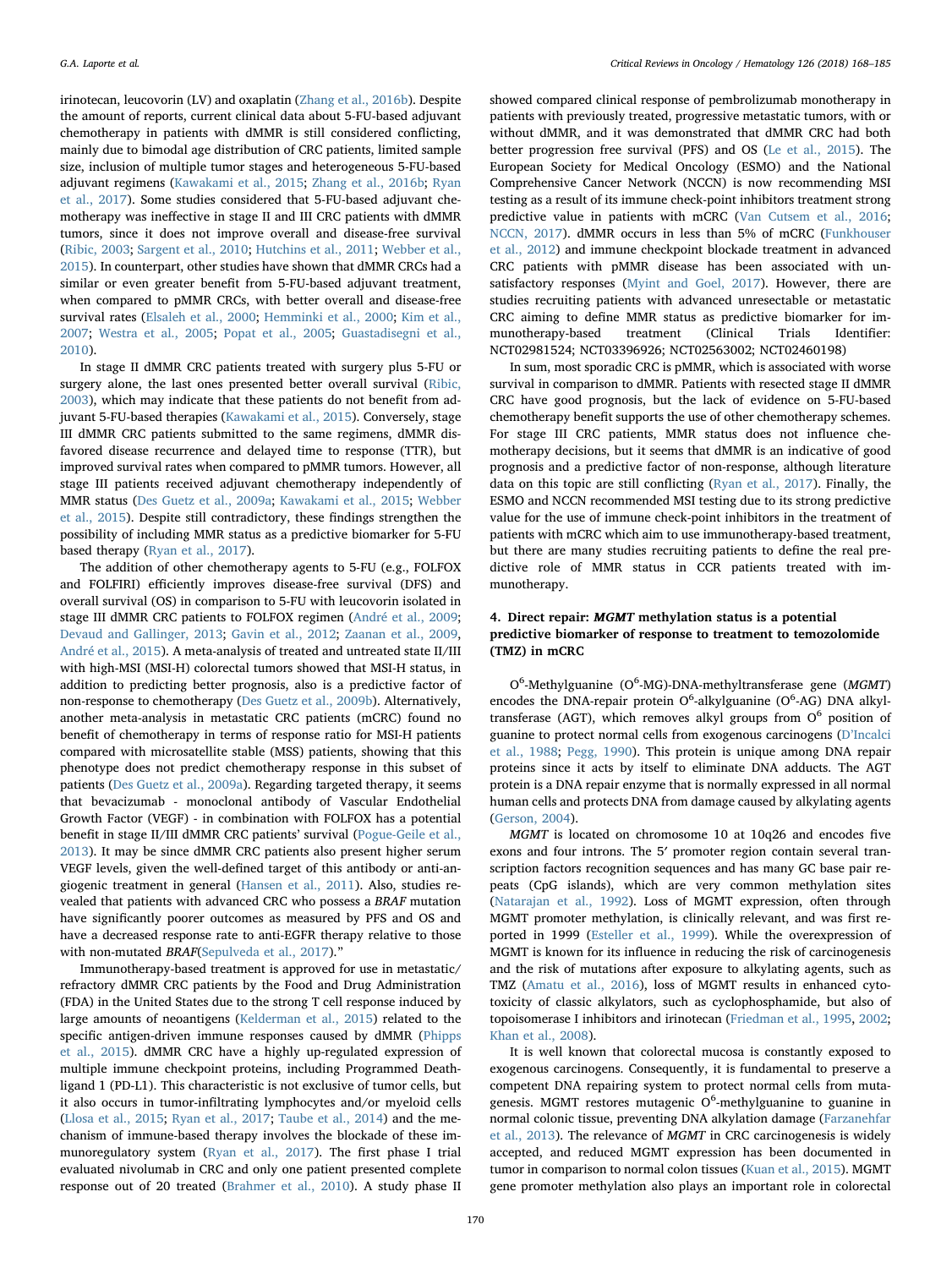carcinogenesis, occurring in about 30–40% of all CRC cases [\(Esteller](#page-14-30) [et al., 2001](#page-14-30); [Shen et al., 2005](#page-16-23)). Indeed, MGMT promoter methylation is a useful marker to identify early stages of CRC [\(Shen et al., 2005\)](#page-16-23).

Low frequency of MGMT methylation has been detected in normal colorectal mucosa taken from the margin of the resected CRC as well as in individuals without CRC ([Ahlquist et al., 2008](#page-13-5); [Nagasaka et al.,](#page-15-20) [2008\)](#page-15-20). Thus, it has been accepted that the modulation of MGMT expression through methylation seems to be more involved with colorectal carcinogenesis than with the prognostic aspects of the disease, since it also occurs in healthy intestinal tissue. It may suggest that MGMT gene silencing is only one of several steps required to accumulate DNA damage and to lead cells to malignancy. Loss of MGMT has therefore been defined as a field defect, i.e., it is not completely necessary nor sufficient for the progression of cancer, but it represents one of several steps involved with the carcinogenesis ([Nagasaka et al., 2008](#page-15-20)).

MGMT loss also plays a role in MSS CRC through a mechanism of chromosomal instability [\(Shen et al., 2005\)](#page-16-23), but it is more frequent in this MSI CRC phenotype, suggesting that MGMT promoter methylation selects dMMR clones [\(Svrcek et al., 2010\)](#page-16-24). In fact, a second level of defense against DNA damage is represented by MMR pathway, which leads the cell to apoptosis in the presence of serious genomic changes ([Allan and Travis, 2005](#page-13-6)).

# 4.1. Prognostic value of MGMT promoter methylation or loss of expression

Relevant literature has been registering the scientific efforts to discover the diagnostic, prognostic and predictive relevance of MGMT in colorectal cancer [\(Farzanehfar et al., 2013;](#page-14-29) [Ju et al., 2011;](#page-15-21) [Kim et al.,](#page-15-22) [2010;](#page-15-22) [Krtolica et al., 2007](#page-15-23); [Leguisamo et al., 2017;](#page-15-24) [Nagasaka et al.,](#page-15-20) [2008;](#page-15-20) [Nilsson et al., 2013](#page-16-25); [Shima et al., 2011;](#page-16-26) [Sinha et al., 2013\)](#page-16-27). The first study to correlate MGMT promoter methylation and prognostic features of tumor aggressiveness showed no association with clinicopathological characteristics and no influence in overall survival ([Krtolica et al., 2007](#page-15-23)). Later, two other studies presented conflicting data regarding the association of CRC clinical features and loss of MGMT expression in tumor tissues (Ju [et al., 2011;](#page-15-21) [Nagasaka et al.,](#page-15-20) [2008\)](#page-15-20). As summarized in [Table 1,](#page-3-0) MGMT promoter methylation or loss of protein expression was associated with distal tumor location ([Shima](#page-16-26) [et al., 2011](#page-16-26)), late tumor stage ([Ju et al., 2011](#page-15-21); [Nilsson et al., 2013](#page-16-25); [Sinha et al., 2013](#page-16-27)), high grade tumors ([Leguisamo et al., 2017;](#page-15-24) [Oliver](#page-16-28) [et al., 2014](#page-16-28)) and tubular adenocarcinoma [\(Zhang et al., 2016a](#page-17-4))– all features of tumor aggressiveness. A meta-analysis of 28 studies attempted to demonstrate evidence that MGMT may be a candidate for a tumor suppressor in CRC by testing its prognostic value. Unfortunately, the results were inconclusive in relation to clinicopathological data due to the heterogeneity of studies included. Even so, this meta-analysis also discussed the importance of MGMT as a potential drug target of

CRC ([Zheng et al., 2015](#page-17-5)). Nevertheless, usually, there are many inconsistent results for associations with clinical and pathological factors, possibly due to the experimental designs of the studies, low statistical power or erroneous investigation of the methylated regions.

Currently, there is no evidence in literature that MGMT can be utilized as prognostic biomarker. Six studies have attempted to demonstrate the role of MGMT, one author described that MGMT methylation may play a protective role [\(Nilsson et al., 2013](#page-16-25)) another study showed that high expression of MGMT has a better outcome ([Oliver](#page-16-28) [et al., 2014\)](#page-16-28). Nevertheless, four studies did not show correlation of low expression or methylation of MGMT with overall survival ([Krtolica](#page-15-23) [et al., 2007](#page-15-23); [De Maglio et al., 2015;](#page-14-31) [Shima et al., 2011;](#page-16-26) [Zhang et al.,](#page-17-6) [2015a\)](#page-17-6) or progression-free survival ([Oliver et al., 2014\)](#page-16-28).

# 4.2. MGMT promoter methylation or loss of expression predictive value

MGMT is an ascertained predictive biomarker in melanoma and glioblastoma, where alkylating agents are the first line treatment ([Tuominen et al., 2015](#page-16-29); [Walter et al., 2015\)](#page-17-7). Particularly in glioma, loss of MGMT expression affects both tumor progression and response to chemotherapy [\(Esteller et al., 2001](#page-14-30)). Dacarbazine and temozolomide (TMZ) deliver a methyl group to adenine or guanine in DNA. The primary cytotoxic lesion, O<sup>6</sup>-methylguanine (O<sup>6</sup>-MeG) is normally processed by MGMT protein in a one-step methyl transfer reaction. Thus, MGMT inactivation may confer sensitivity to alkylating agents [\(Amatu](#page-13-7) [et al., 2013](#page-13-7); [Esteller and Herman, 2004\)](#page-14-32).

In case of loss of MGMT, these lesions can be tolerated by MMR pathway [\(Zhang et al., 2012](#page-17-8)), which is the main rational for the use of TMZ or dacarbazine in dMMR CRC with MGMT promoter methylation. However, the effectiveness of alkylating agents in the treatment of CRC is not clear (Clinical Trials Identifier: NCT02414009; NCT01781403; NCT01051596; [Hochhauser et al., 2013](#page-15-25)). In the past, fluoropyrimidineresistant patients who received dacarbazine with other drugs had response rates between 19%–33% ([Içli et al., 1999\)](#page-15-26). When TMZ is associated with other drugs in unselected metastatic CRC patients, it did not show improvement in the disease prognosis [\(Khan et al., 2008](#page-15-18)). Meanwhile, using the appropriate molecular rational, recent studies separate response rate in patients with mCRC exhibiting loss of MGMT expression. A case report described two patients with mCRC and loss of expression of MGMT who had an impressive clinical response and partial tumor regression with the use of TMZ as a single agent ([Shacham-Shmueli et al., 2011\)](#page-16-30). In addition, phase II studies with CRC patients with MGMT promoter methylation or loss of expression and treated with TMZ, are presenting objective response rates between 2,7–53% ([Calegari et al., 2017](#page-14-33); [Hochhauser et al., 2013;](#page-15-25) [Pietrantonio](#page-16-31) [et al., 2014,](#page-16-31) [2015](#page-16-32)), with clinical significance in two studies ([Pietrantonio et al., 2014,](#page-16-31) [2015\)](#page-16-32), as summarized in [Table 2](#page-4-0).

<span id="page-3-0"></span>Table 1

Studies reporting the prognostic value of MGMT promoter methylation or MGMT loss/low protein expression in CRC patients.

| Author                    | n   | Method       | MGMT (% of cases)* | Clinicopathological feature<br>association | $\boldsymbol{p}$ | Clinical outcome |                                 | p        |
|---------------------------|-----|--------------|--------------------|--------------------------------------------|------------------|------------------|---------------------------------|----------|
| Krtolica et al. (2007)    | 85  | <b>MSP</b>   | 43.0               | <b>NA</b>                                  |                  | OS (months)a     | $35.5 \pm 6$ vs. $23.1 \pm 3.2$ | NS(1)    |
| Nagasaka et al. (2008)    | 219 | <b>COBRA</b> | 36.1               | Stage I and II                             | 0.04(1)          | <b>NE</b>        |                                 |          |
| Ju et al. (2011)          | 78  | PS           | 26.9               | Stage IV                                   | 0.043(1)         | <b>NE</b>        |                                 |          |
| Kim et al. (2010)         | 285 | PS           | 21.0               | NA                                         |                  | <b>NE</b>        |                                 |          |
| Shima et al. (2011)       | 855 | OMSP         | 38.0               | NA                                         |                  | OS (HR)a         | 1.0 [CI 0.88-1.32]              | NS(4)    |
|                           |     | IHC          | 37.0               | Distal CRC                                 | 0.014(1)         | $OS$ (HR) $b$    | 1.11 [CI 0.87-1.41]             | NS(4)    |
| Nilsson et al. (2013)     | 111 | PS           | 34.0               | Stage IV                                   | < 0.0001(2)      | OS (HR)a         | 0.36 [CI 0.15-0.87]             | 0.049(4) |
| Farzanehfar et al. (2013) | 40  | OMSP         | 27.5               | NA                                         |                  | <b>NE</b>        |                                 |          |
| Sinha et al. (2013)       | 124 | <b>MSP</b>   | 47.0               | Stage III and IV                           | 0.018(1)         | <b>NE</b>        |                                 |          |
| Oliver et al., 2014       | 123 | IHC.         | 73.7               | High grade tumors                          | 0.011(3)         | $OS$ (HR) $b$    | 3.73 [CI 1.35-10.33]            | 0.011(4) |
|                           |     |              |                    |                                            |                  | PFS (HR)b        | 1.55 [CI 0.81-2.99]             | NS(4)    |
| De Maglio et al. (2015)   | 53  | <b>PS</b>    | 64.2               | NA                                         |                  | OS (days)a       | 163 vs. 193                     | NS(1)    |
| Leguisamo et al. (2017)   | 70  | qPCR         | 74.2               | High grade tumors                          | 0.027(3)         | NE               |                                 |          |
| Zhang et al. $(2016a,b)$  | 385 | <b>IHC</b>   | 24.2               | Tubular adenocarcinoma                     | 0.011(2)         | OS (months)b     | 19.83 vs. 23.57                 | NS(1)    |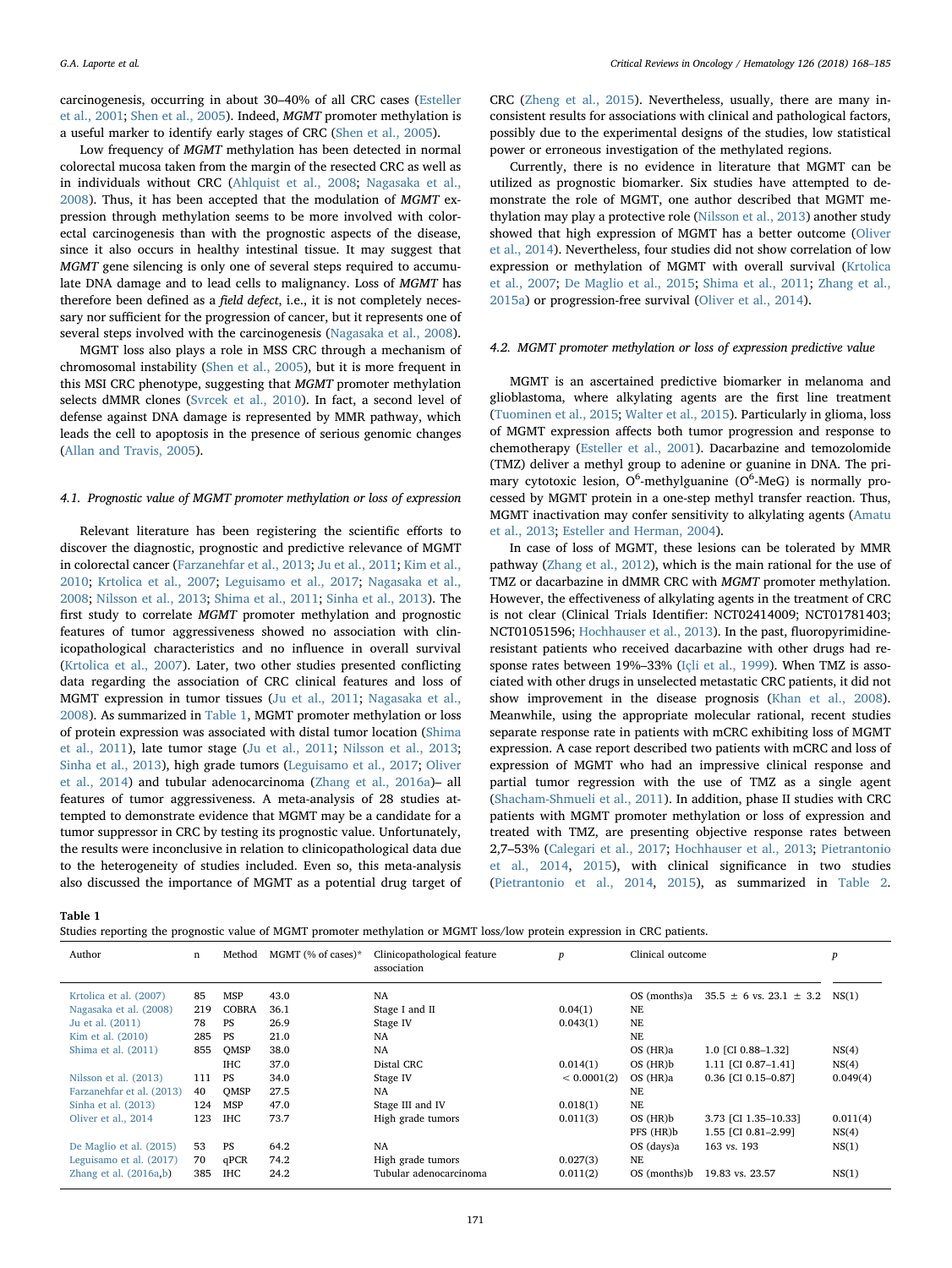<span id="page-4-0"></span>

| Studies evaluating the predictive value of MGMT promoter methylation or MGMT loss/low protein expression in metastatic CRC. |  |  |  |
|-----------------------------------------------------------------------------------------------------------------------------|--|--|--|
|-----------------------------------------------------------------------------------------------------------------------------|--|--|--|

| Author                           | Method     | ITT population | Treatment                      | Primary endpoint               |                               | p                   | Conclusion                                                                                            |
|----------------------------------|------------|----------------|--------------------------------|--------------------------------|-------------------------------|---------------------|-------------------------------------------------------------------------------------------------------|
| Amatu et al. (2013)              | <b>MSP</b> | 68             | Dacarbazine                    | <b>ORR</b>                     | 3%                            | NS(1)               | Primary endpoint not met                                                                              |
| Hochhauser et al.<br>(2013)      | <b>MSP</b> | 37             | Temozolomide                   | <b>ORR</b>                     | 2.7% [CI 0.1-<br>14.2%]       | NS(2)               | Primary endpoint not met                                                                              |
| Pietrantonio et al.<br>(2014)    | <b>MSP</b> | 32             | Temozolomide                   | <b>ORR</b>                     | 12%                           | < 0.05(1)           | Primary endpoint met in CRC harboring<br>MGMT promoter methylation                                    |
| Zhang et al.<br>(2016a,b)        | IHC/MSP    | 385            | Oxaliplatin<br>Irinotecan      | $PFS$ (months)*                | 7.0 vs. 9.17<br>7.17 vs. 7.07 | 0.08(3)<br>0.025(3) | Primary endpoint met in irinotecan treated<br>CRC with low MGMT expression                            |
| Pietrantonio et al.<br>(2015)    | IHC        | 32             | <b>Temozolomide</b>            | <b>ORR</b>                     | 53%                           | p < 0.0001(1)       | Primary endpoint met in CRC harboring<br>MGMT promoter methylation                                    |
| Amatu et al. (2016)              | <b>MSP</b> | 29             | Temozolomide                   | PFS rate at 12<br>weeks $(\%)$ | 10.3% [CI]<br>2.9-24.6%       | NA                  | Primary endpoint not met                                                                              |
| Sartore-Bianchi et al.<br>(2017) | MB/IHC     | 71             | Temozolomide or<br>dacabarzine | <b>DCR</b>                     | 34.3%                         | 0.001(2)            | Primary endpoint met in CRC harboring<br>MGMT promoter methylation and low MGMT<br>protein expression |
| Calegari et al. (2017)           | MSP        | 80             | Temozolomide                   | <b>ORR</b>                     | 10%                           | NS(1)               | Primary endpoint not met                                                                              |

MSP: methylation-specific PCR; IHC: immunohistochemistry; MB: methyl-BEAMing; ITT: intention to treat; ORR: overall response rate (complete and partial response); PFS: progression-free survival; DCR: disease control rate (complete response + partial response + stable disease); \*: low- vs high-MGMT expression; CI: confiance interval; (1): student t-tests or Fisher exact test; (2): regression; (3): log-rank; NS: no significance.

Furthermore, MGMT hypermethylation or low MGMT protein expression and use of dacarbazine or TMZ was associated with better disease control rate in patients with mCRC ([Sartore-Bianchi et al., 2017\)](#page-16-33) and with improvement in PFS when oxaliplatin or irinotecan are added ([Zhang et al., 2016b](#page-17-0)).

#### 4.3. MGMT conclusions

Despite the amount of evidence, predictive and prognostic role of MGMT promoter methylation or loss of expression is not yet defined in CRC. The clinicopathological data reveals many inconsistent results for associations with prognostic factors, possibly due to the experimental designs of the studies, low statistical power, erroneous investigation of the methylated regions or different methods to analyze MGMT expression. Nevertheless, testing MGMT methylation status or protein expression in colorectal tumor specimens has an interesting potential as a predictive biomarker, especially if the effectiveness of TMZ as a single agent or in combination with other drugs treatment in refractory mCRC is confirmed.

# 5. Base excision repair: a promising but still neglected pathway in CRC

Base excision repair (BER) is a multi-step repair pathway acting on damaged bases caused by alkylation, oxidation or deamination and proceeds through a sequence of reactions according to the initial base lesion [\(Rouleau et al., 2010\)](#page-16-34). Shortly, BER complete activity involves the coordinate actions of DNA glycosylases, endonucleases, DNA polymerases and DNA ligases. BER is initiated upon base removal by one of several substrate-specific DNA glycosylases, such as N-methylpurine DNA glycosylase (MPG) and 8-oxo-guanine glycosylase (OGG1). Once the enzymatic BER steps are initiated, toxic intermediates such as apurinic/apyrimidinic (AP) sites and single strand breaks (SSB) are generated. Effective BER completion is coordinated by an important secondary element, the chromatin associated enzyme poly-(ADP-ribose) polymerase or PARP. PARP is activated upon binding to sites of SSB, allowing the recruitment of downstream BER enzymes and the conclusion of the repair procedure ([Maynard et al., 2009\)](#page-15-27).

BER pathway has a very significant role in CRC carcinogenesis. Colon epithelium is physiologically constantly renewed and is largely exposed to oxidative stress (Obtuł[owicz et al., 2010\)](#page-16-10) caused by exposition to a variety of exogenous mutagens (cigarette smoking, alcohol, overcooked red meat, processed saturated fat, etc.) present inside the lumen of the bowel or in the blood ([Potter, 1999](#page-16-35)); or by colon chronic inflammation, which affects cellular metabolism ([Itzkowitz,](#page-15-28)

[2004\)](#page-15-28) and enhances epithelial cell turnover and favors neoplastic transformation ([Slyskova et al., 2012\)](#page-16-36).

The well-known BER relevance in CRC is related to the mutation in the MUTYH gene, which is responsible for a predisposing condition to CRC termed MUTYH associated polyposis (MAP) and is responsible for 0.3%–1% of all CRC [\(Nielsen et al., 2011](#page-16-37)). Patients carrying MUTYH mutations (Tyr165Cys or Gly382Asp) tend to develop multiple adenomatous colon polyps during their lifetime and have an increase of 28 to 93-fold risk of CRC [\(Farrington et al., 2005;](#page-14-34) [Lubbe et al., 2009](#page-15-29)). MUTYH is a DNA glycosylase involved in oxidative DNA damage repair and repair of post-replicative mispairs within DNA replication ([Zhang](#page-17-6) [et al., 2015a\)](#page-17-6). However, other BER components have been drawing attention in the context of sporadic CRC carcinogenesis, prognosis and response to chemotherapy in the last decade. [Table 3](#page-5-0) summarizes the main studies suggesting the changes in BER genes and proteins expression as prognostic and predictive biomarkers.

## 5.1. DNA glycosylases: OGG1 and MPG

The antioxidant potential in CRC tissues is impaired in comparison to healthy intestine tissue [\(Kondo et al., 2000](#page-15-30); [Park et al., 2001](#page-16-38)). Many observations suggest the role of oxidative stress in colon cancer pathogenesis. The most abundant oxidatively modified lesions in DNA is the promutagen 8-hydroxydeoxyguaninosine (8-oxodG) and it is the substrate for 8-oxoguanine DNA glycosylase (OGG1) [\(Saebø et al.,](#page-16-39) [2006;](#page-16-39) [Slyskova et al., 2012\)](#page-16-36).

In the context of CRC prognosis, changes in OGG1 gene expression were reported in normal colic tissues, colorectal adenocarcinomas and CRC patients' leukocytes. In normal colic tissue, OGG1 gene expression was not associated with overall survival probability [\(Dziaman et al.,](#page-14-35) [2014a\)](#page-14-35). Regarding OGG1 gene expression in CRC specimens, the results are conflicting so far. Low expression of OGG1 in colorectal adenocarcinomas (in comparison to healthy surrounding tissues) was correlated to distal and advanced tumors [\(Santos et al., 2014](#page-16-40)) but also higher OGG1 mRNA levels were shown to be associated with high grade tumors ([Leguisamo et al., 2017\)](#page-15-24).

Finally, higher levels of expression of OGG1 were found in leukocytes of patients with malignant tumors in comparison to the healthy ones or the ones with adenomas. However, no prognostic value were associated (Obtuł[owicz et al., 2010\)](#page-16-10).

MPG (also known as AAG or MDG) is a monofunctional DNA glycosylase and has a special role in BER pathway. Differently from OGG1, MPG addresses alkylation rather than oxidative stress ([Whitaker et al.,](#page-17-9) [2017\)](#page-17-9). Augmented sensitivity to alkylating agents has been detected by modulating BER components in preclinical studies, which may signify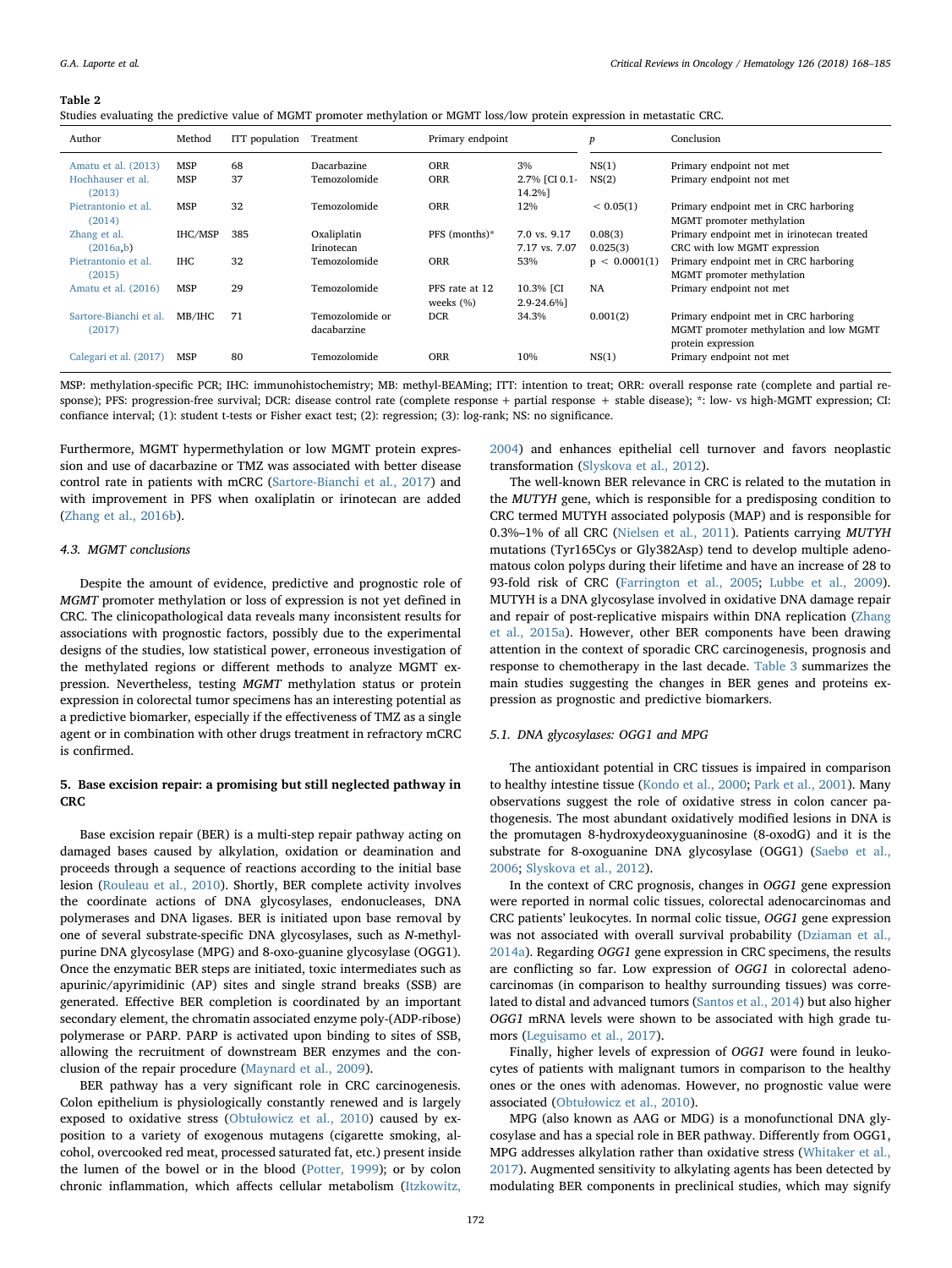<span id="page-5-0"></span>

| <b>OGG1</b>      |                 | Product          | Clinicopathological feature association | P,                                           | Clinical Outcome |                                                       |                                  | d                      | Author                        |
|------------------|-----------------|------------------|-----------------------------------------|----------------------------------------------|------------------|-------------------------------------------------------|----------------------------------|------------------------|-------------------------------|
|                  |                 |                  |                                         |                                              |                  |                                                       |                                  |                        |                               |
|                  | low expression  | ą9               | mRNA                                    | Distal tumors                                | < 0.05(1)        | Ë                                                     |                                  |                        | Santos et al. (2014)          |
|                  |                 |                  |                                         | Stage III and IV                             |                  |                                                       |                                  |                        |                               |
|                  |                 | $\overline{40}$  | mRNA                                    | Ë                                            |                  | OSP60 a                                               | 47%                              | NS(6)                  | Dziaman et al. (2014a,b)*     |
|                  | high expression | $70\,$           | mRNA                                    | High grade tumors                            | 0.042(2)         | $\Xi$                                                 |                                  |                        | Leguisamo et al. (2017)       |
| <b>MPG</b>       | high expression | $\mathcal{L}$    | mRNA                                    | High grade tumors                            | 0.031(2)         | Ë                                                     |                                  |                        | Leguisamo et al. (2017)       |
|                  |                 |                  |                                         | Lymphatic invasion                           | 0.044(2)         |                                                       |                                  |                        |                               |
|                  |                 | 72               | protein                                 | Right sided CRC                              | 0.009(1,3)       | PFSb                                                  | Shorter                          | 0.004(5)               | Azambuja et al. (2017)        |
|                  |                 |                  |                                         | T3-T4                                        | < 0.001(1,3)     |                                                       |                                  |                        |                               |
|                  |                 |                  |                                         | Stage III and IV                             | < 0.001(1,3)     |                                                       |                                  |                        |                               |
|                  |                 |                  |                                         | Lymphatic invasion                           | $<0.001(1,3)$    |                                                       |                                  |                        |                               |
|                  |                 |                  |                                         | Perineural invasion                          | 0.011(1,3)       |                                                       |                                  |                        |                               |
|                  |                 |                  |                                         | $_{Z}^{+}$                                   | < 0.001(1,3)     |                                                       |                                  |                        |                               |
|                  |                 | $^{49}$          |                                         |                                              | < 0.05(1)        | Ë                                                     |                                  |                        |                               |
| APE1             | low expression  |                  | mRNA                                    | Distal tumors                                |                  |                                                       |                                  |                        | Santos et al. (2014)          |
|                  |                 |                  |                                         | Stage III and IV                             | < 0.05(1)        |                                                       |                                  |                        |                               |
|                  | high expression | $\sqrt{2}$       | mRNA                                    | Stage III and IV                             | 0.018(2)         | Ë                                                     |                                  |                        | Leguisamo et al. (2017)       |
| PolB             | high expression | 97               | mRNA                                    | $\frac{+}{\mathbf{Z}}$                       | < 0.05(1)        | OSa                                                   | Worse                            | 0.0219(5)              | Iwatsuki et al. (2009)        |
|                  |                 |                  |                                         | Lymphatic invasion                           | < 0.05(1)        |                                                       |                                  |                        |                               |
|                  |                 |                  |                                         | Liver metastasis                             | < 0.05(1)        |                                                       |                                  |                        |                               |
|                  |                 |                  |                                         | Distant metastasis                           | < 0.05(1)        | RRa                                                   | 1.270 [CI 0.82-2.06]             | 0.278(4)               |                               |
|                  |                 |                  |                                         | Stage III and IV                             | < 0.05(1)        |                                                       |                                  |                        |                               |
|                  |                 |                  |                                         |                                              |                  |                                                       |                                  |                        |                               |
|                  |                 | $\sqrt{2}$       | mRNA                                    | $_{Z}^{+}$                                   | 0.003(2)         | Ë                                                     |                                  |                        | Leguisamo et al. (2017)       |
|                  |                 |                  |                                         | Lymphatic invasion                           | 0.024(2)         |                                                       |                                  |                        |                               |
|                  |                 |                  |                                         | Perineural invasion                          | 0.003(2)         |                                                       |                                  |                        |                               |
|                  |                 |                  |                                         | Stage III and IV                             | 0.001(2)         |                                                       |                                  |                        |                               |
|                  |                 | 72               | protein                                 | Right sided CRC                              | 0.03(1,3)        | PFSb                                                  |                                  | NS(5)                  | Azambuja et al. (2017)        |
|                  |                 |                  |                                         | T3-T4                                        | < 0.001(1,3)     |                                                       |                                  |                        |                               |
|                  |                 |                  |                                         | Stage III and IV                             | < 0.001(1,3)     |                                                       |                                  |                        |                               |
|                  |                 |                  |                                         |                                              |                  |                                                       |                                  |                        |                               |
|                  |                 |                  |                                         | Lymphatic invasion                           | 0.04(1,3)        |                                                       |                                  |                        |                               |
|                  |                 |                  |                                         | $\frac{+}{\mathbf{Z}}$                       | 0.01(1,3)        |                                                       |                                  |                        |                               |
| Fen <sub>1</sub> | unchanged       | 72<br>56         | protein                                 | ΧÁ                                           |                  | <b>A</b> SEG                                          |                                  | NS(5)                  | Azambuja et al. (2017)        |
| PARPI            | high expression |                  | mRNA                                    | Stage III and IV                             | 0.028(4)         | PFS (years) b<br>OS (HR) b                            | 3.083 [CI 1.944-8.24]<br>Shorter | < 0.012(5)<br>0.012(4) | Alhadheq et al. (2016)        |
|                  |                 | $\overline{70}$  |                                         | Lymphatic invasion                           | 0.016(2)         | Ë                                                     |                                  |                        | Leguisamo et al. (2017)       |
|                  | low expression  |                  | mRNA                                    | Perineural invasion                          | 0.043(2)         |                                                       |                                  |                        |                               |
|                  |                 | $^{49}$          | mRNA                                    | Distal tumors                                | < 0.05(1)        | Ë                                                     |                                  |                        | Santos et al. (2014)          |
|                  |                 |                  |                                         |                                              |                  |                                                       |                                  |                        |                               |
|                  |                 |                  |                                         | Stage III and IV                             | < 0.05(1)        |                                                       |                                  |                        |                               |
|                  |                 | $\frac{52}{151}$ | protein                                 | $\mathbb{A}$                                 |                  | OSP60 a                                               | 66%                              | NS(6)                  | Dziaman et al. (2014a,b)*     |
|                  |                 |                  | protein                                 | Dukes C                                      | 0.018(3)         | Ë                                                     |                                  |                        | Sulzyc-Bielicka et al. (2012) |
| XRCC1            | high expression | 180              | protein                                 | $\stackrel{\textstyle <}{\phantom{}_{\sim}}$ |                  | Early treatment failure (OR) b 1.376 [CI 0.625-3.028] |                                  | 0.428(4)               | Huang et al. (2013)           |
|                  |                 | $\overline{6}$   | mRNA                                    | Ž                                            |                  | Ë                                                     |                                  |                        | Santos et al. (2014)          |
|                  |                 |                  | mRNA                                    | High grade tumors                            | 0.042(2)         | 뜅                                                     |                                  |                        | Leguisamo et al. (2017)       |
|                  |                 | $70^{2}$         | protein                                 | Stage III and IV                             | 0.001(1,3)       | PFS b                                                 |                                  | NS(5)                  | Azambuja et al. (2017)        |
|                  |                 |                  |                                         | Lymphatic invasion                           | 0.001(1,3)       |                                                       |                                  |                        |                               |
|                  |                 |                  |                                         | $\frac{+}{\mathbf{Z}}$                       | < 0.001(1,3)     |                                                       |                                  |                        |                               |
|                  |                 |                  |                                         |                                              |                  |                                                       |                                  |                        |                               |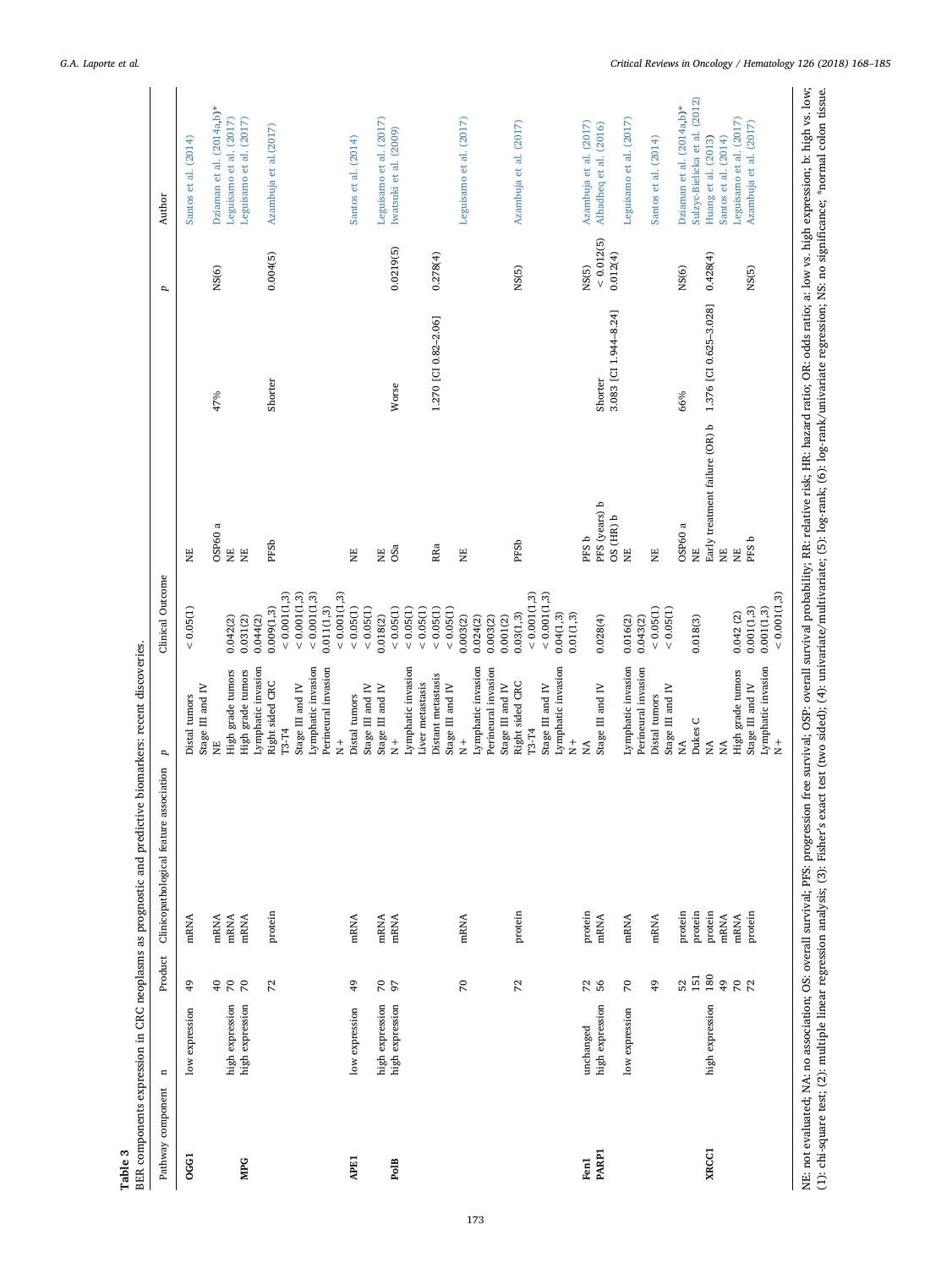that changes in this pathway is a potential target for chemotherapy potentiation ([Kinsella, 2009](#page-15-33)). Thus, the possible relevance of MPG in CRC is associated with TMZ-based treatment response, since the repair of TMZ-induced base damage starts with the recognition and removal of the damaged bases by MPG. Nevertheless, MPG role TMZ response to treatment in CRC was only assessed in vitro ([Leguisamo et al., 2017\)](#page-15-24).

Regarding MPG prognostic role, high expression of MPG was reported to be associated with several features of tumor aggressiveness, such as more aggressive histological subtypes, high grade tumors, presence of perineural and lymphatic invasion, right sided-CRC, late stages and shorter disease free survival [\(Azambuja et al., 2017](#page-13-8); [Leguisamo et al., 2017\)](#page-15-24).

# 5.2. APE1

APE1 (human apurinic/apyrimidinic endonuclease 1) is the main BER AP endonuclease involved in DNA repair, transcriptional regulation and redox signaling ([Ballista-Hernández et al., 2017\)](#page-13-10). It has a 3′ phosphodiesterase activity and initiates repair of AP sites in DNA by hydrolyzing the phosphodiester 5′ backbone ([Kelley and Parsons,](#page-15-34) [2001\)](#page-15-34). APE1 protects cells against the toxic effects of endogenous and exogenous agents including chemotherapeutic agents [\(Fleck, 2004](#page-14-37)). CRC patients with reduced APE1 gene expression are more prone to present distal tumors [\(Santos et al., 2014](#page-16-40)). However, regarding TNM staging, the current literature offers two studies with contradictory results. While one study showed that low APE1 gene expression is associated with the occurrence of more advanced tumors [\(Santos et al.,](#page-16-40) [2014\)](#page-16-40), the other study shows the contrary ([Leguisamo et al., 2017\)](#page-15-24).

# 5.3. Polβ

DNA Polymerase β (Polβ) is localized in chromosome 8 and is the main polymerase involved in BER. It has two catalytic activities, deoxyribose phosphate (dRP) lyase and polymerase activities. APE1 incises the AP site and leaves 3`-OH and 5`-dRP groups. POLβ removes the dRP group with its lyase activity and fills in the missing nucleotide ([Lavrik et al., 1998\)](#page-15-35). Polβ is essential in the DNA repair system mediated through BER machinery required for DNA maintenance, replication, recombination and drug resistance. In CRC clinical context, higher levels of Polβ gene and protein expression are associated with lymph node and distant metastasis, advanced TNM stages and right-sided tumors [\(Azambuja et al., 2017](#page-13-8); [Iwatsuki et al., 2009;](#page-15-31) [Leguisamo et al.,](#page-15-24) [2017\)](#page-15-24). Furthermore, high Polβ protein expression is also correlated with worse prognosis ([Iwatsuki et al., 2009](#page-15-31)).

# 5.4. PARP-1

Poly(ADP-Ribose) Polymerase-1 (PARP-1) is a nuclear enzyme, also part of the BER pathway, which is involved in cellular response to DNA damage and DNA metabolism, preserving genome integrity from DNAstrand breaks. This enzyme is also responsible for transcriptional regulation, telomere cohesion and mitotic spindle formation during cell division, intracellular trafficking and energy metabolism ([Alshammari](#page-13-11) [et al., 2014](#page-13-11)). The main clinical relevance of PARP in oncology relies on the use of PARP inhibitors (iPARP), following the synthetic lethality rational [\(Kaelin, 2005\)](#page-15-36). Thus, testing PARP-1 expression in neoplastic tissues may be a useful molecular tool for patient individual chemo sensitivity, drug effectiveness and disease response to iPARP. Mechanistically, PARP-1 overexpression may occur in reason of oxidative stress and inflammation ([Aguilar-Quesada et al., 2007;](#page-13-12) [Storr et al., 2012](#page-16-42)), both crucial factors involved with CRC carcinogenesis.

In theory, targeting aberrant DNA repair colorectal tumors (e.g., dMMR/MSI-H) with iPARP could be a successful strategy. Six clinical trials to assess the effects of iPARP in CRC were registered until now. Currently, there is only one active study recruiting patients (Clinical Trial Identifier: NCT02484404). However, as a single agent or in

combination with standard systemic therapies, iPARP did not demonstrate promising activity so far (Clinical Trial Identifiers: NCT00912743, NCT02305758), probably because PARP inhibition is not enough to disrupt BER pathway in dMMR tumors treated with 5-FU based schemes and provoke the expected synthetic lethality. However, in MGMT hypermethylated and dMMR colorectal tumors, the association of iPARP with 5-FU-based treatments or TMZ may favor patients' outcomes.

In terms of CRC prognosis, PARP-1 levels were reported to be higher in comparison to normal colon and in polyp tissues, suggesting an influence in CRC disease progression ([Dziaman et al., 2014b\)](#page-14-36). In addition, overexpression of PARP-1 in tumor tissues has been associated with less aggressive tumors, with proximal localization and absence of lymphatic and perineural invasions ([Leguisamo et al., 2017](#page-15-24); [Santos et al., 2014](#page-16-40)). Unfortunately, PARP-1 levels still do not present relation with tumor stage at the time of diagnosis [\(Alhadheq et al., 2016](#page-13-9); [Santos et al., 2014](#page-16-40); [Sulzyc-Bielicka et al., 2012](#page-16-41)). Two studies have assessed the prognostic value of PARP-1 expression, but only one reached significance to support that increased PARP-1 expression is a predictor of shorter OS and PFS in CRC patients [\(Alhadheq et al., 2016](#page-13-9)).

# 5.5. XRCC1

XRCC1 (X-Ray Repair Complementing Defective Repair In Chinese Hamster Cells 1) is a protein part of the BER repair pathway that interacts with human polynucleotide kinase (PNK), POLβ and DNA ligase III, which is thought to act as a scaffold in the removal alien bases, caused by ionizing radiations and alkylating agents ([Brem and Hall,](#page-14-38) [2005\)](#page-14-38). XRCC1 has been studied in CRC patients treated with FOLFOX-4 chemotherapy with aim to determine failure to treatment with no significant difference about its expression ([Huang et al., 2013](#page-15-32)). However, high expression of this protein has been correlated with high grade tumors [\(Leguisamo et al., 2017\)](#page-15-24) and lymphatic invasion, lymph node metastasis and higher stages [\(Azambuja et al., 2017](#page-13-8)).

# 5.6. BER conclusions

Despite the growing body of experimental data regarding BER participation in CRC development and response to chemotherapy, there is still a lack of evidence for the use of BER genes and protein levels as a prognostic and predictive factors ([Table 4](#page-7-0)). Furthermore, targeting this pathway as a therapeutic approach in CRC has not been thoroughly explored. Indeed, considering that alkylating agents' cytotoxicity is favoured by the inefficiency of MGMT, MMR and BER, the number of studies exploring the last pathway in CRC is still insufficient. Consequently, the search for a molecular signature that includes MGMT methylation and MMR status, and search for BER imbalance may be the next step to consolidate the use of new approaches such as alkylating agents and iPARP in refractory CRC.

# 6. Nucleotide excision repair: the prognostic and predictive value of NER is represented by ERCC1 and ERCC2

The nucleotide excision repair (NER) machinery is involved in repairing a great variety of DNA lesions, such as pyrimidine dimers, bulky DNA adducts and intrastrand DNA cross-links, which all distort the DNA double helix. The classic NER pathway involves roughly 30 proteins operating in a coordinated manner. NER proceeds through a series of steps, starting with damage recognition, DNA uncoiling, incision and removal of the DNA strand around the damage, and lastly, DNA synthesis and ligation ([Spivak, 2016](#page-16-43)). In addition to global genome repair (GG-NER), NER maintains a specialized pathway, termed transcription-coupled NER (TC-NER), which specifically deals with lesions on the transcribed strand of DNA that blocks RNA polymerase progression. These two NER pathways are thought to differ only at the lesion recognition step, but utilize common machinery to execute the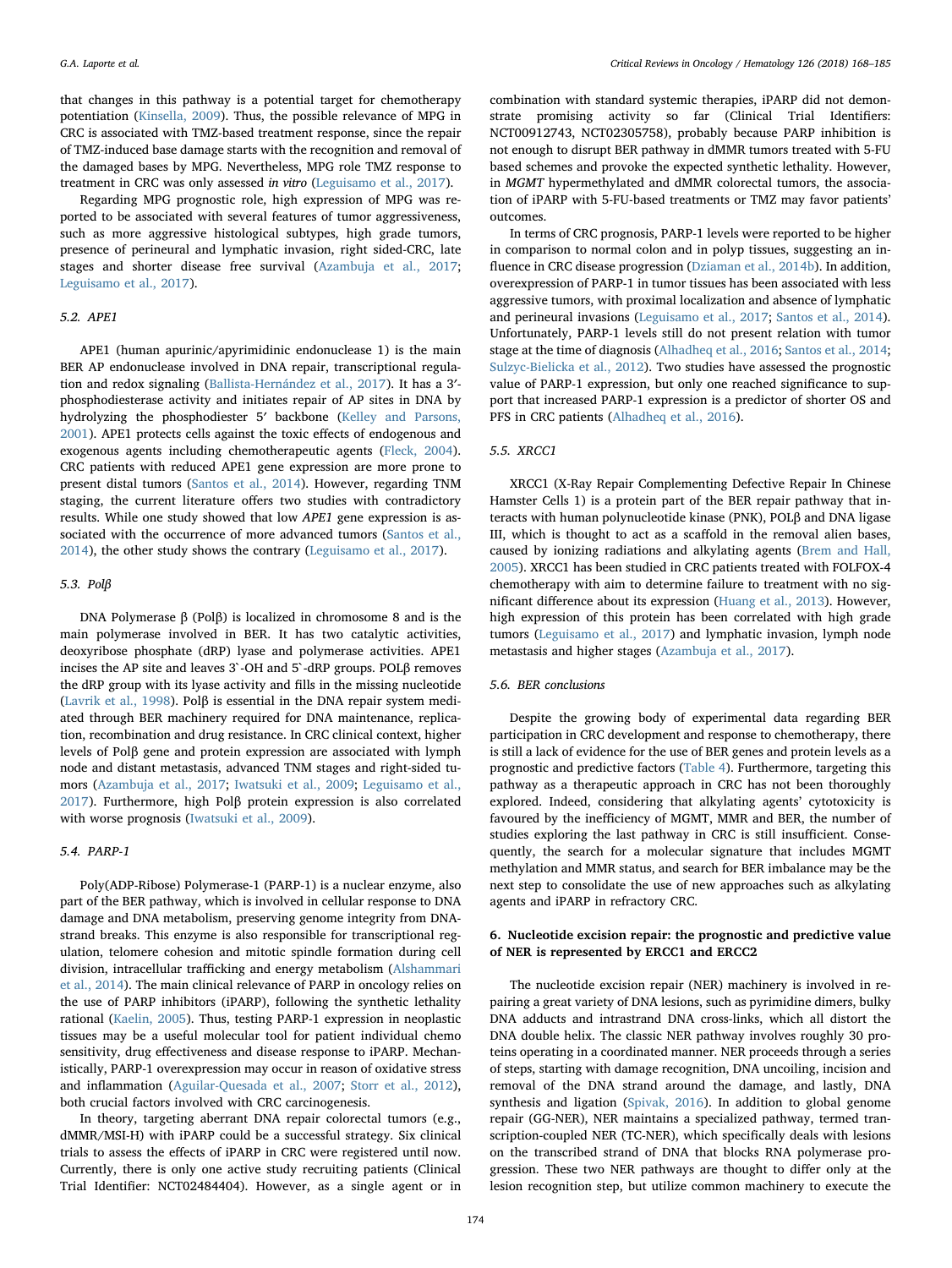<span id="page-7-0"></span>Prognostic value of ERCC1 low and ERCC2 high gene/protein expression in colorectal cancer. All patients were treated with oxaplatin based therapy.

| Pathway component n            |      |         | Product Clinicopathological feature<br>association | $\boldsymbol{p}$ | Survival                         |                                               | $\boldsymbol{p}$       | Author                      |
|--------------------------------|------|---------|----------------------------------------------------|------------------|----------------------------------|-----------------------------------------------|------------------------|-----------------------------|
| <b>ERCC1</b> low<br>expression | 50   | mRNA    | <b>NE</b>                                          |                  | $OS$ (months) <sup>*</sup>       | 10.2 [CI 7.8-15.1] vs. 1.9 [CI<br>$1.1 - 4.9$ | < 0.001(3)             | Shirota et al. (2001)       |
|                                | 168  | protein | NE                                                 |                  | OS (months) $*$<br>PFS (months)* | 16 vs. 25<br>9 vs.13                          | < 0.01(3)<br>< 0.01(3) | Chang et al. (2009)         |
|                                | 119  | mRNA    | <b>NE</b>                                          |                  | $OS$ (months) <sup>*</sup>       | 33.1 vs. 16                                   | 0.025(3)               | Grimminger et al.<br>(2012) |
|                                | 255  | protein | Stage III and IV                                   | < 0.001(1)       | <b>NE</b>                        |                                               |                        | Li et al. (2013)            |
|                                | 180  | protein | NE                                                 |                  | <b>OS</b>                        | Worse                                         | < 0.001(3)             | Huang et al. (2013)         |
|                                |      |         |                                                    |                  | <b>PFS</b>                       | Shorter                                       | < 0.001(3)             |                             |
|                                | 120  | mRNA    | $N +$                                              | < 0.001(2)       | <b>OS</b>                        | Worse                                         | < 0.001(3)             | Yuanming et al.             |
|                                |      |         | Stage III and IV                                   |                  | <b>PFS</b>                       | Shorter                                       | < 0.001(3)             | (2013)                      |
|                                | 56   | protein | NE                                                 |                  | OS (months) $*$                  | 30.9 vs. 13.2                                 | 0.021(3)               | Han et al. (2014)           |
|                                | 895  | protein | <b>NE</b>                                          |                  | DFS (HR)                         | 0.378 [CI 0.316-0.451]                        | < 0.001(4)             | Zhang et al.                |
|                                |      |         |                                                    |                  | OS (HR)                          | 0.375 [CI 0.307-0.458]                        | < 0.001(3)             | (2015a, b)                  |
|                                | 41   | mRNA    | <b>NE</b>                                          |                  | $OS$ (months) <sup>*</sup>       | 36 vs. 10.1                                   | < 0.001(3)             | Choueiri et al.             |
|                                |      |         |                                                    |                  |                                  |                                               |                        | (2015)                      |
|                                | 64   | mRNA    | <b>NE</b>                                          |                  | $OS$ (HR)                        | 2.019 [CI 0.875-4.661]                        | 0.1(1)                 | Kassem et al.               |
|                                |      |         |                                                    |                  | EFS (HR)                         | 3.088 [CI 1.399-6.819]                        | 0.005(1)               | (2017)                      |
|                                | 86   | mRNA    | <b>NE</b>                                          |                  | $DFS (months)*$                  | $51.9 \pm 1.4$ vs. 38.4 $\pm$ 3.2             | 0.002(3)               | Huang et al. (2017)         |
|                                |      |         |                                                    |                  | OS (months) $*$                  | 53.1 $\pm$ 0.9 vs. 40.6 $\pm$ 3.4             | 0.005(3)               |                             |
|                                | 2233 | protein | $M +$                                              | 0.028(1)         | $OS$ (HR)                        | 0.82 [CI 0.65-1.04]                           | 0.11(3)                | Li et al. (2016)            |
| ERCC <sub>2</sub> high         | 64   | mRNA    | NA                                                 |                  | $OS$ (HR)                        | 1.363 [CI 0.592-3.138]                        | 0.467(5)               | Kassem et al.               |
| expression                     |      |         |                                                    |                  | EFS (HR)                         | 1.621 [CI 0.78-3.369]                         | 0.195(5)               | (2017)                      |
|                                | 86   | mRNA    | <b>NE</b>                                          |                  | <b>DFS</b>                       |                                               | 0.567(2)               | Huang et al. (2017)         |
|                                |      |         |                                                    |                  | <b>OS</b>                        |                                               | 0.539(2)               |                             |

final steps of the repair response ([Spivak, 2015](#page-16-44)).

Classically, NER is involved in the repair of photoproducts caused by UV light (cyclobutane pyrimidine dimers and 6-4 pyrimidine-pyrimidones - CPD and 6-4-PP, respectively), but its scope of action is much wider, since it involves the repair of adducts resulting from numerous toxic agents, such as cigarette smoke and chemotherapeutic drugs, especially those derived from platinum and nitrosurea.

Despite NER is not classically involved with the repair of oxidative lesions, an interaction with BER pathway may suggest new roles for this pathway, especially in colorectal carcinogenesis. For example, CSA and CSB (Cockayne Syndrome A and B) proteins (TC-NER) have been shown to stimulate the activity of Neil1 and APE1 and/or to directly affect OGG1 transcription [\(Parlanti et al., 2012](#page-16-45)) and PARP-1 activity ([Thorslund et al., 2005](#page-16-46); [Melis et al., 2013;](#page-15-37) D'[Errico et al., 2013\)](#page-14-39). In addition, both XPG (TC-NER) and XPC (GG-NER) also appear to play a role in the repair of oxidative lesions that distort the double helix through recognition and functioning as a cofactor to DNA glycosylases ([Melis et al., 2013\)](#page-15-37).

NER prognostic value is significantly more studied than its predictive in CRC ([Table 5](#page-8-0)). However, it is totally conceivable that alterations in this pathway may have a contribution in colorectal carcinogenesis, since the key exogenous risk factors (e.g., smoking, alcohol consumption, high consumption of processed red meat and saturated fat) are responsible for generating reactive compounds that comprimise the DNA integrity. Indeed, CRC tissues have increased NER-specific DNA repair capacity in relation to matched normal tissues ([Herrera](#page-14-40) [et al., 2009;](#page-14-40) [Slyskova et al., 2012](#page-16-36)), which points out to a transitory cellular effort to reduce the amount of damage in these tissues during the carcinogenic process ([Jonsson et al., 2010\)](#page-15-38). Yet, no study has been able to find evidence of a determinant role for NER imbalance in colorectal carcinogenesis so far. This fact may indicate that this pathway is not a contributing factor to malignant transformation but that it ensures some growth advantage in the existing tumor, reducing its vulnerability to accumulation damage to DNA that precedes cell death. In this context, it is possible that the tumor genetic stability given by the increased activity of DNA repair effectors is actually associated with the metastatic process ([Sarasin and Kaufmann, 2008](#page-16-47)).

In addition, oxaliplatin composes the FOLFOX scheme and is one of

the main agents used in the treatment of CRC for patients diagnosed with TNM stage III and IV. Like other platinum-based compounds, oxaliplatin exerts its cytotoxic effect mostly through DNA damage. This platinum agent causes bulky DNA adducts classically repaired by the NER pathway [\(Alcindor and Beauger, 2011;](#page-13-13) [Reardon et al., 1999](#page-16-48)) In vitro, despite initial sensitivity to oxaliplatin, most cancer cells will ultimately develop resistance. For example, cells that overexpress ERCC1 are resistant to oxaliplatin ([Arnould et al., 2003\)](#page-13-14), which demonstrates NER influence in CRC platinum-based response to treatment and may have predictive value by indicating individual patient response to oxaliplatin.

#### 6.1. ERCC1 as prognostic and predictive biomarkers

ERCC1 complexes to ERCC4 (excision repair cross-complementation group 1 and 4, respectively) to make the incision at the 3′ end of the damaged site during NER common pathway. As aforementioned, ERCC1 overexpression has been associated not only to resistance to cisplatin-based chemotherapy, but also to better outcomes in CRC patients without treatment. Currently, ERCC1 expression is used as a predictive biomarker for therapy response [\(Bohanes et al., 2011](#page-14-41); [Schirripa and Procaccio, 2017\)](#page-16-49).

The first study on this regard included 50 patients and described the relationship between ERCC1 gene expression and survival in 5- FU–resistant mCRC treated with FOLFOX, suggesting that low ERCC1 mRNA levels was a prognostic biomarker for better overall 5-years survival (10.2 [CI 7.8–15.1] vs. 1.9 [CI 1.1–4.9] months, p < 0.001) ([Shirota et al., 2001\)](#page-16-50). Since then, eleven studies were conducted to confirm the impact of the changes in ERCC1 gene and protein expression in CRC patients' clinical outcomes and response to treatment. However, in terms of clinicopathological outcomes, only three studies reported that ERCC1 low expression are indicative of tumor aggressiveness, by associating ERCC1 low expression to higher stage tumors and presence of lymph node and distant metastasis [\(Li et al., 2013](#page-15-39); [Yuanming et al., 2013](#page-17-10); [Li et al., 2016\)](#page-15-40).

Currently, it is possible to consider ERCC1 the most promising predictive biomarker in patients with CRC treated with oxaliplatin in combination with a pyrimidine analog such as 5-FU or capecitabine. In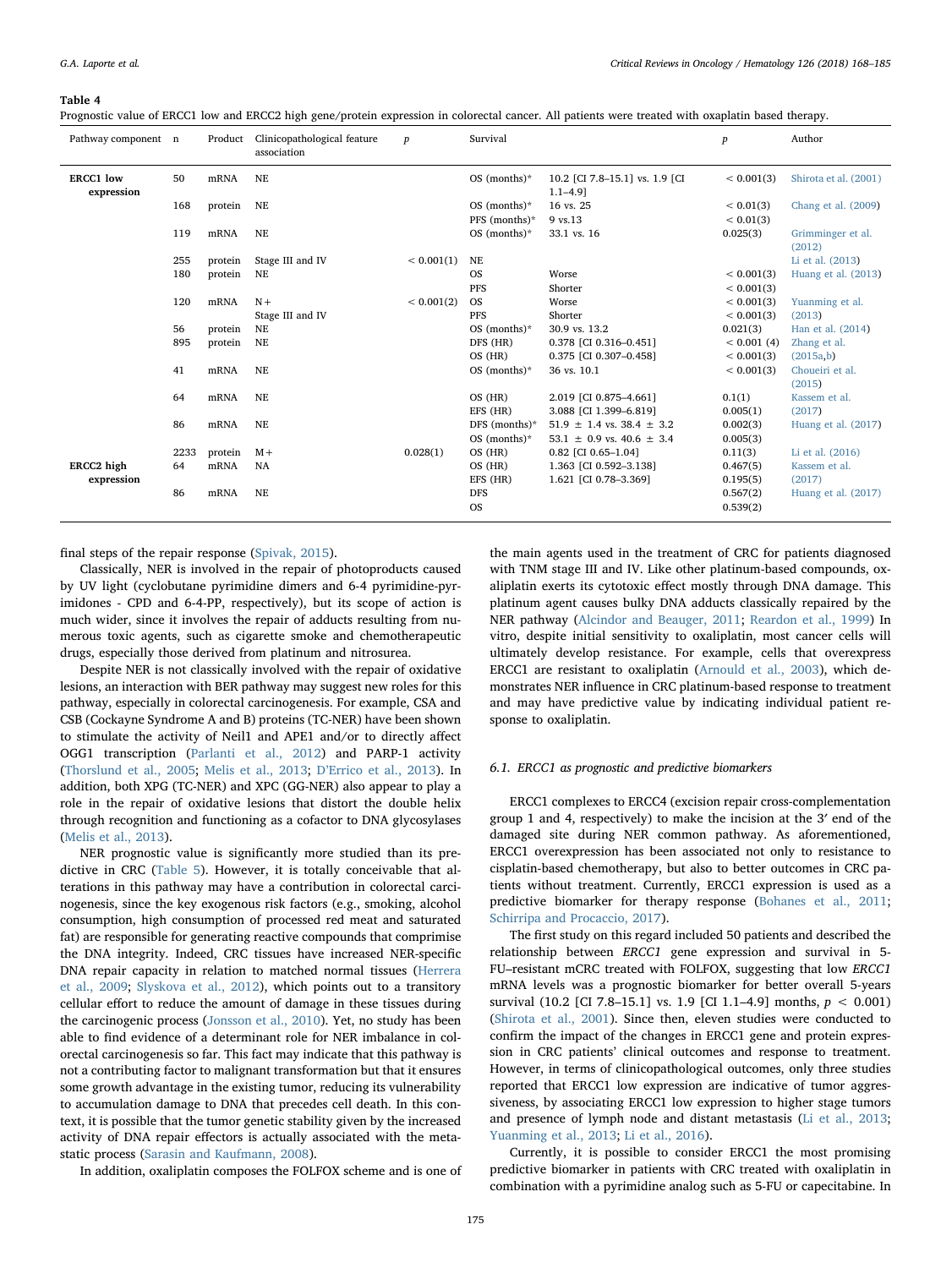<span id="page-8-0"></span>

|                          | $\mathbf{u}$ |               | Product Disease stage Treatment |                                                                                                                                                          | Primary endpoint                             | р                                                                                          | Conclusions                    | Author                                                                                                                                        |                                               |
|--------------------------|--------------|---------------|---------------------------------|----------------------------------------------------------------------------------------------------------------------------------------------------------|----------------------------------------------|--------------------------------------------------------------------------------------------|--------------------------------|-----------------------------------------------------------------------------------------------------------------------------------------------|-----------------------------------------------|
| ERCC1 low expression     | 25<br>45     | mRNA<br>mRNA  | $\geq$<br>≥                     | Oxaplatin and Fluoracil<br>Oxaliplatin and<br>Capecitabine                                                                                               | Response to therapy<br>TTF (days)            | 162 vs. 85*                                                                                | 0.046(2)<br>0.29(1)            | Primary endpoint met in CRC harboring ERCC1 low<br>Primary endpoint not met<br>expression                                                     | Shirota et al. (2001)<br>Uchida et al. (2008) |
|                          | 59           | mRNA          | $\geq$                          | $FOLFOX + PTK$<br>First-line<br>FOLFOX                                                                                                                   | OS (HR)                                      | 0.27 [CI 0.09-0.85]<br>2.95[CI 0.8-10.8]                                                   | 0.025(3)<br>0.1(3)             | Primary endpoint met in FOLFOX isolated treated-CRC<br>with low ERRC1 expression                                                              | Grimminger et al.<br>(2012)                   |
|                          | 63           |               |                                 | $FOLFOX + PTK$<br>Second-line<br>FOLFOX                                                                                                                  |                                              | $0.38$ [CI 0.16-0.92]<br>$1.05$ [ $\alpha$ ] $0.35 - 3.17$ ]                               | 0.03(3)<br>0.94(3)             |                                                                                                                                               |                                               |
|                          | 95           | 160 protein   | $\equiv$                        | FOLFOX/XELOX<br>$U4-9$                                                                                                                                   | DFS (HR)<br>OS (HR)<br>OS (HR)               | $2.44$ [CI 1.37-4.34]<br>1.16 [CI 0.63-2.14]<br>1.98 [CI 1.19-3.31]                        | 0.009(2)<br>0.62(2)<br>0.02(2) | Primary endpoint met in FOLFOX/XELOX treated-CRC<br>with low ERRC1 expression                                                                 | Li et al. (2013)                              |
|                          | 160          | protein       | Ħ                               | FOLFOX                                                                                                                                                   | Early failure to<br>therapy (HR)<br>DFS (HR) | 1.16 [CI 0.63-2.14]<br>1.654-16.057]<br>5.153 [CI                                          | 0.005(4)<br>0.62(2)            | Primary endpoint met in FOLFOX treated CRC with low<br>ERRC1 expression                                                                       | Huang et al., 2013                            |
|                          | 86           | protein II-IV |                                 | FOLFOX and radiotherapy                                                                                                                                  | Response to therapy<br>(HR)                  | 2.721-32.457]<br>9.397 [CI                                                                 | < 0.0001(4)                    | Primary endpoint met in FOLFOX and radiotherapy<br>treated CRC with low ERRC1 expression                                                      | Huang et al. (2017)                           |
| expression<br>ERCC2 high | 160          | protein       | $\Xi$                           | FOLFOX                                                                                                                                                   | Early failure to<br>therapy (HR)             | 1.074 [CI 0.462-2.497]                                                                     | 0.869(2)                       | Primary endpoint not met                                                                                                                      | Huang et al., 2013                            |
|                          | 86           | mRNA          | $N-H$                           | FOLFOX and radiotherapy                                                                                                                                  | Response to therapy<br>(HR)                  | 0.53 [CI 0.151-1,855]                                                                      | 0.32(2)                        | Primary endpoint not met                                                                                                                      | Huang et al. (2017)                           |
|                          |              |               |                                 | FOLFOX: Leucovorin + 5-Fluorouracil + Oxaplatin; XELOX: Capecitabine +<br>failure; (HR): hazard ratio; CI: confidence interval; *: low vs high ERCC1; (1 |                                              | ): fisher's exact test; $(2)$ : $log-rank$ ; $(3)$ : cox regression; $(4)$ : multivariate. |                                | Oxaplatin; 5-FU: 5-Fluorouracil; PTK - anti-VEGF/VEGF based therapy; OS: overall survival; DFS: disease free survival; TTF: time to treatment |                                               |

Table 5<br>Studies evaluating the predictive value of low ERCC1 and high ERCC2 gene/protein expression in CRC patients. Studies evaluating the predictive value of low ERCC1 and high ERCC2 gene/protein expression in CRC patients.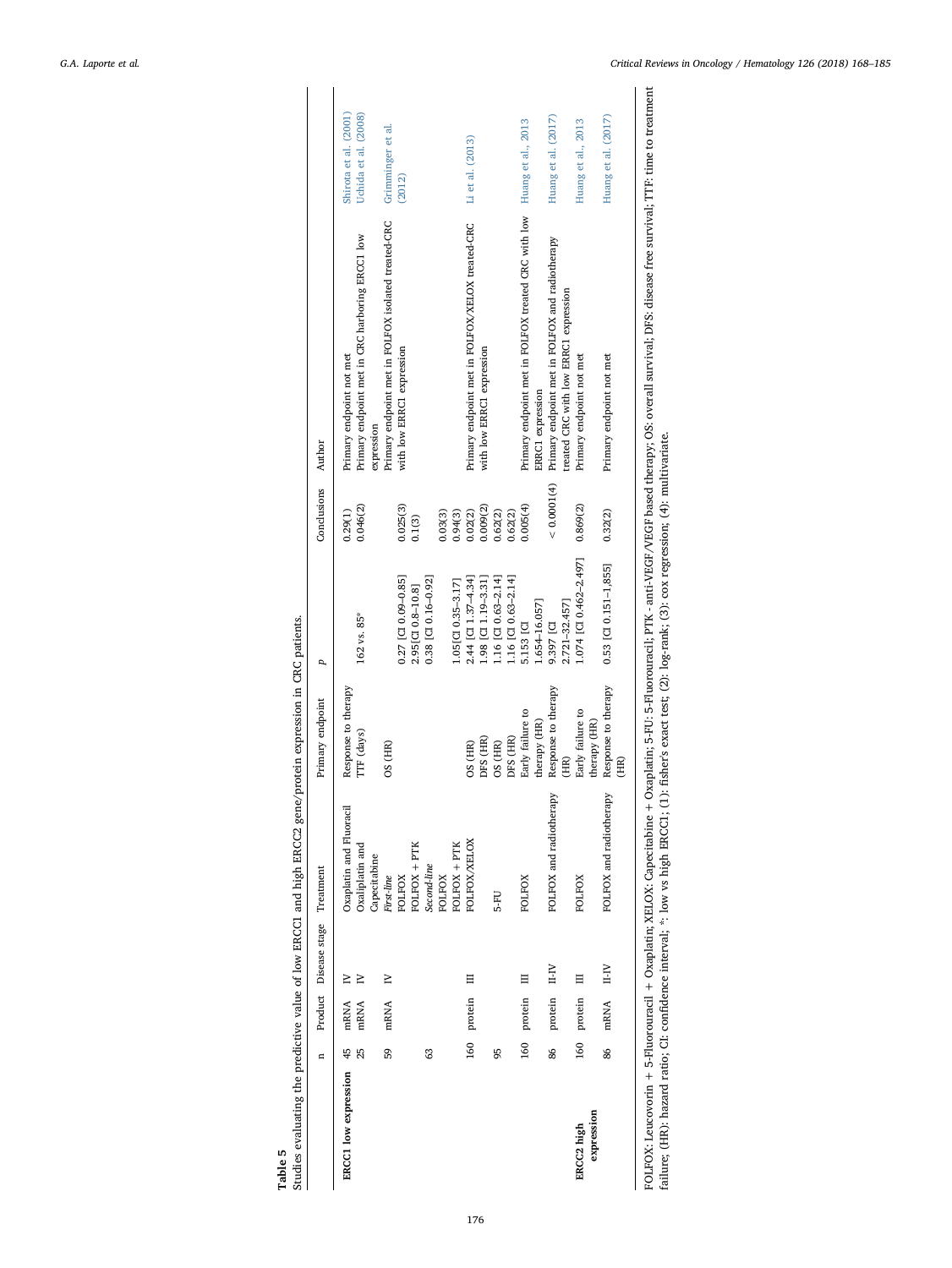<span id="page-9-0"></span>

| Table 6           |                 |                   | patients<br>Double Strand Break Repair components as prognostic biomarkers in CRC |                                     |                         |                            |                                                 |                      |                                              |
|-------------------|-----------------|-------------------|-----------------------------------------------------------------------------------|-------------------------------------|-------------------------|----------------------------|-------------------------------------------------|----------------------|----------------------------------------------|
| Pathway component | $\mathbf{a}$    | Product           | Clinicopathological feature association                                           | p                                   | Clinical outcome        |                            |                                                 | p                    | Author                                       |
| <b>ATM</b>        | low expression  | 445<br>320        | protein<br>protein                                                                | ÁN<br>$\tilde{M}$                   |                         | a<br>SO<br>8               | Worse                                           | 0.0097(4)<br>NS(3)   | Grabsch et al. (2006)<br>Beggs et al. (2012) |
|                   |                 |                   |                                                                                   |                                     |                         | DFS(HR)a                   | 1.67 [CI 1.11-2.5]                              | 0.015(3)             |                                              |
|                   |                 | 112               | mRNA                                                                              | Stage III and IV<br>$\frac{1}{2}$   | $<0.001(1)$ $<0.001(1)$ | DFS(HR)a<br><b>OS(HR)a</b> | 2.764 [CI 1.226-7.422]<br>2.16 [CI 1.108-5.624] | 0.027(3)<br>0.011(3) | Lu et al. (2014)                             |
|                   |                 | 67                | mRNA                                                                              | high grade tumours                  | 0.013(2)                | Ë                          |                                                 |                      | Xiong and Zhang (2017)                       |
| BAP1              | low expression  | 252               | protein                                                                           | $T3$ and $T4$                       | 0.001(3)                | 8                          | Worse                                           | < 0.001(4)           | Tang et al. (2013)                           |
|                   |                 |                   |                                                                                   | $\frac{1}{2}$                       | 0.003(3)                |                            |                                                 |                      |                                              |
|                   |                 |                   |                                                                                   | high grade tumours<br>$\frac{1}{2}$ | < 0.001(3)<br>0.004(1)  | DFS                        | Worse                                           | < 0.001(4)           |                                              |
| BRCA1             | low expression  | 322               | protein                                                                           | Ń                                   |                         | 8O                         | Worse                                           | 0.0049(4)            | Grabsch et al. (2006)                        |
|                   |                 |                   |                                                                                   |                                     |                         | DFS                        | Worse                                           | 0.0261(4)            |                                              |
|                   |                 | 120               | mRNA protein                                                                      | $\frac{+}{2}$                       | < 0.001(3)              | OS (HR)a                   | 2.844 [CI 1.106-7.44]                           | 0.021(3)             | Yuanming et al. (2013)                       |
|                   |                 |                   |                                                                                   | Stage III and IV                    | < 0.001(3)              | PFS (HR)a                  | 2.401 [CI 1.115-5.722]                          | 0.013(3)             |                                              |
|                   |                 | 78                | mRNA                                                                              | Ë                                   |                         | OS (HR)a                   | 0.836 [CI 0.764-0.915]                          | < 0.001(2)           | Abdul Aziz et al. (2016)                     |
|                   |                 | 466               | mRNA                                                                              | NA.                                 |                         | 80                         | Worse                                           | 0.001787(4)          | Liu and Zhang (2017)                         |
| BRCA <sub>2</sub> | low expression  |                   | protein                                                                           | high grade tumours                  | 0.018(3)                | SO                         |                                                 | NS(4)                | Grabsch et al., 2006                         |
|                   |                 |                   | protein                                                                           | high grade tumours                  | < 0.001(3)              | OS                         | Worse                                           | < 0.001(4)           | Wang et al. (2018)                           |
| $\gamma$ -H2AX    | low expression  |                   | protein                                                                           | Dukes C tumours                     | 0.038(3)                | DFS (HR)a                  | 0.84 [CI 0.42-1.68]                             | 0.63(3)              | Beggs et al. (2012)                          |
| Ku70              | high expression |                   | protein                                                                           | T3 and T4                           | 0.022(3)                | DFS                        | Worse                                           | 0.0057(4)            | Komuro et al. (2002)                         |
|                   | low expression  |                   | protein                                                                           | $\mathbb{A}$                        |                         | DFS (HR)a                  | 0.78 [CI 0.4-1.54]                              | 0.477(3)             | Beggs et al. (2012)                          |
|                   |                 | 120               | mRNA                                                                              | $\frac{1}{2}$                       | < 0.001(1)              | 8                          | Worse                                           | < 0.001(4)           | Lu et al. (2014)                             |
|                   |                 |                   |                                                                                   | Stage III and IV                    | < 0.001(1)              |                            |                                                 |                      |                                              |
|                   |                 | 152               | mRNA                                                                              | $\frac{+}{\mathbf{z}}$              | < 0.001(1)              | SO                         | Worse                                           | < 0.001(4)           | Lu et al. (2015)                             |
|                   |                 |                   |                                                                                   | Stage III and IV                    | < 0.001(1)              |                            |                                                 |                      |                                              |
| Ku86              | low expression  | 96                | protein                                                                           | $\frac{1}{2}$                       |                         | <b>DFS</b>                 | Better                                          | 0.022(4)             | Komuro et al. (2002)                         |
| MRE11             | low expression  | 625               | mRNA                                                                              | proximal tumour                     | < 0.001(3)              | OS (%)a,b                  | $67$ vs. $59$ $68$ vs. $71$                     | 0.0005(4)            | Pavelitz et al. (2014)                       |
|                   |                 |                   |                                                                                   | high grade tumours                  | < 0.001(3)              | DFS (%)a,b                 |                                                 | 0.0038(4)            |                                              |
|                   |                 | $\frac{78}{1213}$ | protein                                                                           | Ń                                   |                         | PFS                        |                                                 | NS(4)                | Ihara et al. (2016)                          |
| RAD51             | high expression |                   | protein                                                                           | Ń                                   |                         | SO                         | Worse                                           | 0.013(4)             | Tennstedt et al. (2013)                      |
|                   |                 | $\frac{8}{2}$     | protein                                                                           | <b>NA</b>                           |                         | PFS                        | Worse                                           | 0.035(4)             | Ihara et al. (2016)                          |
|                   |                 |                   | protein                                                                           | high grade tumours                  | 0.006(2)                | $8^{\circ}$                | Worse                                           | < 0.05(4)            | Li et al. (2016)                             |
|                   |                 |                   |                                                                                   | $\frac{1}{2}$                       | 0.002(2)                |                            |                                                 |                      |                                              |
| XRCC2             | high expression | 153               | mRNA                                                                              | high grade tumours                  | 0.028(2)                | Ë                          |                                                 |                      | Xu et al. (2014)                             |
|                   |                 | 100               | mRNA                                                                              | I'3 and T4                          | 0.024(1)                | 8                          | Worse                                           | 0.01(4)              | Qin et al. (2015)                            |
|                   |                 | 101               | mRNA                                                                              | T3 and T4                           | 0.009(2)                | PFS                        | Worse                                           | < 0.001(4)           | Zhang et al. (2017)                          |
|                   |                 |                   |                                                                                   | $\frac{1}{2}$                       | 0.021(2)                |                            |                                                 |                      |                                              |
|                   |                 |                   |                                                                                   | $\frac{1}{2}$                       | 0.01(2)                 | SO                         | Worse                                           | 0.0053(4)            |                                              |
|                   |                 |                   |                                                                                   | Stage III and IV                    | 0.001(2)                |                            |                                                 |                      |                                              |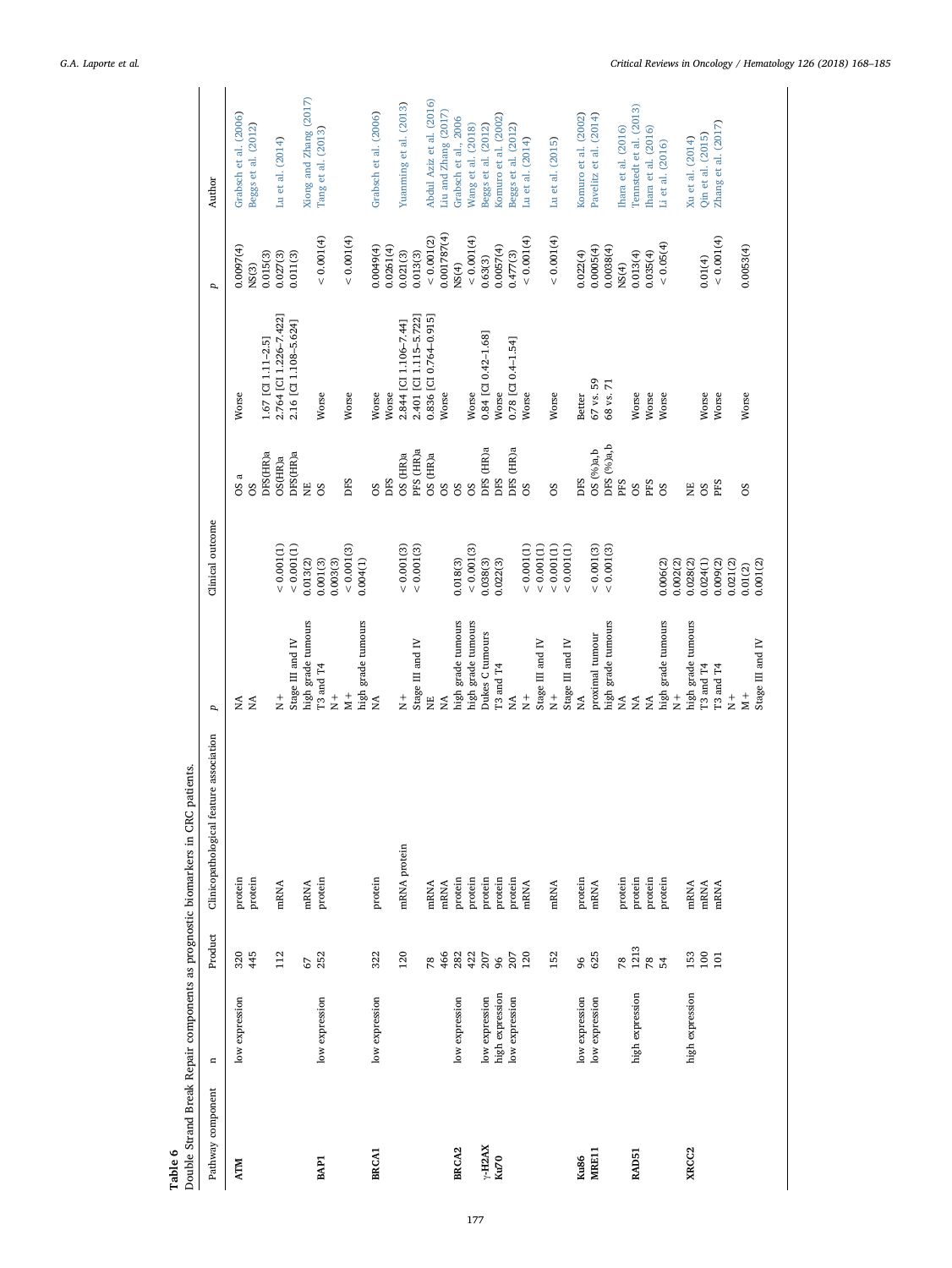| Double strand break repair components and its influence in CRC response to treatment. |
|---------------------------------------------------------------------------------------|
|---------------------------------------------------------------------------------------|

| Pathway component |         | Product n |         | n Disease Stage      | Treatment   | Primary<br>endpoint | p          | Conclusions                                                   | Author                   |
|-------------------|---------|-----------|---------|----------------------|-------------|---------------------|------------|---------------------------------------------------------------|--------------------------|
| <b>ATM</b>        | protein | 33        | I-IV    | Adjuvant $CT + RT$   | <b>DFS</b>  |                     | 0.0046(1)  | Primary endpoint met in CRC harboring ATM<br>high expression  | Grabsch et al.<br>(2006) |
| <b>BRCA1</b>      | protein | 34        | I-IV    | Adjuvant $CT + RT$   | <b>DFS</b>  |                     | 0.0049(1)  | Primary endpoint met in CRC harboring                         | Grabsch et al.           |
|                   |         |           |         |                      | <b>OS</b>   |                     | 0.0261(1)  | BRCA1 high expression                                         | (2006)                   |
| <b>Ku70</b>       | protein | 96        | $I-III$ | RT                   | $ORR(\%)^*$ | 77 vs. 41           | < 0.001(2) | Primary endpoint met in CRC harboring                         | Komuro et al.            |
|                   |         |           |         |                      |             |                     |            | Ku70 low expression                                           | (2002)                   |
| <b>Ku86</b>       | protein | 96        | $I-III$ | <b>RT</b>            | $ORR(\%)^*$ | 73 vs. 45           | 0.012(2)   | Primary endpoint met in CRC harboring                         | Komuro et al.            |
|                   |         |           |         |                      |             |                     |            | Ku86 low expression                                           | (2002)                   |
| <b>MRE11</b>      | mRNA    | 320       | III     | 5-FU/LV              | $DFS(\%)^*$ | 67 vs. 61           | <b>NS</b>  | Primary endpoint not met                                      | Pavelitz et al.          |
|                   |         |           |         |                      | $OS(\%)^*$  | 70 vs. 73           |            |                                                               | (2014)                   |
|                   |         | 305       |         | Irinotecan $+$ FU/LV | $DFS(\%)^*$ | 67 vs. 57           |            |                                                               |                          |
|                   |         |           |         |                      | $OS(\%)^*$  | 67 vs. 69           |            |                                                               |                          |
| XRCC <sub>2</sub> | mRNA    | 67        | I-IV    | RT                   | $ORR(\% )$  | 72 vs. 21           | 0.0002(3)  | Primary endpoint met in CRC harboring<br>XRCC2 low expression | Oin et al. (2015)        |
|                   | mRNA    | 97        | III-IV  | <b>FOLFOX</b>        | $ORR(\% )$  | 70 vs.20            | < 0.001(3) | Primary endpoint met in CRC harboring<br>XRCC2 low expression | Zhang et al. $(2017)$    |

CT: chemotherapy; RT: radiotherapy; 5-FU: 5-Fluoracil; LV: Leucovorin; OS: overall survival; DFS: disease free survival; ORR: overall response rate (complete and partial response); \*low expression vs. high expression; (1): log-rank; (2): univariate (3): chi-squared test; NS: not signifance.

eleven studies investigating the ERCC1 gene expression in CRC tumors treated with oxaliplatin, nine have found that patients whose tumors harbored low ERCC1 expression had better overall survival [\(Chang](#page-14-42) [et al., 2009](#page-14-42); [Choueiri et al., 2015](#page-14-45); [Grimminger et al., 2012;](#page-14-43) [Han et al.,](#page-14-44) [2014;](#page-14-44) [Kassem et al., 2017;](#page-15-41) [Shirota et al., 2001](#page-16-50); [Zhang et al., 2015b](#page-17-11); [Huang et al., 2017](#page-15-42); Li, 2017; [Huang et al., 2013](#page-15-32); [Yuanming et al., 2013\)](#page-17-10) ([Table 5\)](#page-8-0). Four studies were performed in patients with stage III CRC and the others in metastatic patients. Even with different methods used to measure ERCC1 expression and different cut-off values, the results were significant. Six studies analyzed the association between PFS or DFS and ERCC1 expression. These studies were able to establish that ERCC1 overexpression is a predictor of shorter PFS in CRC patients that received oxaliplatin in combined chemotherapy regimens ([Chang et al.,](#page-14-42) [2009;](#page-14-42) [Huang et al., 2013](#page-15-32); [Yuanming et al., 2013](#page-17-10); [Zhang et al., 2015a,](#page-17-6)[b](#page-17-11); [Kassem et al., 2017](#page-15-41); [Huang et al., 2017\)](#page-15-42).

Regarding ERCC1 expression and response to treatment, its overexpression was associated with early failure to treatment defined as local recurrence or distant metastasis 1 year after XELOX (capecitabine, leucovorin and oxaplatin) ([Uchida et al., 2008](#page-16-51)) and FOLFOX (oxaliplatin and capecitabine) regimens ([Huang et al., 2013](#page-15-32)). Overexpression of ERCC1 was also correlated to poor response to therapy ([Huang et al., 2017](#page-15-42)). When comparing CRC patients treated with FOLFOX or FOLFOX with anti-VEGF based therapies, low ERCC1 expression in neoplastic tissues was a predictor of better overall survival in FOLFOX isolated first and second-line treated patients ([Grimminger](#page-14-43) [et al., 2012\)](#page-14-43). Low ERCC1 predictive value was also demonstrated in patients treated with FOLFOX/XELOX in comparison to the ones treated with 5-FU as a single agent ([Li et al., 2013\)](#page-15-39).

# 6.2. ERCC1 conclusion

ERCC1 is a non–guideline-endorsed genomic test, but it is mentioned by the NCCN (National Comprehensive Cancer Network) and ESMO (European Society for Medical Oncology) for use in patients with CRC [\(NCCN, 2017](#page-16-2); [Schirripa and Procaccio, 2017](#page-16-49)). In clinical practice, oncologists have started to require information on ERCC1 expression on CRC tumors since its overexpression strongly suggests resistance to platinum chemotherapy but also favorable prognosis [\(Gray et al.,](#page-14-48) [2017\)](#page-14-48). Conversely, ESMO consensus guidelines for the management of patients with mCRC do not recommended the use of ERCC1 protein levels for treatment decisions involving the use of oxaliplatin in routine practice [\(Van Cutsem et al., 2016\)](#page-16-20), probably because none of the published reports had a proper study design, including intention-totreat population and evaluation of ERCC1 sensibility and specificity.

Thus, to include ERCC1 expression as a predictive biomarker to response to oxaliplatin-based treatments, studies of diagnostic accuracy are mandatory.

# 6.3. ERCC2

ERCC2 (Excision Repair Cross-Complementing 2), also known as XPD (Xeroderma Pigmentosum Group D), is a subunit of human transcriptional initiation factor with ATP-dependent helicase activity and participates in DNA unrolling during NER. ERCC2 prognostic or predictive role in CRC is much less studied than ERCC1. Nevertheless, increased levels of ERCC2 have also been associated with resistance to oxaliplatin therapy in CRC patients [\(Huang et al., 2008\)](#page-15-48). Two studies failed to prove the predictive role of ERCC2 expression for stage II $-IV$ CRC patients treated with FOLFOX-4 adjuvant chemotherapy [\(Huang](#page-15-32) [et al., 2013\)](#page-15-32) or in association with radiotherapy [\(Huang et al., 2017](#page-15-42)). Regarding the prognostic value of ERCC1 expression in CRC, no difference in overall survival and event free survival of patients whose tumors harbored ERCC2 overexpression were found ([Huang et al.,](#page-15-42) [2017;](#page-15-42) [Kassem et al., 2017](#page-15-41)).

# 7. Double Strand Break Repair: the pathway with few studies that needs more attention

The DNA double-strand breaks are considered an important source of DNA lesion that leads to genetic alteration, chromosomal instability, and ultimately malignant transformation. Human cells have two pathways of repair DSB: homologous recombination (HR) and non-homologous end joining (NHEJ). [Tables 6 and 7](#page-9-0) summarize the main studies relating DSB repair as prognostic or predictive biomarkers in CRC patients, respectively.

## 7.1. Homologous recombination

### 7.1.1. ATM

ATM (Ataxia Telangiectasia Mutated) is a serine-threonine kinase that is triggered by DSBs and activates several downstream targets, including those involved in DNA repair, and may also induce senescence and apoptosis ([Beggs et al., 2012](#page-14-47)). Reduced ATM expression was reported as biomarker of poor disease-free survival with poor response and early failure after adjuvant chemotherapy and radiotherapy treatments ([Grabsch et al., 2006](#page-14-46)). When clinicopathological data was analyzed, decreased ATM expression was significantly associated with advanced TNM stage ([Lu et al., 2014\)](#page-15-43) and high grade tumors ([Xiong and](#page-17-12)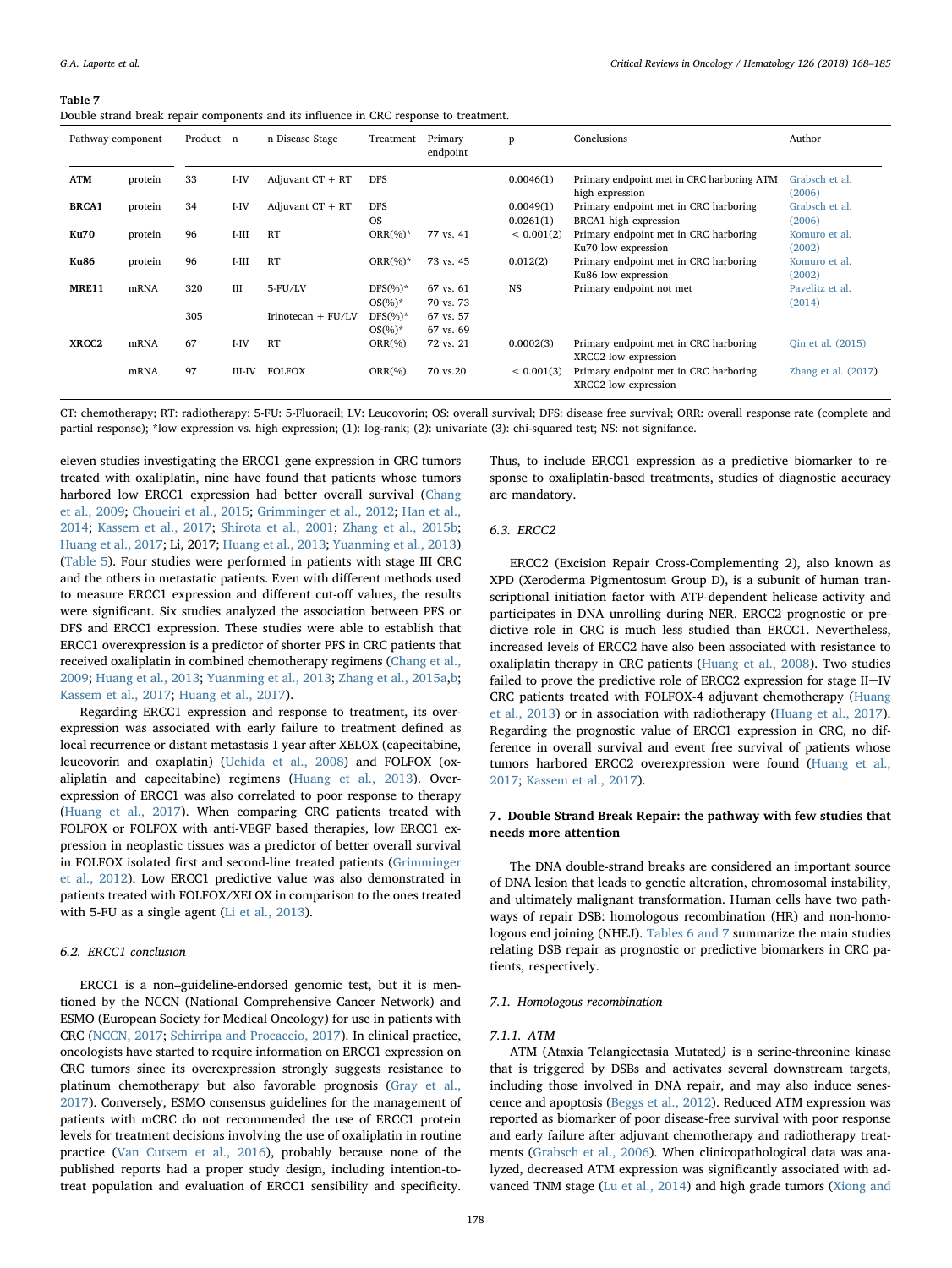[Zhang, 2017](#page-17-12)). Low ATM expression was also associated to poorer overall survival and disease-free survival in CRC patients ([Beggs et al.,](#page-14-47) [2012;](#page-14-47) [Grabsch et al., 2006](#page-14-46); [Lu et al., 2014\)](#page-15-43).

# 7.1.2. BRCA1 and BRCA2

BRCA1 (Breast Cancer Susceptibility Gene 1) is a 91KD nuclear-localized deubiquitinating enzyme and has been involved in various biological processes including chromatin dynamics, DNA damage response, and regulation of the cell cycle and cell proliferation. Although studies in the past reported an increased risk of CRC in patients with BRCA1 or BRCA2 germ-line mutations [\(Brose et al., 2002;](#page-14-49) [Kirchho](#page-15-49)ff [et al., 2004;](#page-15-49) [Niell et al., 2004](#page-16-56); [Risch et al., 2001\)](#page-16-57), other studies aimed to achieve the importance of BRCA1 in sporadic CRC patients and response to therapy. Recently, reduced expression of BRCA1 and BRCA1 associated protein 1 (BAP1) were associated with poor prognosis of CRC ([Abdul Aziz et al., 2016](#page-13-15); [Liu and Zhang, 2017](#page-15-44); [Lu et al., 2014;](#page-15-43) [Tang](#page-16-52) [et al., 2013\)](#page-16-52) and more aggressive tumors ([Tang et al., 2013](#page-16-52); [Yuanming](#page-17-10) [et al., 2013](#page-17-10)). CRC patients whose tumors overexpressed BRCA1 and were treated with adjuvant chemotherapy and radiotherapy presented better overall survival and disease-free survival ([Grabsch et al., 2006](#page-14-46)). Decreased BRCA2 expression in colorectal tumors was associated with high grade tumors and poorer overall survival ([Grabsch et al., 2006](#page-14-46); [Wang et al., 2018](#page-17-13)).

#### 7.1.3. γ-H2AX

γ-H2AX is a product of histone H2AX phosphorylation form carboxyl terminus and it is a sensitive marker for DNA double-strand breaks, which may lead to cancer or apoptosis [\(Ward and Chen, 2001](#page-17-16)). Using γH2AX detection to determine the extent of DSB induction may help to detect precancerous cells, to stage cancers, monitor the effectiveness of cancer therapies and develop novel anticancer drugs ([Bonner et al., 2008](#page-14-50)). Regarding CRC, only one study reported γH2AX low expression association with more advanced tumors, but with no impact in patients' disease free survival [\(Beggs et al., 2012\)](#page-14-47).

#### 7.1.4. MRE11 and RAD51

MRE11 is one of the enzymes required to form the core of the MRN (MRE11-RAD50-NBS1) complex. The importance of MRE11 downregulation in CRC prognosis was evaluated in two studies, but only one found association with features of tumor aggressiveness (proximal and high grade tumors) and poor overall and disease free survival in a subset of stage III CRC patients ([Pavelitz et al., 2014\)](#page-16-53). Other study with MRE11 showed that no significant association was identified between MRE11 expression and PFS [\(Ihara et al., 2016\)](#page-15-47). In addition, no predictive value was found for changes MRE11 expression in colorectal neoplasms so far ([Pavelitz et al., 2014\)](#page-16-53).

RAD51 has essential roles in detection, signaling, protection and repair of DSBs and acts as the central catalyst of the error-free HR repair ([Ibrahim et al., 2011](#page-15-50)). Recently, its protein overexpression in CRC patients was associated with presence of lymph node metastasis ([Li et al.,](#page-15-40) [2016\)](#page-15-40) and poor overall and disease free survival ([Tennstedt et al., 2013](#page-16-54); Ihara et al., 2015; [Li et al., 2016](#page-15-40)). No study has evaluated RAD51 predictive value in CRC.

### 7.1.5. XRCC2

In the HR pathway, XRCC2 protein (X-Ray Repair Complementing Defective Repair in Chinese Hamster Cells 2) is a key factor and contributes to the DNA DSBs repair and probably its expression is involved in either initiation or progression of tumorigenesis. In clinicopathological studies its overexpression is associated with more aggressive tumors [\(Qin et al., 2015;](#page-16-55) [Xu et al., 2014;](#page-17-14) [Zhang et al., 2017\)](#page-17-15) with worse overall survival ([Qin et al., 2015;](#page-16-55) [Zhang et al., 2017\)](#page-17-15). CRC patients with low XRCC2 mRNA levels presented better overall response rate after radiotherapy ([Qin et al., 2015\)](#page-16-55) and chemotherapy with FOLFOX [\(Zhang et al., 2017\)](#page-17-15) treatments.

#### 7.2. Non-homologous end joining

NHEJ is a pathway that, in order to guarantee the DNA molecule integrity, repairs DSBs without requiring a template. NHEJ uses short DNA sequences called microhomologies to guide repair the most accurately as possible. These microhomologies are often present in singlecorded protrusions at the ends of DSB. Inadequate NHEJ leads to translocations and telomere fusion, which are hallmarks of tumor cells ([Espejel et al., 2002;](#page-14-51) [Budman and Chu, 2005\)](#page-14-52). This mechanism involves the formation of a 70 kDa protein (Ku70) and a 86 kDa protein (Ku86) protein heterodimer with a DNA-dependent protein kinase C to the site of DNA damage ([Grabsch et al., 2006](#page-14-46)). This heterodimer may have potential as a predictive assay for tumor radiosensitivity due to its involvement in the recognition or repair of radiation-induced DNA damage ([Komuro et al., 2002\)](#page-15-45). Downregulation of Ku70 was associated with poor disease-free survival, overall survival, lymphnodes invasion and advanced CRC tumors and loss of Ku70 might act as a biomarker to predict poor prognosis in patients with CRC [\(Komuro et al., 2002;](#page-15-45) [Lu](#page-15-43) [et al., 2014,](#page-15-43) [2015\)](#page-15-46). Low expression of Ku86 in patients with rectal carcinoma and treated with radiotherapy were associated with better overall survival [\(Komuro et al., 2002\)](#page-15-45).

#### 7.2.1. DSB repair conclusion

In sum, reduced ATM expression was an independent prognostic biomarker of poor disease-free survival and overall survival and predict poor response to the therapy with early failure in CRC patients. Reduced expression of BRCA and BAP1 were also associated with more aggressive tumors, but conflicting results about its prognostic role impedes a conclusion. XRCC2 overexpression is related to more aggressive tumors with poor response to therapy and worse survival and progression-free disease. On its turn, NHEJ is represented by Ku70 and Ku86 and low expression of these proteins seems to positively affect prognosis and survival in CRC patients treated with radiotherapy.

# 8. Translesion synthesis: a new horizon in DNA repair and CRC

DNA replication in normal cells is regulated by mechanisms that ensure that it occurs only once per cycle. The replication and maintenance of the genome are absolute requirements for life. A proliferating cell must duplicate its entire complement of DNA with excellent precision, facing all kinds of setbacks (such as deleterious endogenous and environmental genotoxic agents), as well as the intrinsic chemical instability of the DNA molecule itself. ([Hanawalt,](#page-14-53) [2007;](#page-14-53) [Kunkel,](#page-15-51) 2003).

Translesion synthesis (TLS) is a mechanism that allows the DNA to continue to replicate even in the presence of lesions that would otherwise disrupt the process. This pathway is intended to tolerate the lesions for the maintenance of DNA replication and cell division by impeding replication fork stalling and preventing cell cycle arrest or induction to apoptosis. When a high-fidelity DNA polymerase encounters a lesion during the replicative process, it may be replaced by a low-fidelity 'translesion' one, which is capable of synthesizing DNA despite the presence of the lesion. After it has passed the replication fork the single-strand gap is repaired using template DNA on a sister chromatid, similar to the process used during homologous recombination [\(Waters et al., 2009](#page-17-17); [Lord and Ashworth, 2012](#page-15-52)).

Fifteen mammalian DNA polymerases have been identified and they have functions in the replication of genomic DNA, but the majority have an important role in the DNA repair. DNA polymerases are part of BER, NER, HR and NHEJ pathways, performing the synthesis of a new DNA strand or binding to DNA breaks ([Lange et al., 2011](#page-15-53)). Among DNA polymerases, replicative polymerases are specific for undamaged DNA bases, but have little replication capacity when a lesion is encountered; in counterpart, translesion DNA polymerasesas Polη (PolH), Polκ (PolK), Polι (PolI) and REV1 (family Y), Polζ (family B) and Polθ (PolQ) and Polν do not have proofreading or exonuclease activities. Thus, in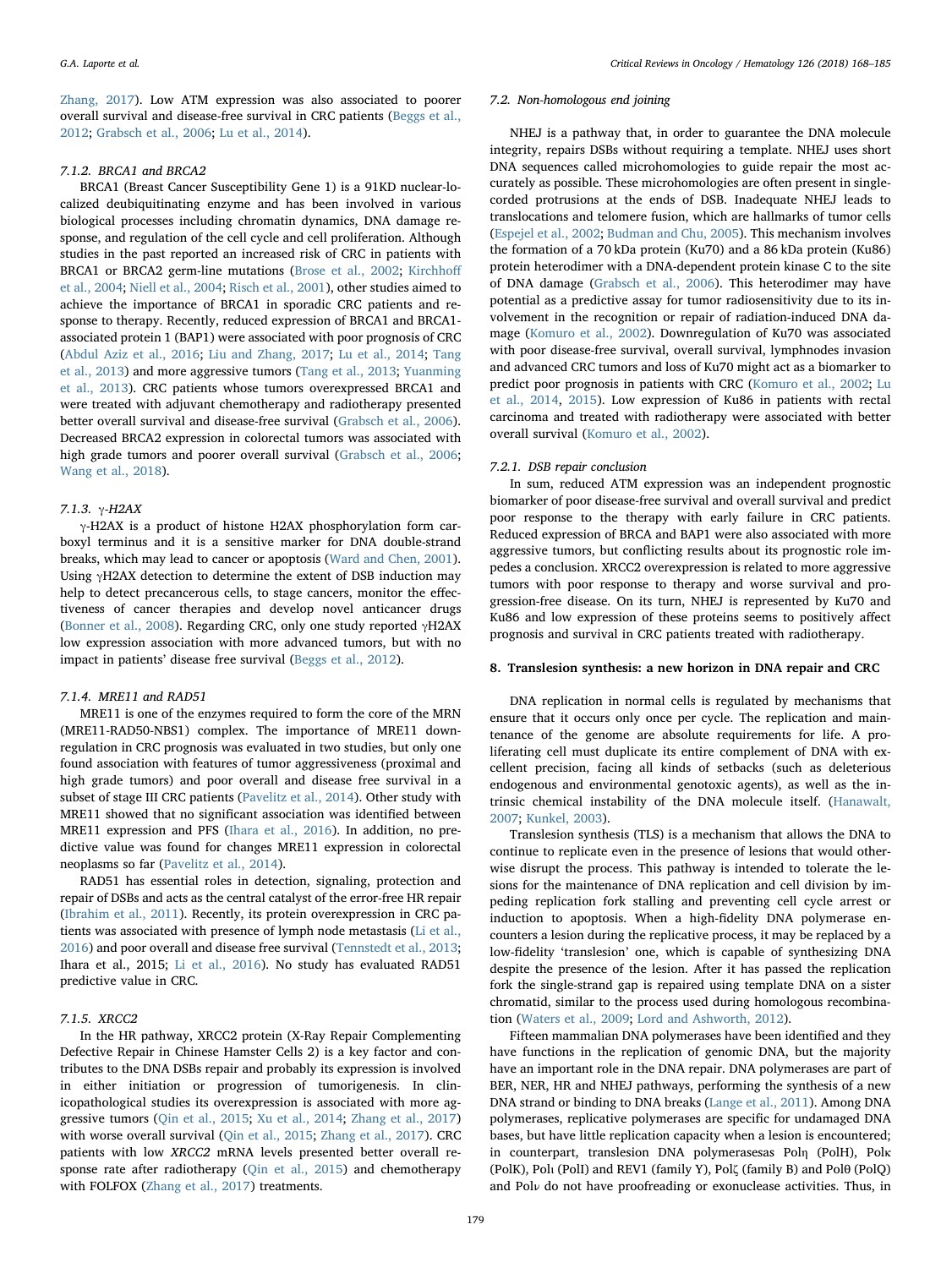<span id="page-12-0"></span>

Fig. 1. The main DNA repair genes involved in colorectal cancer as prognostic or predictive biomarkers.

<span id="page-12-1"></span>

|  | Summarized role of the main DNA repair components expression with potential value as prognostic and/or predictive biomarkers in sporadic CRC. |  |  |  |  |  |  |
|--|-----------------------------------------------------------------------------------------------------------------------------------------------|--|--|--|--|--|--|
|--|-----------------------------------------------------------------------------------------------------------------------------------------------|--|--|--|--|--|--|

| Pathway     | Component         | Number of studies<br>included* |              | Expression             | Prognosis      | Number of studies<br>supporting | Response to treatment    | Number of studies<br>supporting |
|-------------|-------------------|--------------------------------|--------------|------------------------|----------------|---------------------------------|--------------------------|---------------------------------|
| <b>DR</b>   | <b>MGMT</b>       | 19                             | Decreased or | More advanced and      | 5              | Alkylating agents               | Partial response with no | $\overline{4}$                  |
|             |                   |                                | lost         | aggressive tumors      |                |                                 | improvement in PFS       |                                 |
|             |                   |                                |              | Worse OS               | 2              | Irinotecan                      | <b>Better PFS</b>        | 1                               |
| <b>BER</b>  | OGG1              | 3                              | Decreased    | More aggressive tumors | 3              | Unknown                         |                          | 1                               |
|             |                   |                                |              | No prognostic value    |                |                                 |                          |                                 |
|             | <b>MPG</b>        | $\overline{2}$                 | Increased    | More aggressive tumors | $\overline{2}$ | Unknown                         |                          | 0                               |
|             |                   |                                |              | Shorter PFS            |                |                                 |                          |                                 |
|             | <b>POLB</b>       | 3                              | Increased    | More aggressive tumors | $\overline{4}$ | Unknown                         |                          | 0                               |
|             |                   |                                |              | Shorter OS             |                |                                 |                          |                                 |
|             | PARP1             | 5                              | Decreased    | More aggressive tumors | 3              | Unknown                         |                          | 0                               |
|             |                   |                                |              | Worse OS and PFS       | $\overline{2}$ |                                 |                          |                                 |
|             | XRCC1             | 4                              | Increased    | More aggressive tumors | 2              | <b>FOLFOX</b>                   | No predictive value      | $\mathbf{1}$                    |
|             |                   |                                |              | No prognostic value    | 1              |                                 |                          |                                 |
| <b>NER</b>  | ERCC1             | 13                             | Decreased    | More advanced tumors   | 3              | Oxaliplatin based               | Better ORR, PFS and OS   | 5                               |
|             |                   |                                |              | Better OS and PFS      | 9              |                                 |                          |                                 |
|             | ERCC <sub>2</sub> | 3                              | Increased    | No prognostic value    | $\bf{0}$       | $FOLFOX + RT$                   | No predictive value      | 2                               |
|             |                   |                                |              |                        | $\overline{2}$ |                                 |                          |                                 |
| <b>DSBR</b> | <b>ATM</b>        | 4                              | Decreased    | More aggressive tumors | 2              | Adjuvant $CT + RT$              | Early failure            | 1                               |
|             |                   |                                |              | Poorer OS and PFS      | 2              |                                 |                          |                                 |
|             | <b>BRCA1</b>      | 4                              | Decreased    | More aggressive tumors | 1              | Adjuvant $CT + RT$              | Early failure            | 1                               |
|             |                   |                                |              | Confliciting results   | $\overline{2}$ |                                 |                          |                                 |
|             | <b>Ku70</b>       | 4                              | Decreased    | More aggressive tumors | 2              | RT                              | Better OS and PFS        | $\mathbf{1}$                    |
|             |                   |                                |              | Worse OS and PFS       | 2              |                                 |                          |                                 |
|             | XRCC <sub>2</sub> | 3                              | Increased    | More aggressive tumors | 3              | RT                              | Poorer ORR               | 1                               |
|             |                   |                                |              | Worse OS and PFS       | $\mathbf{2}$   | <b>FOLFOX</b>                   |                          | $\mathbf{1}$                    |
|             |                   |                                |              |                        |                |                                 |                          |                                 |

DR: direct repair; BER: base excision repair; NER: nucleotide excision repair; DSB: double strand break repair; \*studies that evaluate gene or protein expression in colorectal neoplasms; FOLFOX: Leucovorin + 5-Fluorouracil + Oxaplatin; CT: chemotherapy; RT: radiotherapy; PFS: progression free survival; ORR: overall response rate (complete and partial response); OS: overall survival.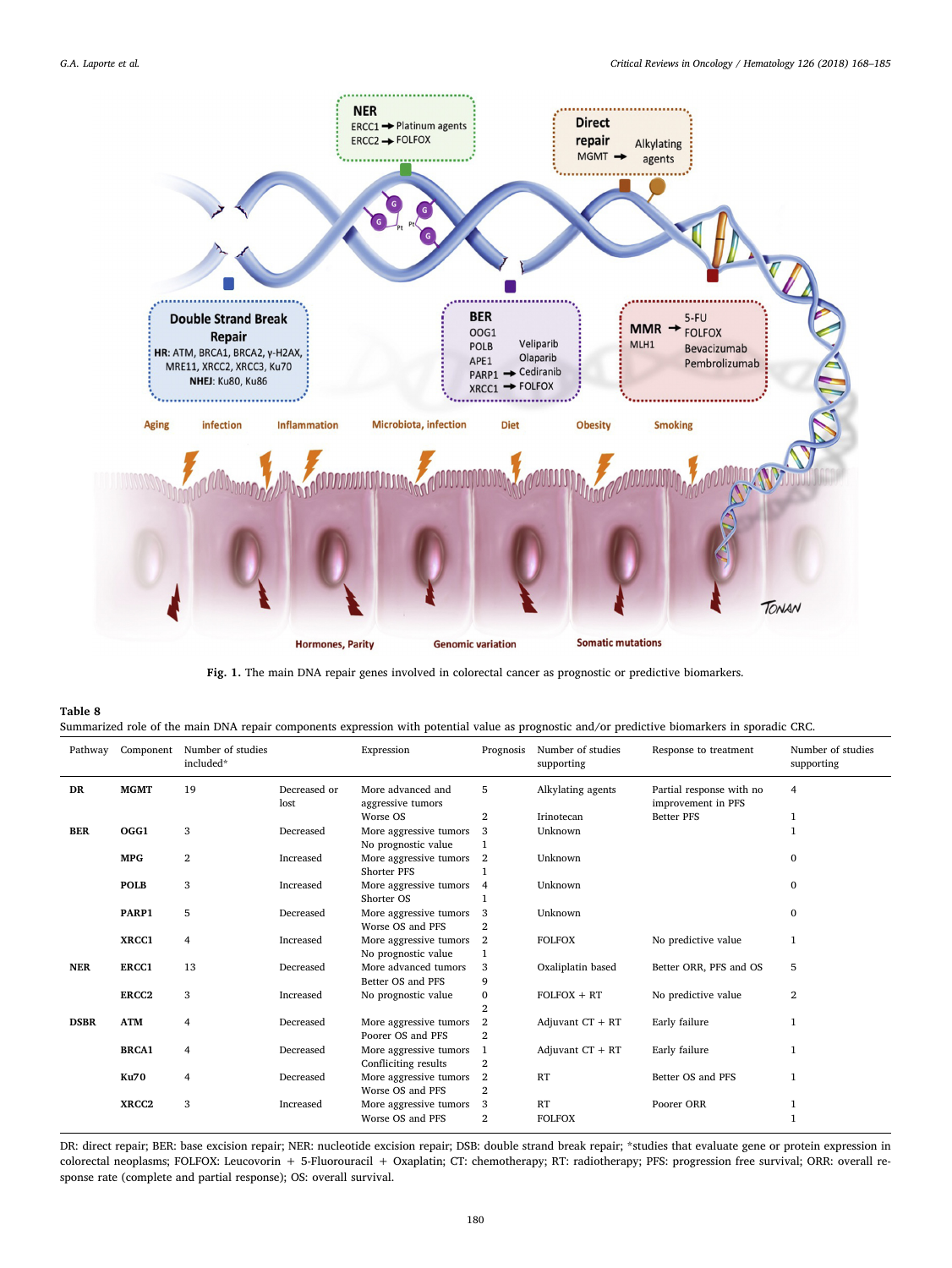the context of TLS, these DNA polymerases are not considered DNA repair enzymes, but tolerance factors of DNA damage. Therefore, this process is considered error-prone, because lower fidelity polymerases can incorporate wrong nucleotides to the DNA, being able to cause alterations in the sequence of DNA that can lead to mutations [\(Cazaux,](#page-14-54) [2010\)](#page-14-54).

One study monitored the levels of DNA polymerases expression in patients with colorectal and breast cancers. Overexpression of POLK gene were observed in both diseases, especially in patients with more aggressive subtypes of breast cancer ([Lemée et al., 2007\)](#page-15-54). In the same study, the authors noted that the excess of POLQ in breast cancer was associated with worse prognosis, demonstrating that the upregulation of an error-prone polymerase may represent a new prognostic marker ([Lemée et al., 2007](#page-15-54)). Increased expression of Polθ protein was also observed in stomach, lung and colon tumor tissues [\(Kawamura et al.,](#page-15-55) [2004\)](#page-15-55). In CRC patients, overexpression of Polθ was associated with lower survival rates [\(Pillaire et al., 2010\)](#page-16-58). Recently, another study suggested that the induction of oxidative stress, chromosomal breaks and abnormalities observed in cells with overexpression of Polθ could be a strong contributor to the genetic instability that accompanies the development of cancer in these tissues [\(Cazaux, 2010](#page-14-54)). In fact, more recently, it was shown that Polθ is involved with BER pathway and processes AP sites by inserting an adenine residue and extending the polymerization, also exhibiting 5′-deoxyribose-phosphate lyase activity ([Wood and Lange, 2014;](#page-17-18) [Yousefzadeh et al., 2014\)](#page-17-19). This fact considers TLS in CRC response to 5-FU-based chemotherapy ([Matuo et al., 2010](#page-15-56)).

Polη is responsible for a variant of Xeroderma Pigmentosum (XP-V), a rare autosomal recessive disorder. Affected patients present an extreme sensitivity to light and an extremely high incidence of skin cancer. However, in contrast to other types of Xeroderma Pigmentosum, XP-V cells have proficient NER, but are unable to perform the translesion synthesis of the cyclobutane dimer of thymidine. Even though Polη has the ability to efficiently replicate the pyrimidine dimer, such enzyme is absent in patients altered affected by this disorder. [\(Cazaux, 2010\)](#page-14-54).

As for Polκ, it has the ability to perform the TLS of adducts such as benz[a]pirene, and seems to have a function in the synthesis step in NER [\(Bétous et al., 2009\)](#page-14-55). In CRC, low levels of Polκ in tumor tissue were observed [\(Lemée et al., 2007\)](#page-15-54). Polκ was also implicated in the bypass of alkylated bases and abasic sites, in addition to being implicated in the extension of mispairing and small lesions to DNA([Lupari](#page-15-57) et [al., 2012](#page-15-57)).

In summary, only one study conducted showed that overexpression of Polθ is related to a lower survival rate in CRC patients. This pathway is an opening for future clinical DNA molecular repair studies, with the objective of determining new prediction and predictive biomolecular factors.

#### 9. Conclusion

Colorectal cancer staging still lacks the use of molecular biomarkers for both disease prognosis and therapeutic decision, which leads to disease misclassification and incorrect treatment. In this context, DNA repair-based molecular biomarkers may be a decisive tool in the diagnostic and therapeutic approach for colorectal cancer [\(Fig. 1](#page-12-0)). The growing body of evidence of changes in DNA repair components in the CRC progression and response to chemotherapy strengthen their potential as prognostic and predictive tools ([Table 8\)](#page-12-1). Nevertheless, proper diagnostic and randomized clinical trials must be conducted to ensure technical quality and clinical accuracy. Currently, the MMR pathway status and ERCC1 (NER) are turning into the most relevant predictive and prognostic biomarkers, which can be implemented in the clinical practice to tailor the chemotherapy regimens in CRC patients. Indeed, the use of both MMR status and ERCC1 protein expression are currently suggested by ESMO and NCCN for this purpose. Recently, the use of PARP1 inhibitors is achieving certain significance in the CRC

treatment scenario, mainly based on the rational of synthetic lethality in dMMR tumors. However, no definitive results were found so far. Likewise, the direct repair pathway functionality (represented by MGMT expression), has been studied regarding its response to alkylating agents, such as temozolomide, and its correlation with partial response but without improvement in progression-free survival, which still requires further studies to define its true importance in the treatment of CRC. Finally, there are also promising new data regarding the involvement of MPG and other BER proteins, which imbalance in CRC tumors correlates with poor clinical and pathological outcomes. Other DNA repair pathways such as DSB repair and TLS still need more attention from the scientific community to define its real role in CRC carcinogenesis and its potential as prognosis biomarkers.

# Conflict of interest

The authors declare that there are no conflicts of interest.

#### Financial support

This research was supported by the Brazilian agencies: Coordenação de Apefeiçoamento de Pessoal de Ensino Superior (CAPES), Conselho Nacional de Desenvolvimento Científico e Tecnológico (CNPq) and Fundação de Amparo à Pesquisa do Estado do Rio Grande do Sul (FAPERGS (FAPERGS/CNPq) – PRONEX Grant number 16/2551- 000473-0).

#### References

- <span id="page-13-15"></span>Abdul Aziz, Nurul Ainin, et al., 2016. A 19-Gene expression signature as a predictor of survival in colorectal cancer. BMC Med. Genomics 9 (1), 58. Retrieved. http:/ [bmcmedgenomics.biomedcentral.com/articles/10.1186/s12920-016-0218-1](http://bmcmedgenomics.biomedcentral.com/articles/10.1186/s12920-016-0218-1).
- <span id="page-13-12"></span>[Aguilar-Quesada, R., et al., 2007. Modulation of transcription by PARP-1: consequences](http://refhub.elsevier.com/S1040-8428(17)30438-9/sbref0010) in carcinogenesis and infl[ammation. Curr. Med. Chem. 14 \(11\), 1179](http://refhub.elsevier.com/S1040-8428(17)30438-9/sbref0010)–1187.
- <span id="page-13-5"></span>Ahlquist, Terje, et al., 2008. Gene methylation profiles of normal mucosa, and benign and malignant colorectal tumors identify early onset markers. Mol. Cancer 7 (1), 94. Retrieved. [http://molecular-cancer.biomedcentral.com/articles/10.1186/1476-](http://molecular-cancer.biomedcentral.com/articles/10.1186/1476-4598-7-94) [4598-7-94.](http://molecular-cancer.biomedcentral.com/articles/10.1186/1476-4598-7-94)
- <span id="page-13-13"></span>[Alcindor, T., Beauger, N., 2011. Oxaliplatin: a review in the era of molecularly targeted](http://refhub.elsevier.com/S1040-8428(17)30438-9/sbref0020) [therapy. Curr. Oncol. 18 \(1\), 18](http://refhub.elsevier.com/S1040-8428(17)30438-9/sbref0020)–25.
- <span id="page-13-9"></span>Alhadheq, Abdullah M., et al., 2016. The effect of poly(ADP-Ribose) polymerase-1 Gene 3′Untranslated region polymorphism in colorectal cancer risk among Saudi cohort. Dis. Markers 2016, 1–8. Retrieved. [https://www.hindawi.com/journals/dm/2016/](https://www.hindawi.com/journals/dm/2016/8289293/) [8289293/.](https://www.hindawi.com/journals/dm/2016/8289293/)
- <span id="page-13-6"></span>Allan, James M., Travis, Lois B., 2005. Mechanisms of therapy-related carcinogenesis. Nat. Rev. Cancer 5 (12), 943–955. Retrieved. [http://www.nature.com/doi](http://www.nature.com/doifinder/10.1038/nrc1749)finder/10. [1038/nrc1749](http://www.nature.com/doifinder/10.1038/nrc1749).
- <span id="page-13-11"></span>[Alshammari, Atika, Hazzaa, Manal Aly, Shalaby, Mohammad Saud Alanazi, Hesham](http://refhub.elsevier.com/S1040-8428(17)30438-9/sbref0035) [Mahmoud, Saeed, 2014. Novel mutations of the PARP-1 Gene associated with col](http://refhub.elsevier.com/S1040-8428(17)30438-9/sbref0035)[orectal cancer in the Saudi population. Asian Pac. J. Cancer Prev. 15 \(8\), 3667](http://refhub.elsevier.com/S1040-8428(17)30438-9/sbref0035)–3673.
- <span id="page-13-7"></span>[Amatu, Alessio, et al., 2013. Promoter CpG Island hypermethylation of the DNA repair](http://refhub.elsevier.com/S1040-8428(17)30438-9/sbref0040) [enzyme MGMT predicts clinical response to dacarbazine in a phase II study for me](http://refhub.elsevier.com/S1040-8428(17)30438-9/sbref0040)[tastatic colorectal cancer. Clin. Cancer Res. 19 \(8\), 2265](http://refhub.elsevier.com/S1040-8428(17)30438-9/sbref0040)–2272.
- <span id="page-13-4"></span>Amatu, A., et al., 2016. Tumor MGMT promoter hypermethylation changes over time limit temozolomide efficacy in a phase II trial for metastatic colorectal cancer. Ann. Oncol. 27 (6), 1062–1067. Retrieved. [https://academic.oup.com/annonc/article](https://academic.oup.com/annonc/article-lookup/doi/10.1093/annonc/mdw071)[lookup/doi/10.1093/annonc/mdw071](https://academic.oup.com/annonc/article-lookup/doi/10.1093/annonc/mdw071).
- <span id="page-13-2"></span>André, Thierry, et al., 2004. Oxaliplatin, fluorouracil, and leucovorin as adjuvant treatment for colon cancer. New Engl. J. Med. 350 (23), 2343–2351. Retrieved. [http://](http://www.nejm.org/doi/abs/10.1056/NEJMoa032709) [www.nejm.org/doi/abs/10.1056/NEJMoa032709.](http://www.nejm.org/doi/abs/10.1056/NEJMoa032709)
- <span id="page-13-1"></span>[André, Thierry, et al., 2009. Improved overall survival with oxaliplatin,](http://refhub.elsevier.com/S1040-8428(17)30438-9/sbref0055) fluorouracil, and [leucovorin as adjuvant treatment in stage II or III colon cancer in the MOSAIC trial. J.](http://refhub.elsevier.com/S1040-8428(17)30438-9/sbref0055) [Clin. Oncol. 27 \(19\), 3109](http://refhub.elsevier.com/S1040-8428(17)30438-9/sbref0055)–3116.
- <span id="page-13-3"></span>André, Thierry, et al., 2015. Adjuvant Fluorouracil, Leucovorin, and Oxaliplatin in Stage II to III Colon Cancer: Updated 10-Year Survival and Outcomes According to BRAF Mutation and Mismatch Repair Status of the MOSAIC Study. J. Clin. Oncol. 33 (35), 4176–4187. [http://dx.doi.org/10.1200/JCO.2015.63.4238.](http://dx.doi.org/10.1200/JCO.2015.63.4238) Epub 2015 Nov 2.
- <span id="page-13-0"></span>Aran, Veronica, Paula Victorino, Ana, Claudio Thuler, Luiz, Gil Ferreira, Carlos, 2016. Colorectal cancer: epidemiology, disease mechanisms and interventions to reduce onset and mortality. Clin. Colorectal Cancer 15 (3), 195–203. Retrieved. [https://doi.](https://doi.org/10.1016/j.clcc.2016.02.008) [org/10.1016/j.clcc.2016.02.008.](https://doi.org/10.1016/j.clcc.2016.02.008)
- <span id="page-13-14"></span>Arnould, [S., Hennebelle, I., Canal, P., Bugat, R., Guichard, Sylvie, 2003. Cellular de](http://refhub.elsevier.com/S1040-8428(17)30438-9/sbref0070)[terminants of oxaliplatin sensitivity in colon cancer cell lines. Eur. J. Cancer 39 \(1\),](http://refhub.elsevier.com/S1040-8428(17)30438-9/sbref0070) 112–[119](http://refhub.elsevier.com/S1040-8428(17)30438-9/sbref0070).

<span id="page-13-8"></span>[Azambuja, Daniel B., et al., 2017. Prognostic impact of changes in base excision repair](http://refhub.elsevier.com/S1040-8428(17)30438-9/sbref0075) [machinery in sporadic colorectal cancer. Pathol. Res. Pract.\(November\)](http://refhub.elsevier.com/S1040-8428(17)30438-9/sbref0075).

<span id="page-13-10"></span>Ballista-Hernández, Joan, et al., 2017. Mitochondrial DNA integrity is maintained by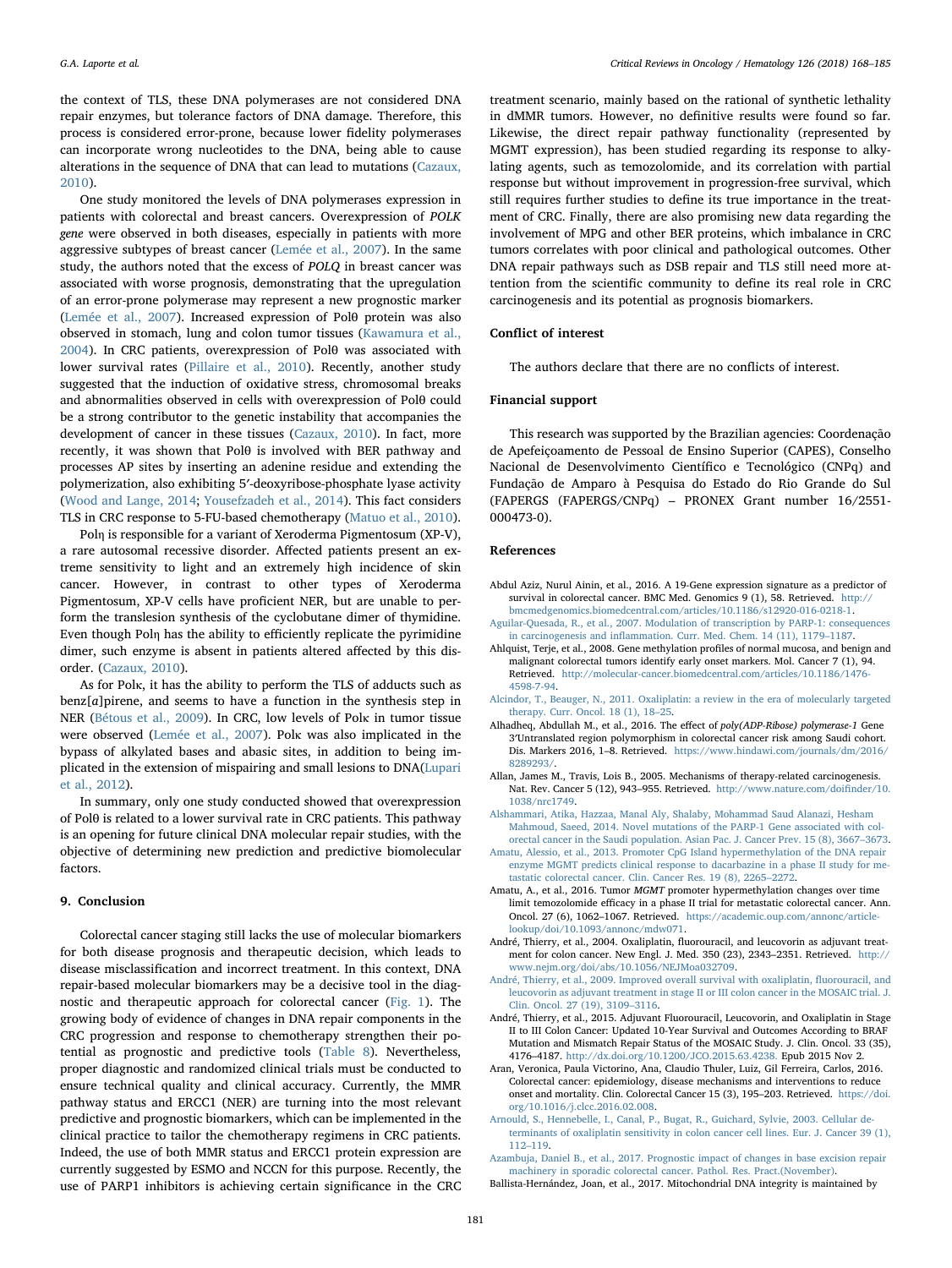APE1 in carcinogen-induced colorectal cancer. Mol. Cancer Res. 15 (7), 831–841. Retrieved. [http://mcr.aacrjournals.org/lookup/doi/10.1158/1541-7786.MCR-16-](http://mcr.aacrjournals.org/lookup/doi/10.1158/1541-7786.MCR-16-0218) [0218.](http://mcr.aacrjournals.org/lookup/doi/10.1158/1541-7786.MCR-16-0218)

<span id="page-14-10"></span>[Bardhan, Kankana, Liu, Kebin, 2013. Epigenetics and colorectal cancer pathogenesis.](http://refhub.elsevier.com/S1040-8428(17)30438-9/sbref0085) [Cancers 5 \(2\), 676](http://refhub.elsevier.com/S1040-8428(17)30438-9/sbref0085)–713.

- <span id="page-14-47"></span>Beggs, Andrew D., et al., 2012. Loss of expression of the double strand break repair protein ATM Is associated with worse prognosis in colorectal cancer and loss of Ku70 expression is associated with CIN. Oncotarget 3 (11), 1348–1355. Retrieved. [http://](http://oncotarget.com/abstract/694) [oncotarget.com/abstract/694.](http://oncotarget.com/abstract/694)
- <span id="page-14-55"></span>[Bétous, Remy, et al., 2009. Role of TLS DNA Polymerases Eta and Kappa in Processing](http://refhub.elsevier.com/S1040-8428(17)30438-9/sbref0095) [Naturally Occurring Structured DNA in Human CellsMol Carcinog. Mol. Carcinog. 48](http://refhub.elsevier.com/S1040-8428(17)30438-9/sbref0095) [\(4\), 369](http://refhub.elsevier.com/S1040-8428(17)30438-9/sbref0095)–378.
- <span id="page-14-3"></span>Biagi, James J., et al., 2011. Association between time to initiation of adjuvant chemotherapy and survival in colorectal cancer. Jama 305 (22), 2335–2342. Retrieved. <http://jama.jamanetwork.com/article.aspx?doi=10.1001/jama.2011.749>.
- <span id="page-14-41"></span>Bohanes, Pierre, Labonte, Melissa J., Lenz, Heinz Josef, 2011. A review of excision repair cross-complementation group 1 in colorectal cancer. Clin. Colorectal Cancer 10 (3), 157–164. Retrieved. <https://doi.org/10.1016/j.clcc.2011.03.024>.
- <span id="page-14-12"></span>[Boland, C.Richard., 2005. Evolution of the nomenclature for the hereditary colorectal](http://refhub.elsevier.com/S1040-8428(17)30438-9/sbref0110) [cancer syndromes. Fam. Cancer 4 \(3\), 211](http://refhub.elsevier.com/S1040-8428(17)30438-9/sbref0110)–218.
- <span id="page-14-50"></span><span id="page-14-23"></span>Bonner, William M., et al., 2008. γ[H2AX and cancer. Nat. Rev. Cancer 8 \(12\), 957](http://refhub.elsevier.com/S1040-8428(17)30438-9/sbref0115)–967. [Brahmer, Julie R., et al., 2010. Phase I study of single-agent anti-programmed death-1](http://refhub.elsevier.com/S1040-8428(17)30438-9/sbref0120) [\(MDX-1106\) in refractory solid tumors: safety, clinical activity, pharmacodynamics,](http://refhub.elsevier.com/S1040-8428(17)30438-9/sbref0120)
- <span id="page-14-4"></span>[and immunologic correlates. J. Clin. Oncol. 28 \(19\), 3167](http://refhub.elsevier.com/S1040-8428(17)30438-9/sbref0120)–3175. Bramsen, JesperBertram, et al., 2017. Molecular-subtype-specific biomarkers improve prediction of prognosis in colorectal cancer. Cell Rep. 19 (6), 1268–1280. Retrieved. <http://linkinghub.elsevier.com/retrieve/pii/S2211124717305399>.

<span id="page-14-38"></span>[Brem, Reto, Hall, Janet, 2005. XRCC1 Is required for DNA single-strand break repair in](http://refhub.elsevier.com/S1040-8428(17)30438-9/sbref0130) [human cells. Nucleic Acids Res. 33 \(8\), 2512](http://refhub.elsevier.com/S1040-8428(17)30438-9/sbref0130)–2520.

- <span id="page-14-49"></span>Brose, Marcia S., et al., 2002. Cancer risk estimates for BRCA1 mutation carriers identified in a risk evaluation program. J. Natl. Cancer Inst. 94 (18), 1365–1372. Retrieved. [http://jnci.oxfordjournals.org/cgi/doi/10.1093/jnci/94.18.1365%5Cnhttp://eutils.](http://jnci.oxfordjournals.org/cgi/doi/10.1093/jnci/94.18.1365%5Cnhttp://eutils.ncbi.nlm.nih.gov/entrez/eutils/elink.fcgi?dbfrom=pubmed%26id=12237282%26retmode=ref%26cmd=prlinks%5Cnpapers2://publication/uuid/A9F3F54F-9ED7-44D9-B56A-1AB94A9FEACE) [ncbi.nlm.nih.gov/entrez/eutils/elink.fcgi?dbfrom=pubmed&id=12237282&](http://jnci.oxfordjournals.org/cgi/doi/10.1093/jnci/94.18.1365%5Cnhttp://eutils.ncbi.nlm.nih.gov/entrez/eutils/elink.fcgi?dbfrom=pubmed%26id=12237282%26retmode=ref%26cmd=prlinks%5Cnpapers2://publication/uuid/A9F3F54F-9ED7-44D9-B56A-1AB94A9FEACE) [retmode=ref&cmd=prlinks%5Cnpapers2://publication/uuid/A9F3F54F-9ED7-](http://jnci.oxfordjournals.org/cgi/doi/10.1093/jnci/94.18.1365%5Cnhttp://eutils.ncbi.nlm.nih.gov/entrez/eutils/elink.fcgi?dbfrom=pubmed%26id=12237282%26retmode=ref%26cmd=prlinks%5Cnpapers2://publication/uuid/A9F3F54F-9ED7-44D9-B56A-1AB94A9FEACE) [44D9-B56A-1AB94A9FEACE](http://jnci.oxfordjournals.org/cgi/doi/10.1093/jnci/94.18.1365%5Cnhttp://eutils.ncbi.nlm.nih.gov/entrez/eutils/elink.fcgi?dbfrom=pubmed%26id=12237282%26retmode=ref%26cmd=prlinks%5Cnpapers2://publication/uuid/A9F3F54F-9ED7-44D9-B56A-1AB94A9FEACE).
- <span id="page-14-52"></span>Budman, Joe, Chu, Gilbert, 2005. Processing of DNA for nonhomologous end-joining by cell-free extract. EMBO J. 24 (4), 849–860. Retrieved. [http://emboj.embopress.org/](http://emboj.embopress.org/cgi/doi/10.1038/sj.emboj.7600563) [cgi/doi/10.1038/sj.emboj.7600563](http://emboj.embopress.org/cgi/doi/10.1038/sj.emboj.7600563).
- <span id="page-14-11"></span>Bupathi, Manojkumar, Wu, Christina, 2016. Biomarkers for immune therapy in colorectal cancer: mismatch-repair deficiency and others. J. Gastrointest. Oncol. 7 (5), 713–720. Retrieved. <http://jgo.amegroups.com/article/view/8939/html>.
- <span id="page-14-33"></span>[Calegari, M.A., et al., 2017. A phase 2 study of temozolomide in pretreated metastatic](http://refhub.elsevier.com/S1040-8428(17)30438-9/sbref0150) [colorectal cancer with MGMT promoter methylation. Br. J. Cancer 116 \(10\),](http://refhub.elsevier.com/S1040-8428(17)30438-9/sbref0150) 1279–[1286](http://refhub.elsevier.com/S1040-8428(17)30438-9/sbref0150).
- <span id="page-14-54"></span>Cazaux, C., 2010. Genetic instability as a driver for oncogenesis. Bull. Cancer 97 (11), 1241–1251. Retrieved. [http://www.sciencedirect.com/science/article/pii/](http://www.sciencedirect.com/science/article/pii/S0007455115307463) [S0007455115307463](http://www.sciencedirect.com/science/article/pii/S0007455115307463).
- <span id="page-14-42"></span>[Chang, Peter MuHsin, et al., 2009. ERCC1 Codon 118 C](http://refhub.elsevier.com/S1040-8428(17)30438-9/sbref0160)→T polymorphism associated with [ERCC1 expression and outcome of FOLFOX-4 treatment in Asian patients with me](http://refhub.elsevier.com/S1040-8428(17)30438-9/sbref0160)[tastatic colorectal carcinoma. Cancer Sci. 100 \(2\), 278](http://refhub.elsevier.com/S1040-8428(17)30438-9/sbref0160)–283.
- <span id="page-14-45"></span>Choueiri, Michel B., et al., 2015. ERCC1 and TS expression as prognostic and predictive biomarkers in metastatic colon cancer. PLoS One 10 (6), 1–12. Retrieved. [https://](https://doi.org/10.1371/journal.pone.0126898) [doi.org/10.1371/journal.pone.0126898.](https://doi.org/10.1371/journal.pone.0126898)
- <span id="page-14-24"></span>D'[Incalci, Maurizio, Citti, Lorenzo, Taverna, Pietro, Catapano, Carlo V., 1988. Importance](http://refhub.elsevier.com/S1040-8428(17)30438-9/sbref0170) [of the DNA repair enzyme O6-Alkyl guanine alkyltransferase \(AT\) in cancer che](http://refhub.elsevier.com/S1040-8428(17)30438-9/sbref0170)[motherapy. Cancer Treat. Rev. 15 \(4\), 279](http://refhub.elsevier.com/S1040-8428(17)30438-9/sbref0170)–292.
- <span id="page-14-5"></span>Dbouk, Hashema, Tawil, Ayman, Nasr, Fahd, Kandakarjian, Loucine, Abou-Merhi, Raghida, 2007. Significance of CEA and VEGF as diagnostic markers of colorectal cancer in Lebanese patients. Open Clin. Cancer J. 1, 1–5. Retrieved. [http://www.](http://www.pubmedcentral.nih.gov/articlerender.fcgi?artid=2490598%26tool=pmcentrez%26rendertype=abstract) [pubmedcentral.nih.gov/articlerender.fcgi?artid=2490598&tool=pmcentrez&](http://www.pubmedcentral.nih.gov/articlerender.fcgi?artid=2490598%26tool=pmcentrez%26rendertype=abstract) [rendertype=abstract.](http://www.pubmedcentral.nih.gov/articlerender.fcgi?artid=2490598%26tool=pmcentrez%26rendertype=abstract)
- <span id="page-14-31"></span>[De Maglio, G., et al., 2015. MGMT promoter methylation status in brain metastases from](http://refhub.elsevier.com/S1040-8428(17)30438-9/sbref0180) [colorectal cancer and corresponding primary tumors. Future Oncol. 11 \(8\),](http://refhub.elsevier.com/S1040-8428(17)30438-9/sbref0180) [1201](http://refhub.elsevier.com/S1040-8428(17)30438-9/sbref0180)–1209.
- <span id="page-14-18"></span>Des Guetz, Gaëtan, Schischmanoff, Olivier, et al., 2009a. Does microsatellite instability predict the efficacy of adjuvant chemotherapy in colorectal cancer? A systematic review with meta-analysis. Eur. J. Cancer 45 (10), 1890–1896. Retrieved. [http://](http://linkinghub.elsevier.com/retrieve/pii/S0959804909002810) [linkinghub.elsevier.com/retrieve/pii/S0959804909002810.](http://linkinghub.elsevier.com/retrieve/pii/S0959804909002810)
- <span id="page-14-21"></span>[Des Guetz, Gaëtan, Uzzan, Bernard, et al., 2009b. Microsatellite instability does not](http://refhub.elsevier.com/S1040-8428(17)30438-9/sbref0190) predict the effi[cacy of chemotherapy in metastatic colorectal cancer. A systematic](http://refhub.elsevier.com/S1040-8428(17)30438-9/sbref0190) [review and meta-analysis. Anticancer Res. 29 \(5\), 1615](http://refhub.elsevier.com/S1040-8428(17)30438-9/sbref0190)–1620.
- <span id="page-14-19"></span>[Devaud, N., Gallinger, S., 2013. Chemotherapy of MMR-de](http://refhub.elsevier.com/S1040-8428(17)30438-9/sbref0195)ficient colorectal cancer. Fam. [Cancer 12 \(2\), 301](http://refhub.elsevier.com/S1040-8428(17)30438-9/sbref0195)–306.
- <span id="page-14-39"></span>D'Errico, M., Pascucci, B., Iorio, E., Van Houten, B., Dogliotti, E., 2013. The role of CSA and CSB protein in the oxidative stress response. Mech. Ageing. Dev. 134 (5-6), 261–269. [http://dx.doi.org/10.1016/j.mad.2013.03.006.](http://dx.doi.org/10.1016/j.mad.2013.03.006) Epub 2013 Apr 3.
- <span id="page-14-7"></span>[Donizetti Silva, Tiago, et al., 2013. DNA methylation as an epigenetic biomarker in col](http://refhub.elsevier.com/S1040-8428(17)30438-9/sbref0205)[orectal cancer. Oncol. Lett. 6 \(6\), 1687](http://refhub.elsevier.com/S1040-8428(17)30438-9/sbref0205)–1692.
- <span id="page-14-6"></span>Duff[y, M.J., 2001. Carcinoembryonic antigen as a marker for colorectal cancer: is it](http://refhub.elsevier.com/S1040-8428(17)30438-9/sbref0210) [clinically useful? Clin. Chem. 47 \(4\), 624](http://refhub.elsevier.com/S1040-8428(17)30438-9/sbref0210)–630.
- <span id="page-14-35"></span>[Dziaman, Tomasz, Banaszkiewicz, Zbigniew, et al., 2014a. 8-Oxo-7,8-dihydroguanine and](http://refhub.elsevier.com/S1040-8428(17)30438-9/sbref0215) uric acid as effi[cient predictors of survival in colon cancer patients. Int. J. Cancer 134](http://refhub.elsevier.com/S1040-8428(17)30438-9/sbref0215) [\(2\), 376](http://refhub.elsevier.com/S1040-8428(17)30438-9/sbref0215)–383.

<span id="page-14-36"></span><span id="page-14-15"></span>[Dziaman, Tomasz, Ludwiczak, Hubert, et al., 2014b. PARP-1 expression is increased in](http://refhub.elsevier.com/S1040-8428(17)30438-9/sbref0220) colon [adenoma and carcinoma and correlates with OGG1. PLoS One 9 \(12\), 1](http://refhub.elsevier.com/S1040-8428(17)30438-9/sbref0220)–19. Elsaleh, Hany, et al., 2000. Association of tumour site and sex with survival benefit from adjuvant chemotherapy in colorectal cancer. Lancet 355 (9217), 1745–1750. Retrieved. <http://linkinghub.elsevier.com/retrieve/pii/S0140673600022613>.

- <span id="page-14-51"></span>[Espejel, Silvia, et al., 2002. Mammalian Ku86 mediates chromosomal fusions and apop](http://refhub.elsevier.com/S1040-8428(17)30438-9/sbref0230)[tosis caused by critically short telomeres. EMBO J. 21 \(9\), 2207](http://refhub.elsevier.com/S1040-8428(17)30438-9/sbref0230)–2219.
- <span id="page-14-32"></span>[Esteller, Manel, Herman, James G., 2004. Generating mutations but providing chemo](http://refhub.elsevier.com/S1040-8428(17)30438-9/sbref0235)[sensitivity: the role of O6-methylguanine DNA methyltransferase in human cancer.](http://refhub.elsevier.com/S1040-8428(17)30438-9/sbref0235) [Oncogene 23, 1](http://refhub.elsevier.com/S1040-8428(17)30438-9/sbref0235)–8.
- <span id="page-14-26"></span>[Esteller, Manel, Hamilton, Stanley R., Burger, Peter C., Baylin, Stephen B., Herman, James](http://refhub.elsevier.com/S1040-8428(17)30438-9/sbref0240) [G., 1999. Inactivation of the DNA repair gene O6-methylguanine-DNA methyl](http://refhub.elsevier.com/S1040-8428(17)30438-9/sbref0240)[transferase by promoter hypermethylation is a common event in primary human](http://refhub.elsevier.com/S1040-8428(17)30438-9/sbref0240) [neoplasia. Cancer Res. 58, 793](http://refhub.elsevier.com/S1040-8428(17)30438-9/sbref0240)–797.
- <span id="page-14-30"></span>[Esteller, Manel, et al., 2001. Promoter hypermethylation of the DNA repair gene O6](http://refhub.elsevier.com/S1040-8428(17)30438-9/sbref0245) [methylguanine-DNA methyltransferase is associated with the presence of G:C to A:T](http://refhub.elsevier.com/S1040-8428(17)30438-9/sbref0245) [transition mutations in p53 in human colorectal tumorigenesis. Cancer Res. 61,](http://refhub.elsevier.com/S1040-8428(17)30438-9/sbref0245) 4689–[4692](http://refhub.elsevier.com/S1040-8428(17)30438-9/sbref0245).
- <span id="page-14-34"></span>Farrington, Susan M., et al., 2005. Germline susceptibility to colorectal cancer due to base-excision repair gene defects. Am. J. Hum. Genet. 77 (1), 112–119. Retrieved. [http://www.pubmedcentral.nih.gov/articlerender.fcgi?artid=1226182&tool=](http://www.pubmedcentral.nih.gov/articlerender.fcgi?artid=1226182%26tool=pmcentrez%26rendertype=abstract) [pmcentrez&rendertype=abstract.](http://www.pubmedcentral.nih.gov/articlerender.fcgi?artid=1226182%26tool=pmcentrez%26rendertype=abstract)
- <span id="page-14-29"></span>Farzanehfar, Mohammadreza, et al., 2013. Evaluation of methylation of MGMT (O<sup>6</sup>methylguanine-DNA methyltransferase) gene promoter in sporadic colorectal cancer. DNA Cell Biol. 32 (7), 371–377. Retrieved. [http://www.ncbi.nlm.nih.gov/pubmed/](http://www.ncbi.nlm.nih.gov/pubmed/23705976) [23705976](http://www.ncbi.nlm.nih.gov/pubmed/23705976).
- <span id="page-14-9"></span>Fearon, Eric R., 2011. Molecular genetics of colorectal cancer. Ann. Rev. Pathol. Mech. Dis. 6 (1), 479–507. Retrieved. [http://www.annualreviews.org/doi/10.1146/](http://www.annualreviews.org/doi/10.1146/annurev-pathol-011110-130235) [annurev-pathol-011110-130235.](http://www.annualreviews.org/doi/10.1146/annurev-pathol-011110-130235)
- <span id="page-14-1"></span>[Fearon, EricFt, Vogelstein, Bert, 1990. A genetic model for colorectal tumorigenesis. Cell](http://refhub.elsevier.com/S1040-8428(17)30438-9/sbref0265) [61 \(1\), 759](http://refhub.elsevier.com/S1040-8428(17)30438-9/sbref0265)–767.
- <span id="page-14-37"></span>Fleck, O., 2004. DNA repair. J. Cell Sci. 117 (4), 515–517. Retrieved. [http://jcs.](http://jcs.biologists.org/cgi/doi/10.1242/jcs.00952) [biologists.org/cgi/doi/10.1242/jcs.00952.](http://jcs.biologists.org/cgi/doi/10.1242/jcs.00952)
- <span id="page-14-0"></span>Frederiksen, B.L., Jørgensen, T., Brasso, K., Holten, I., Osler, M., 2010. Socioeconomic position and participation in colorectal cancer screening. Br. J. Cancer 103 (10), 1496–1501. Retrieved. http://www.nature.com/doifi[nder/10.1038/sj.bjc.6605962.](http://www.nature.com/doifinder/10.1038/sj.bjc.6605962)
- <span id="page-14-27"></span>[Friedman, Henry S., et al., 1995. Activity of temozolomide in the treatment of Central](http://refhub.elsevier.com/S1040-8428(17)30438-9/sbref0280) [nervous system tumor xenografts activity of temozolomide in the treatment of](http://refhub.elsevier.com/S1040-8428(17)30438-9/sbref0280) [Central nervous system. Cancer Res. 55, 2853](http://refhub.elsevier.com/S1040-8428(17)30438-9/sbref0280)–2857.
- <span id="page-14-28"></span>[Friedman, Henry S., et al., 2002. O6-benzylguanine-mediated enhancement of che](http://refhub.elsevier.com/S1040-8428(17)30438-9/sbref0285)[motherapy. Mol. Cancer Ther. 1, 943](http://refhub.elsevier.com/S1040-8428(17)30438-9/sbref0285)–948.
- <span id="page-14-14"></span>Funkhouser, William K., et al., 2012. Relevance, pathogenesis, and testing algorithm for mismatch repair-defective colorectal carcinomas: a report of the association for molecular pathology. J. Mol. Diagn. 14 (2), 91–103. Retrieved. [https://doi.org/10.](https://doi.org/10.1016/j.jmoldx.2011.11.001) [1016/j.jmoldx.2011.11.001.](https://doi.org/10.1016/j.jmoldx.2011.11.001)
- <span id="page-14-2"></span>Galon, J., 2006. Type, density, and location of immune cells within human colorectal tumors predict clinical outcome. Science 313 (5795), 1960–1964. Retrieved. [http://](http://www.sciencemag.org/cgi/doi/10.1126/science.1129139) [www.sciencemag.org/cgi/doi/10.1126/science.1129139.](http://www.sciencemag.org/cgi/doi/10.1126/science.1129139)
- <span id="page-14-20"></span>[Gavin, Patrick G., et al., 2012. Mutation pro](http://refhub.elsevier.com/S1040-8428(17)30438-9/sbref0300)filing and microsatellite instability in stage II [and III colon cancer: an assessment of their prognostic and oxaliplatin predictive](http://refhub.elsevier.com/S1040-8428(17)30438-9/sbref0300) [value. Clin. Cancer Res. 18 \(23\), 6531](http://refhub.elsevier.com/S1040-8428(17)30438-9/sbref0300)–6541.
- <span id="page-14-25"></span>Gerson, Stanton L., 2004. MGMT: its role in cancer aetiology and cancer therapeutics. Nat. Rev. Cancer 4 (4), 296–307. Retrieved. [http://www.nature.com/doi](http://www.nature.com/doifinder/10.1038/nrc1319)finder/10. [1038/nrc1319](http://www.nature.com/doifinder/10.1038/nrc1319).
- <span id="page-14-46"></span>[Grabsch, Heike, et al., 2006. Expression of DNA double-strand break repair proteins ATM](http://refhub.elsevier.com/S1040-8428(17)30438-9/sbref0310) [and BRCA1 predicts survival in colorectal cancer. Clin. Cancer Res. 12 \(5\),](http://refhub.elsevier.com/S1040-8428(17)30438-9/sbref0310) 1494–[1500](http://refhub.elsevier.com/S1040-8428(17)30438-9/sbref0310).
- <span id="page-14-48"></span>Gray, Stacy W., et al., 2017. Medical oncologists experiences in using genomic testing for lung and colorectal cancer care. J. Oncol. Pract. 13 (3), e185–96. Retrieved. [http://](http://www.ncbi.nlm.nih.gov/pubmed/28095174) [www.ncbi.nlm.nih.gov/pubmed/28095174.](http://www.ncbi.nlm.nih.gov/pubmed/28095174)
- <span id="page-14-43"></span>Grimminger, P.P., et al., 2012. TS and ERCC-1 mRNA expressions and clinical outcome in patients with metastatic colon cancer in CONFIRM-1 and -2 clinical trials. Pharmacogenomics J. 12 (5), 404–411. Retrieved. [http://www.ncbi.nlm.nih.gov/](http://www.ncbi.nlm.nih.gov/pubmed/21788964) [pubmed/21788964](http://www.ncbi.nlm.nih.gov/pubmed/21788964).
- <span id="page-14-17"></span>Guastadisegni, C., Colafranceschi, M., Ottini, L., Dogliotti, E., 2010. Microsatellite instability as a marker of prognosis and response to therapy: a meta-analysis of colorectal cancer survival data. Eur. J. Cancer. 46 (15), 2788–2798. [http://dx.doi.org/](http://dx.doi.org/10.1016/j.ejca.2010.05.009) [10.1016/j.ejca.2010.05.009.](http://dx.doi.org/10.1016/j.ejca.2010.05.009) Epub 2010 Jun 4.
- <span id="page-14-8"></span>Guinney, Justin, et al., 2015. The consensus molecular subtypes of colorectal cancer. Nat. Med. 21 (11), 1350–1356. Retrieved. [http://www.nature.com/doi](http://www.nature.com/doifinder/10.1038/nm.3967)finder/10.1038/ [nm.3967.](http://www.nature.com/doifinder/10.1038/nm.3967)
- <span id="page-14-44"></span>Han, JaeJoon, et al., 2014. Combination of TRAP1 and ERCC1 expression predicts clinical outcomes in metastatic colorectal cancer treated with oxaliplatin/5-Fluorouracil. Cancer Res. Treat. 46 (1), 55–64. Retrieved. [http://www.ncbi.nlm.nih.gov/pubmed/](http://www.ncbi.nlm.nih.gov/pubmed/24520224%5Cnhttp://www.pubmedcentral.nih.gov/articlerender.fcgi?artid=PMC3918528) [24520224%5Cnhttp://www.pubmedcentral.nih.gov/articlerender.fcgi?artid=](http://www.ncbi.nlm.nih.gov/pubmed/24520224%5Cnhttp://www.pubmedcentral.nih.gov/articlerender.fcgi?artid=PMC3918528) [PMC3918528.](http://www.ncbi.nlm.nih.gov/pubmed/24520224%5Cnhttp://www.pubmedcentral.nih.gov/articlerender.fcgi?artid=PMC3918528)
- <span id="page-14-53"></span>[Hanawalt, Philip C., 2007. Paradigms for the three Rs: DNA replication, recombination](http://refhub.elsevier.com/S1040-8428(17)30438-9/sbref0340) [and repair. Mol. Cell 28 \(5\), 702](http://refhub.elsevier.com/S1040-8428(17)30438-9/sbref0340)–707.
- <span id="page-14-22"></span>Hansen, T.F., et al., 2011. The relationship between serum vascular endothelial growth factor A and microsatellite instability in colorectal cancer. Colorectal Dis. 13 (9), 984–988. Retrieved. <http://www.ncbi.nlm.nih.gov/pubmed/20594200>.
- <span id="page-14-16"></span>Hemminki, Akseli, Mecklin, Jukka–Pekka, Järvinen, Heikki, Aaltonen, Lauri A., Joensuu, Heikki, 2000. Microsatellite instability is a favorable prognostic indicator in patients with colorectal cancer receiving chemotherapy. Gastroenterology 119 (4), 921–928. Retrieved. <http://linkinghub.elsevier.com/retrieve/pii/S0016508500029541>.

<span id="page-14-40"></span>Herrera, Mercedes, et al., 2009. Diff[erences in repair of DNA cross-links between lym](http://refhub.elsevier.com/S1040-8428(17)30438-9/sbref0355)[phocytes and epithelial tumor cells from colon cancer patients measured in vitro with](http://refhub.elsevier.com/S1040-8428(17)30438-9/sbref0355) [the comet assay. Clin. Cancer Res. 15 \(17\), 5466](http://refhub.elsevier.com/S1040-8428(17)30438-9/sbref0355)–5472.

<span id="page-14-13"></span>Hewish, Madeleine, Lord, Christopher J., Martin, Sarah A., Cunningham, David,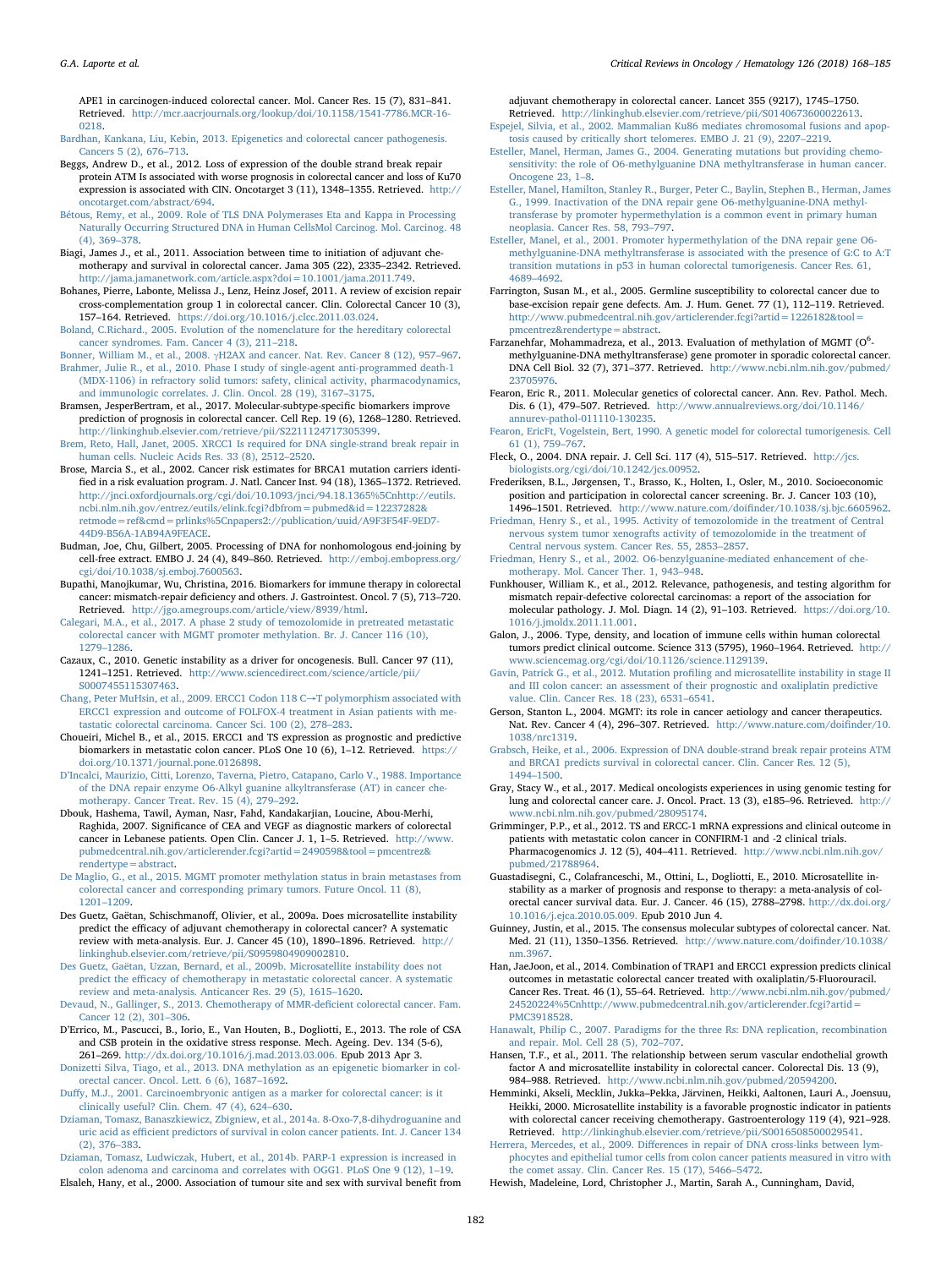Ashworth, Alan, 2010. Mismatch repair deficient colorectal cancer in the era of personalized treatment. Nat. Rev. Clin. Oncol. 7 (4), 197–208. Retrieved. [http://](http://www.nature.com/doifinder/10.1038/nrclinonc.2010.18) www.nature.com/doifi[nder/10.1038/nrclinonc.2010.18](http://www.nature.com/doifinder/10.1038/nrclinonc.2010.18).

- <span id="page-15-25"></span>Hochhauser, D., et al., 2013. A phase II study of temozolomide in patients with advanced aerodigestive tract and colorectal cancers and methylation of the O6-methylguanine-DNA methyltransferase promoter. Mol. Cancer Ther. 12 (5), 809–818. Retrieved. [http://mct.aacrjournals.org/cgi/doi/10.1158/1535-7163.MCT-12-0710.](http://mct.aacrjournals.org/cgi/doi/10.1158/1535-7163.MCT-12-0710)
- <span id="page-15-6"></span>[Hsieh, Peggy, Kazuhiko, Yamana, 2009. DNA mismatch repair: molecular mechanism,](http://refhub.elsevier.com/S1040-8428(17)30438-9/sbref0370) [cancer and ageing. Mech. Ageing Dev. 129 \(7](http://refhub.elsevier.com/S1040-8428(17)30438-9/sbref0370)–8), 391–407.
- <span id="page-15-48"></span>Huang, Ming-Yii, et al., 2008. ERCC2 2251A&C genetic polymorphism was highly correlated with early relapse in high-risk stage II and stage III colorectal cancer patients: a preliminary study. BMC Cancer 8 (50) Retrieved. [http://www.pubmedcentral.nih.](http://www.pubmedcentral.nih.gov/articlerender.fcgi?artid=2262891%26tool=pmcentrez%26rendertype=abstract) [gov/articlerender.fcgi?artid=2262891&tool=pmcentrez&rendertype=abstract](http://www.pubmedcentral.nih.gov/articlerender.fcgi?artid=2262891%26tool=pmcentrez%26rendertype=abstract).
- <span id="page-15-32"></span>[Huang, MingYii, et al., 2013. Predictive value of ERCC1, ERCC2, and XRCC1 over](http://refhub.elsevier.com/S1040-8428(17)30438-9/sbref0380)[expression for stage III colorectal cancer patients receiving FOLFOX-4 adjuvant](http://refhub.elsevier.com/S1040-8428(17)30438-9/sbref0380) [chemotherapy. J. Surg. Oncol. 108 \(7\), 457](http://refhub.elsevier.com/S1040-8428(17)30438-9/sbref0380)–464.
- <span id="page-15-42"></span>Huang, Ming-Yii, et al., 2017. Relationship between expression of proteins ERCC1, ERCC2, and XRCC1 and clinical outcomes in patients with rectal cancer treated with FOLFOX-Based preoperative chemoradiotherapy. World J. Surg. 41 (11), 2884–2897. Retrieved. [http://link.springer.com/10.1007/s00268-017-4070-z.](http://link.springer.com/10.1007/s00268-017-4070-z)
- <span id="page-15-12"></span>Hutchins, G., et al., 2011. Value of mismatch repair, KRAS, and BRAF mutations in predicting recurrence and benefits from chemotherapy in colorectal cancer. J. Clin. Oncol. 29 (10), 1261–1270. [http://dx.doi.org/10.1200/JCO.2010.30.1366.](http://dx.doi.org/10.1200/JCO.2010.30.1366) Epub [2011 Mar 7](http://dx.doi.org/10.1200/JCO.2010.30.1366).
- <span id="page-15-50"></span>Ibrahim, A.E.K., et al., 2011. Sequential DNA methylation changes are associated with DNMT3B overexpression in colorectal neoplastic progression. Gut 60 (4), 499–508. Retrieved. <http://gut.bmj.com/cgi/doi/10.1136/gut.2010.223602>.
- <span id="page-15-26"></span>[Içli, Fikri, et al., 1999. Phase II study of cisplatin and dacarbazine for metastatic colorectal](http://refhub.elsevier.com/S1040-8428(17)30438-9/sbref0400) [carcinoma resistant to 5-Fluorouracil. Oncology 56 \(4\), 297](http://refhub.elsevier.com/S1040-8428(17)30438-9/sbref0400)–300.
- <span id="page-15-47"></span>Ihara, Keisuke, et al., 2016. Expression of DNA double-strand break repair proteins predicts the response and prognosis of colorectal cancer patients undergoing oxaliplatinbased chemotherapy. Oncol. Rep. 35 (3), 1349–1355. [http://dx.doi.org/10.3892/or.](http://dx.doi.org/10.3892/or.2015.4488) 2015.4488. [Epub 2015 Dec 16.](http://dx.doi.org/10.3892/or.2015.4488)
- <span id="page-15-28"></span>Itzkowitz, S.H., 2004. Colorectal cancer in inflammatory bowel disease: the role of inflammation. Am. J. Physiol. Gastrointest. Liver Physiol. 287 (1), G7–17. Retrieved. <http://ajpgi.physiology.org/cgi/doi/10.1152/ajpgi.00079.2004>.

<span id="page-15-31"></span>[Iwatsuki, Masaaki, et al., 2009. A platinum agent resistance gene, POLB, Is a prognostic](http://refhub.elsevier.com/S1040-8428(17)30438-9/sbref0415) [indicator in colorectal cancer. J. Surg. Oncol. 100 \(3\), 261](http://refhub.elsevier.com/S1040-8428(17)30438-9/sbref0415)–266.

- <span id="page-15-4"></span>[Iyer, R., Pluciennik, A., Burdett, V., Modrich Paul, L., 2006. DNA mismatch repair:](http://refhub.elsevier.com/S1040-8428(17)30438-9/sbref0420) [functions and mechanisms. Chem. Rev. 106 \(2\), 302](http://refhub.elsevier.com/S1040-8428(17)30438-9/sbref0420)–323.
- <span id="page-15-38"></span>Jonsson, C., et al., 2010. DNA adducts in normal colonic mucosa from healthy controls and patients with colon polyps and colorectal carcinomas. Mutagenesis 25 (5), 499–504. Retrieved. [https://academic.oup.com/mutage/article-lookup/doi/10.](https://academic.oup.com/mutage/article-lookup/doi/10.1093/mutage/geq033) [1093/mutage/geq033.](https://academic.oup.com/mutage/article-lookup/doi/10.1093/mutage/geq033)
- <span id="page-15-21"></span>Ju, HaiXing, et al., 2011. Distinct profiles [of epigenetic evolution between colorectal](http://refhub.elsevier.com/S1040-8428(17)30438-9/sbref0430) [cancers with and without metastasis. Am. J. Pathol. 178 \(4\), 1835](http://refhub.elsevier.com/S1040-8428(17)30438-9/sbref0430)–1846.
- <span id="page-15-36"></span>[Kaelin, William G., 2005. The concept of synthetic lethality in the context of anticancer](http://refhub.elsevier.com/S1040-8428(17)30438-9/sbref0435) [therapy. Nat. Rev. Cancer 5 \(9\), 689](http://refhub.elsevier.com/S1040-8428(17)30438-9/sbref0435)–698.
- <span id="page-15-41"></span>Kassem, Amira B., et al., 2017. ERCC1 and ERCC2 as predictive biomarkers to oxaliplatinbased chemotherapy in colorectal cancer patients from Egypt. Exp. Mol. Pathol. 102
- <span id="page-15-1"></span>(1), 78–85. Retrieved. <https://doi.org/10.1016/j.yexmp.2017.01.006>. [Kawakami, Hisato, Zaanan, Aziz, Sinicrope, Frank A., 2015. Microsatellite instability](http://refhub.elsevier.com/S1040-8428(17)30438-9/sbref0445) [testing and its role in the management of colorectal cancer. Curr. Treat. Options](http://refhub.elsevier.com/S1040-8428(17)30438-9/sbref0445) [Oncol. 16 \(7\), 30.](http://refhub.elsevier.com/S1040-8428(17)30438-9/sbref0445)
- <span id="page-15-55"></span>[Kawamura, Kiyoko, et al., 2004. DNA polymerase is preferentially expressed in lymphoid](http://refhub.elsevier.com/S1040-8428(17)30438-9/sbref0450) [tissues and upregulated in human cancers. Int. J. Cancer 109 \(1\), 9](http://refhub.elsevier.com/S1040-8428(17)30438-9/sbref0450)–16.
- <span id="page-15-14"></span>Kelderman, Sander, Schumacher, Ton N., Kvistborg, Pia, 2015. Mismatch repair-deficient cancers are targets for anti-PD-1 therapy. Cancer Cell 28 (1), 11–13. Retrieved. [https://doi.org/10.1016/j.ccell.2015.06.012.](https://doi.org/10.1016/j.ccell.2015.06.012)

<span id="page-15-34"></span>[Kelley, Mark R., Parsons, Stephen H., 2001. Redox regulation of the DNA repair function](http://refhub.elsevier.com/S1040-8428(17)30438-9/sbref0460) [of the human AP endonuclease Ape1/ref-1. Antioxid. Redox Signal. 3 \(4\), 671](http://refhub.elsevier.com/S1040-8428(17)30438-9/sbref0460)–683.

- <span id="page-15-18"></span>Khan, O.A., et al., 2008. A phase II trial of lomeguatrib and temozolomide in metastatic colorectal cancer. Br. J. Cancer 98 (10), 1614–1618. Retrieved. [http://www.nature.](http://www.nature.com/doifinder/10.1038/sj.bjc.6604366) com/doifi[nder/10.1038/sj.bjc.6604366](http://www.nature.com/doifinder/10.1038/sj.bjc.6604366).
- <span id="page-15-7"></span>Kheirelseid, Elrasheid A.H., et al., 2013. Mismatch repair protein expression in colorectal cancer. J. Gastrointest. Oncol. 4 (4), 397–408. Retrieved. [http://www.ncbi.nlm.nih.](http://www.ncbi.nlm.nih.gov/pubmed/24294512%5Cnhttp://www.pubmedcentral.nih.gov/articlerender.fcgi?artid=PMC3819778) [gov/pubmed/24294512%5Cnhttp://www.pubmedcentral.nih.gov/articlerender.](http://www.ncbi.nlm.nih.gov/pubmed/24294512%5Cnhttp://www.pubmedcentral.nih.gov/articlerender.fcgi?artid=PMC3819778) [fcgi?artid=PMC3819778](http://www.ncbi.nlm.nih.gov/pubmed/24294512%5Cnhttp://www.pubmedcentral.nih.gov/articlerender.fcgi?artid=PMC3819778).
- <span id="page-15-13"></span>[Kim, George P., et al., 2007. Prognostic and predictive roles of high-degree microsatellite](http://refhub.elsevier.com/S1040-8428(17)30438-9/sbref0475) [instability in colon cancer: a national cancer institute-national surgical adjuvant](http://refhub.elsevier.com/S1040-8428(17)30438-9/sbref0475) [breast and bowel project collaborative study. J. Clin. Oncol. 25 \(7\), 767](http://refhub.elsevier.com/S1040-8428(17)30438-9/sbref0475)–772.
- <span id="page-15-22"></span>[Kim, Jin C., et al., 2010. Promoter methylation of speci](http://refhub.elsevier.com/S1040-8428(17)30438-9/sbref0480)fic genes Is associated with the [phenotype and progression of colorectal adenocarcinomas. Ann. Surg. Oncol. 17 \(7\),](http://refhub.elsevier.com/S1040-8428(17)30438-9/sbref0480) 1767–[1776](http://refhub.elsevier.com/S1040-8428(17)30438-9/sbref0480).
- <span id="page-15-33"></span>[Kinsella, Timothy J., 2009. Coordination of DNA mismatch repair and base excision re](http://refhub.elsevier.com/S1040-8428(17)30438-9/sbref0485)[pair processing of chemotherapy and radiation damage for targeting resistant can](http://refhub.elsevier.com/S1040-8428(17)30438-9/sbref0485)[cers. Clin. Cancer Res. 15 \(6\), 1853](http://refhub.elsevier.com/S1040-8428(17)30438-9/sbref0485)–1859.
- <span id="page-15-49"></span>Kirchhoff, Tomas, et al., 2004. Frequency of BRCA1 and BRCA2 mutations in unselected ashkenazi jewish patients with colorectal cancer. J. Natl. Cancer Inst. 96 (1), 68–70. Retrieved. [http://jnci.oxfordjournals.org/cgi/doi/10.1093/jnci/djh006%5Cnhttp://](http://jnci.oxfordjournals.org/cgi/doi/10.1093/jnci/djh006%5Cnhttp://www.ncbi.nlm.nih.gov/pubmed/14709740) [www.ncbi.nlm.nih.gov/pubmed/14709740.](http://jnci.oxfordjournals.org/cgi/doi/10.1093/jnci/djh006%5Cnhttp://www.ncbi.nlm.nih.gov/pubmed/14709740)
- <span id="page-15-45"></span>[Komuro, Yasuhiro, et al., 2002. The expression pattern of Ku correlates with tumor](http://refhub.elsevier.com/S1040-8428(17)30438-9/sbref0495) [radiosensitivity and disease free survival in patients with rectal carcinoma. Cancer 95](http://refhub.elsevier.com/S1040-8428(17)30438-9/sbref0495) [\(6\), 1199](http://refhub.elsevier.com/S1040-8428(17)30438-9/sbref0495)–1205.
- <span id="page-15-30"></span>[Kondo, Shohei, Toyokuni, Shinya, Tanaka, Tomoyuki, 2000. Overexpression of the](http://refhub.elsevier.com/S1040-8428(17)30438-9/sbref0500) [hOGG1 gene and high 8-hydroxy-2'-deoxyguanosine \(8-OHdG\) lyase activity in](http://refhub.elsevier.com/S1040-8428(17)30438-9/sbref0500)

[human colorectal carcinoma: regulation mechanism of the 8-OHdG level in DNA.](http://refhub.elsevier.com/S1040-8428(17)30438-9/sbref0500) [Clin. Cancer Res. 6 \(April\), 1394](http://refhub.elsevier.com/S1040-8428(17)30438-9/sbref0500)–1400.

- <span id="page-15-10"></span>Koopman, M., et al., 2009. Deficient mismatch repair system in patients with sporadic advanced colorectal cancer. Br. J. Cancer 100 (2), 266–273. Retrieved. [http://www.](http://www.nature.com/doifinder/10.1038/sj.bjc.6604867) nature.com/doifi[nder/10.1038/sj.bjc.6604867](http://www.nature.com/doifinder/10.1038/sj.bjc.6604867).
- <span id="page-15-23"></span>[Krtolica, Koviljka, et al., 2007. Comethylation of p16 and MGMT genes in colorectal](http://refhub.elsevier.com/S1040-8428(17)30438-9/sbref0510) [carcinoma: correlation with clinicopathological features and prognostic value. World](http://refhub.elsevier.com/S1040-8428(17)30438-9/sbref0510) [J. Gastroenterol. 13 \(8\), 1187](http://refhub.elsevier.com/S1040-8428(17)30438-9/sbref0510)–1194.
- <span id="page-15-19"></span>Kuan, JenChun, et al., 2015. DNA methylation combinations in adjacent normal colon tissue predict cancer recurrence: evidence from a clinical cohort study. PLoS One 10 (3), 1–11. Retrieved. <https://doi.org/10.1371/journal.pone.0123396>.
- <span id="page-15-51"></span>[Kunkel, Thomas A., 2003. Considering the cancer consequences of altered DNA poly](http://refhub.elsevier.com/S1040-8428(17)30438-9/sbref0520)[merase function. Cancer Cell. 3 \(2\), 105](http://refhub.elsevier.com/S1040-8428(17)30438-9/sbref0520)–110.
- <span id="page-15-53"></span>Lange, Sabine S., Takata, Kei-ichi, Wood, Richard D., 2011. DNA polymerases and camcer. Nat. Rev. Cancer 11 (2), 96–110. Retrieved. [http://www.nature.com/](http://www.nature.com/doifinder/10.1038/nature10760) doifi[nder/10.1038/nature10760](http://www.nature.com/doifinder/10.1038/nature10760).
- <span id="page-15-35"></span>[Lavrik, Olga I., et al., 1998. Subunits of human replication protein a are crosslinked by](http://refhub.elsevier.com/S1040-8428(17)30438-9/sbref0530) [photoreactive primers synthesized by DNA polymerases. Nucleic Acids Res. 26 \(2\),](http://refhub.elsevier.com/S1040-8428(17)30438-9/sbref0530)  $602 - 607$  $602 - 607$ .
- <span id="page-15-16"></span>[Le, D.T., et al., 2015. PD-1 blockade in tumors with mismatch-repair de](http://refhub.elsevier.com/S1040-8428(17)30438-9/sbref0535)ficiency. New [Engl. J. Med. 372 \(26\), 2509](http://refhub.elsevier.com/S1040-8428(17)30438-9/sbref0535)–2520.
- <span id="page-15-24"></span>[Leguisamo, Natalia M., et al., 2017. Base excision repair imbalance in colorectal cancer](http://refhub.elsevier.com/S1040-8428(17)30438-9/sbref0540) [has prognostic value and modulates response to chemotherapy. Oncotarget 8 \(33\),](http://refhub.elsevier.com/S1040-8428(17)30438-9/sbref0540) 54199–[54214.](http://refhub.elsevier.com/S1040-8428(17)30438-9/sbref0540)

<span id="page-15-54"></span>Lemée, F., et al., 2007. Characterization of promoter regulatory elements involved in downexpression of the DNA polymerase κ in colorectal cancer. Oncogene 26 (23), 3387–3394. Retrieved. http://www.nature.com/doifi[nder/10.1038/sj.onc.1210116.](http://www.nature.com/doifinder/10.1038/sj.onc.1210116)

<span id="page-15-5"></span>Li, Guo-Min, 2008. Mechanisms and functions of DNA mismatch repair. Cell Res. 18 (1), 85–98. Retrieved. [http://www.nature.com/doi](http://www.nature.com/doifinder/10.1038/cr.2007.115)finder/10.1038/cr.2007.115.

- <span id="page-15-39"></span>Li, P., et al., 2013. ERCC1, defective mismatch repair status as predictive biomarkers of survival for stage III colon cancer patients receiving oxaliplatin-based adjuvant chemotherapy. Br. J. Cancer 108 (6), 1238–1244. Retrieved. [http://www.nature.](http://www.nature.com/doifinder/10.1038/bjc.2013.83) com/doifi[nder/10.1038/bjc.2013.83](http://www.nature.com/doifinder/10.1038/bjc.2013.83).
- <span id="page-15-40"></span>Li, Mu-Xing, et al., 2016. Excision repair cross-complementation group 1 Is a prognostic biomarker in patients with colorectal cancer receiving chemotherapy. Chin. Med. J. 129 (5), 586–593. Retrieved. [http://www.ncbi.nlm.nih.gov/pubmed/](http://www.ncbi.nlm.nih.gov/pubmed/26904994%5Cnhttp://www.pubmedcentral.nih.gov/articlerender.fcgi?artid=PMC4804441) [26904994%5Cnhttp://www.pubmedcentral.nih.gov/articlerender.fcgi?artid=](http://www.ncbi.nlm.nih.gov/pubmed/26904994%5Cnhttp://www.pubmedcentral.nih.gov/articlerender.fcgi?artid=PMC4804441) [PMC4804441.](http://www.ncbi.nlm.nih.gov/pubmed/26904994%5Cnhttp://www.pubmedcentral.nih.gov/articlerender.fcgi?artid=PMC4804441)
- <span id="page-15-3"></span>[Lindahl, Tomas, Wood, Richard D., 1999. Quality control by DNA repair. Science 286](http://refhub.elsevier.com/S1040-8428(17)30438-9/sbref0565) [\(5446\), 1897](http://refhub.elsevier.com/S1040-8428(17)30438-9/sbref0565)–1905.
- <span id="page-15-44"></span>Liu, H.Y., Zhang, C.J., 2017. Identification of differentially expressed genes and their upstream regulators in colorectal cancer. Cancer Gene Ther. 27, 1–7. Retrieved. [http://www.nature.com/doi](http://www.nature.com/doifinder/10.1038/cgt.2017.8)finder/10.1038/cgt.2017.8.

<span id="page-15-15"></span>[Llosa, Nicolas J., et al., 2015. Checkpoints 5 \(1\), 43](http://refhub.elsevier.com/S1040-8428(17)30438-9/sbref0575)–51.

- <span id="page-15-52"></span>Lord, Christopher J., Ashworth, Alan, 2012. The DNA damage response and cancer therapy. Nature 481 (7381), 287–294. Retrieved. [http://www.nature.com/](http://www.nature.com/doifinder/10.1038/nature10760) doifi[nder/10.1038/nature10760](http://www.nature.com/doifinder/10.1038/nature10760).
- <span id="page-15-43"></span>[Lu, Yuanfang, Gao, Jingyan, Lu, Yuanming, 2014. Downregulated ku70 and ATM asso](http://refhub.elsevier.com/S1040-8428(17)30438-9/sbref0585)[ciated to poor prognosis in colorectal cancer among Chinese patients. OncoTargets](http://refhub.elsevier.com/S1040-8428(17)30438-9/sbref0585) [Ther. 7, 1955](http://refhub.elsevier.com/S1040-8428(17)30438-9/sbref0585)–1961.
- <span id="page-15-46"></span>[Lu, Yuanfang, Gao, Jingyan, Lu, Yuanming, 2015. Down-expression pattern of Ku70 and](http://refhub.elsevier.com/S1040-8428(17)30438-9/sbref0590) [p53 coexisted in colorectal cancer. Med. Oncol. 32 \(4\), 98](http://refhub.elsevier.com/S1040-8428(17)30438-9/sbref0590).
- <span id="page-15-29"></span>[Lubbe, Steven J., Bernardo, Maria Chiara Di, Chandler, Ian P., Houlston, Richard S., 2009.](http://refhub.elsevier.com/S1040-8428(17)30438-9/sbref0595) [Clinical implications of the colorectal cancer risk associated with MUTYH mutation.](http://refhub.elsevier.com/S1040-8428(17)30438-9/sbref0595) [J. Clin. Oncol. 27 \(24\), 3975](http://refhub.elsevier.com/S1040-8428(17)30438-9/sbref0595)–3980.
- <span id="page-15-57"></span>Lupari, Eliana, et al., 2012. Pol kappa partially rescues MMR-Dependent cytotoxicity of O 6-methylguanine. DNA Repair 11 (6), 579–586. Retrieved. [https://doi.org/10.1016/](https://doi.org/10.1016/j.dnarep.2012.03.004) [j.dnarep.2012.03.004.](https://doi.org/10.1016/j.dnarep.2012.03.004)
- <span id="page-15-8"></span>[Lynch, 1966. Heredictary factors in cancer. Arch Intern. Med. 117, 206](http://refhub.elsevier.com/S1040-8428(17)30438-9/sbref0605)–212.
- <span id="page-15-56"></span>[Matuo, Renata, et al., 2010. DNA repair pathways involved in repair of lesions induced by](http://refhub.elsevier.com/S1040-8428(17)30438-9/sbref0610) 5-fl[uorouracil and its active metabolite FdUMP. Biochem. Pharmacol. 79 \(2\),](http://refhub.elsevier.com/S1040-8428(17)30438-9/sbref0610) 147–[153](http://refhub.elsevier.com/S1040-8428(17)30438-9/sbref0610).
- <span id="page-15-27"></span>[Maynard, Scott, Schurman, Shepherd H., Harboe, Charlotte, de Souza-Pinto, Nadja C.,](http://refhub.elsevier.com/S1040-8428(17)30438-9/sbref0615) [Bohr, Vilhelm A., 2009. Base excision repair of oxidative DNA damage and associa](http://refhub.elsevier.com/S1040-8428(17)30438-9/sbref0615)[tion with cancer and aging. Carcinogenesis 30 \(1\), 2](http://refhub.elsevier.com/S1040-8428(17)30438-9/sbref0615)–10.
- <span id="page-15-9"></span>Mecklin, J.P., 1987. Frequency of hereditary colorectal carcinoma. Gastroenterology 93 (5), 1021–1025. Retrieved. [papers://5aecfcca-9729-4def-92fe-c46e5cd7cc81/](arxiv:/papers://5aecfcca-9729-4def-92fe-c46e5cd7cc81/Paper/p76637) [Paper/p76637](arxiv:/papers://5aecfcca-9729-4def-92fe-c46e5cd7cc81/Paper/p76637).
- <span id="page-15-37"></span>Melis, Joost P.M., van Steeg, Harry, Luijten, Mirjam, 2013. Oxidative DNA damage and nucleotide excision repair. Antioxid. Redox Signal. 18 (18), 2409–2419. Retrieved. [http://online.liebertpub.com/doi/abs/10.1089/ars.2012.5036.](http://online.liebertpub.com/doi/abs/10.1089/ars.2012.5036)

<span id="page-15-0"></span>[Migliore, Lucia, Migheli, Francesca, Spisni, Roberto, Copped, Fabio, 2011. Genetics, cy](http://refhub.elsevier.com/S1040-8428(17)30438-9/sbref0630)[togenetics, and epigenetics of colorectal cancer. J. Biomed. Biotechnol. 2011.](http://refhub.elsevier.com/S1040-8428(17)30438-9/sbref0630)

- <span id="page-15-11"></span>Miyakura, Yasuyuki, et al., 2001. Extensive methylation of hMLH1 promoter region predominates in proximal colon cancer with microsatellite instability. Gastroenterology 121 (6), 1300–1309. Retrieved. [http://linkinghub.elsevier.com/](http://linkinghub.elsevier.com/retrieve/pii/S0016508501896049) [retrieve/pii/S0016508501896049.](http://linkinghub.elsevier.com/retrieve/pii/S0016508501896049)
- <span id="page-15-2"></span>Muller, Mike F., Ibrahim, Ashraf E.K., Arends, Mark J., 2016. Molecular pathological classification of colorectal cancer. Virchows Arch. 469 (2), 125–134. Retrieved. [https://doi.org/10.1007/s00428-016-1956-3.](https://doi.org/10.1007/s00428-016-1956-3)
- <span id="page-15-17"></span>Myint, Zin W., Goel, Gaurav, 2017. Role of modern immunotherapy in gastrointestinal malignancies: a review of current clinical progress. J. Hematol. Oncol. 10 (1), 86. Retrieved. [http://jhoonline.biomedcentral.com/articles/10.1186/s13045-017-](http://jhoonline.biomedcentral.com/articles/10.1186/s13045-017-0454-7) [0454-7.](http://jhoonline.biomedcentral.com/articles/10.1186/s13045-017-0454-7)
- <span id="page-15-20"></span>[Nagasaka, Takeshi, et al., 2008. Methylation pattern of the O6 -methylguanine-DNA](http://refhub.elsevier.com/S1040-8428(17)30438-9/sbref0650) [methyltransferase gene in colon during progressive colorectal tumorigenesis. Int. J.](http://refhub.elsevier.com/S1040-8428(17)30438-9/sbref0650)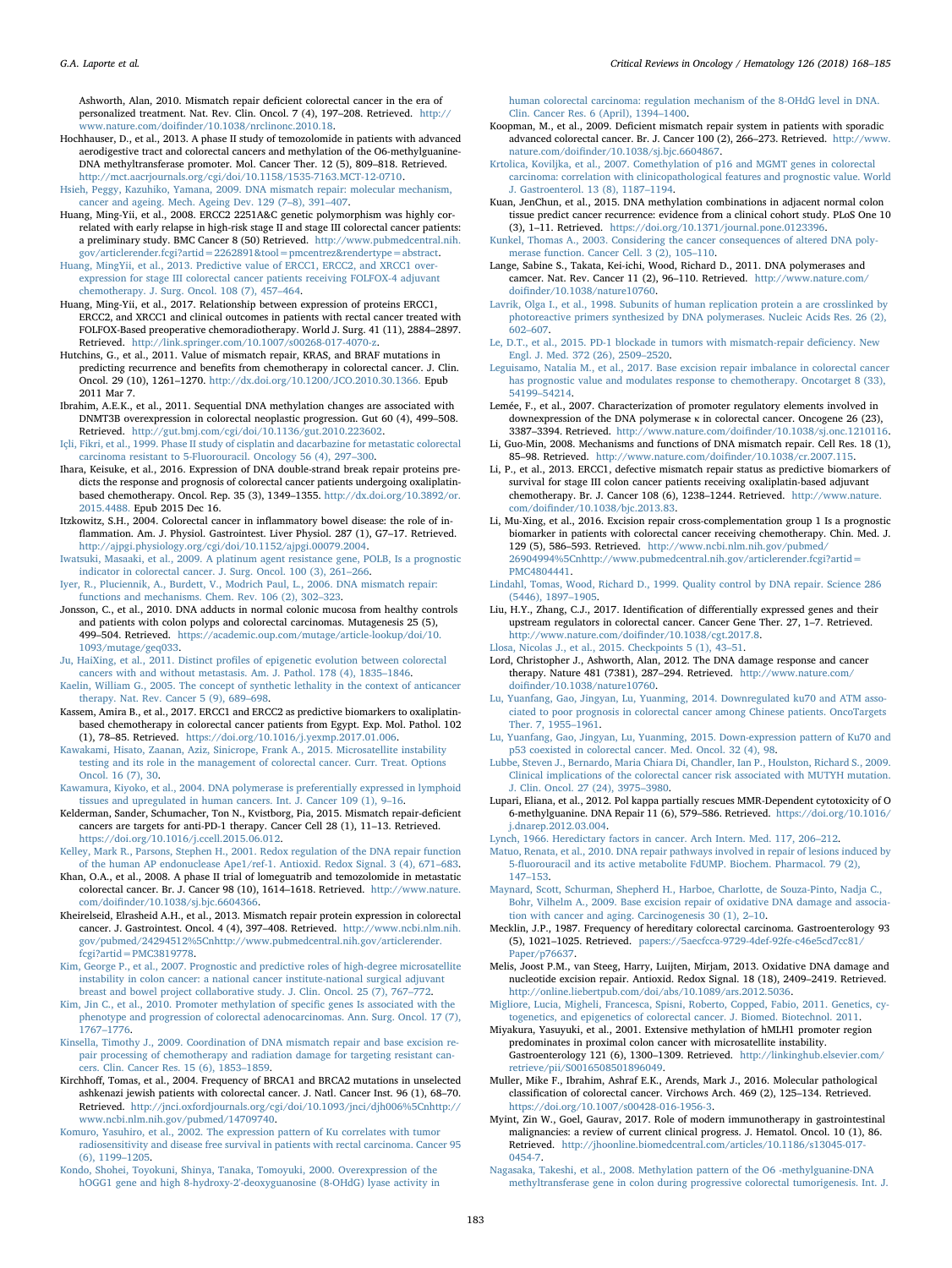[Cancer 122 \(11\), 2429](http://refhub.elsevier.com/S1040-8428(17)30438-9/sbref0650)–2436.

- <span id="page-16-11"></span>Nagel, Z.D., et al., 2014. Multiplexed DNA repair assays for multiple lesions and multiple doses via transcription inhibition and transcriptional mutagenesis. Proc. Natl. Acad. Sci. U. S. A. 111 (18), E1823–32. Retrieved. [http://www.pnas.org/cgi/doi/10.1073/](http://www.pnas.org/cgi/doi/10.1073/pnas.1401182111) [pnas.1401182111](http://www.pnas.org/cgi/doi/10.1073/pnas.1401182111).
- <span id="page-16-22"></span>[Natarajan, A.T., et al., 1992. Chromosomal localization of human O6-methylguanine-](http://refhub.elsevier.com/S1040-8428(17)30438-9/sbref0660)[DNA methyltransferase \(MGMT\) gene by in situ hybridization. Mutagenesis 7 \(1\),](http://refhub.elsevier.com/S1040-8428(17)30438-9/sbref0660) 83–[85](http://refhub.elsevier.com/S1040-8428(17)30438-9/sbref0660).
- <span id="page-16-5"></span><span id="page-16-2"></span>NCCN, 2017. Colon cancer. NCCN Guidelines. pp. 1–832. Retrieved. [www.nccn.org.](arxiv:/www.nccn.org) [Nicholson, Brian D., et al., 2015. Blood CEA levels for detecting recurrent colorectal](http://refhub.elsevier.com/S1040-8428(17)30438-9/sbref0670) [cancer. Cochrane Database Syst. Rev. 12 \(12\), 1](http://refhub.elsevier.com/S1040-8428(17)30438-9/sbref0670)–214.
- <span id="page-16-56"></span>[Niell, Bethany L., et al., 2004. BRCA1 and BRCA2 founder mutations and the risk of](http://refhub.elsevier.com/S1040-8428(17)30438-9/sbref0675) [colorectal cancer. J. Natl. Cancer Inst. 96 \(1\), 15](http://refhub.elsevier.com/S1040-8428(17)30438-9/sbref0675)–21.
- <span id="page-16-37"></span>Nielsen, M., Morreau, H., Vasen Hans, F.A., Hes Frederik, J., 2011. MUTYH-associated polyposis (MAP). Crit. Rev. Oncol. Hematol. 79 (1), 1–16. [http://dx.doi.org/10.](http://dx.doi.org/10.1016/j.critrevonc.2010.05.011) [1016/j.critrevonc.2010.05.011.](http://dx.doi.org/10.1016/j.critrevonc.2010.05.011) Epub 2010 Jul 21.
- <span id="page-16-25"></span>[Nilsson, Torbjörn K., Löf-Öhlin, Zarah M., Sun, Xiao Feng, 2013. DNA methylation of the](http://refhub.elsevier.com/S1040-8428(17)30438-9/sbref0685) [p14ARF, RASSF1A and APC1A genes as an independent prognostic factor in color](http://refhub.elsevier.com/S1040-8428(17)30438-9/sbref0685)[ectal cancer patients. Int. J. Oncol. 42 \(1\), 127](http://refhub.elsevier.com/S1040-8428(17)30438-9/sbref0685)–133.
- <span id="page-16-3"></span>O'[Connell, Michael J., et al., 2008. Survival following recurrence in stage II and III colon](http://refhub.elsevier.com/S1040-8428(17)30438-9/sbref0690) cancer: fi[ndings from the ACCENT data set. J. Clin. Oncol. 26 \(14\), 2336](http://refhub.elsevier.com/S1040-8428(17)30438-9/sbref0690)–2341.
- <span id="page-16-10"></span>Obtuł[owicz, Tomasz, et al., 2010. Oxidative stress and 8-oxoguanine repair are enhanced](http://refhub.elsevier.com/S1040-8428(17)30438-9/sbref0695) [in colon adenoma and carcinoma patients. Mutagenesis 25 \(5\), 463](http://refhub.elsevier.com/S1040-8428(17)30438-9/sbref0695)–471.
- <span id="page-16-28"></span>Oliver, JaimeAntonio, et al., 2014. Prognostic impact of MGMT promoter methylation and MGMT and CD133 expression in colorectal adenocarcinoma. BMC Cancer 14 (1), 511. Retrieved. [http://bmccancer.biomedcentral.com/articles/10.1186/1471-2407-](http://bmccancer.biomedcentral.com/articles/10.1186/1471-2407-14-511) [14-511.](http://bmccancer.biomedcentral.com/articles/10.1186/1471-2407-14-511)
- <span id="page-16-12"></span>Overbeek, Lucia I.H., et al., 2008. Interpretation of immunohistochemistry for mismatch repair proteins is only reliable in a specialized setting. Am. J. Pathol. 32 (8), 1246–1251. Retrieved. <http://www.ncbi.nlm.nih.gov/pubmed/18677806>.
- <span id="page-16-38"></span>Park, David J., et al., 2001. A xeroderma pigmentosum group D gene polymorphism predicts clinical outcome to platinum-based chemotherapy in patients with advanced colorectal cancer. Cancer Res. 61 (24), 8654–8658. Retrieved. [http://www.ncbi.nlm.](http://www.ncbi.nlm.nih.gov/pubmed/11751380) [nih.gov/pubmed/11751380.](http://www.ncbi.nlm.nih.gov/pubmed/11751380)
- <span id="page-16-45"></span>Parlanti, Eleonora, et al., 2012. The cross talk between pathways in the repair of 8-oxo-7,8-dihydroguanine in mouse and human cells. Free Radic. Biol. Med. 53 (11), 2171–2177. Retrieved. [https://doi.org/10.1016/j.freeradbiomed.2012.08.593.](https://doi.org/10.1016/j.freeradbiomed.2012.08.593)
- <span id="page-16-53"></span>Pavelitz, Thomas, et al., 2014. MRE11-defi[ciency associated with improved long-term](http://refhub.elsevier.com/S1040-8428(17)30438-9/sbref0720) [disease free survival and overall survival in a subset of stage III colon cancer patients](http://refhub.elsevier.com/S1040-8428(17)30438-9/sbref0720) [in randomized CALGB 89803 trial. PLoS One 9 \(10\), e108483](http://refhub.elsevier.com/S1040-8428(17)30438-9/sbref0720).
- <span id="page-16-21"></span>[Pegg, A.E., 1990. Mammalian O6-alkylguanine-DNA alkyltransferase: regulation and](http://refhub.elsevier.com/S1040-8428(17)30438-9/sbref0725) [importance in response to alkylating carcinogens and therapeutic agents. Cancer Res.](http://refhub.elsevier.com/S1040-8428(17)30438-9/sbref0725) [50, 6119](http://refhub.elsevier.com/S1040-8428(17)30438-9/sbref0725)–6129.
- <span id="page-16-18"></span>[Phipps, Amanda I., et al., 2015. Association between molecular subtypes of colorectal](http://refhub.elsevier.com/S1040-8428(17)30438-9/sbref0730) [cancer and patient survival. Gastroenterology 148 \(1\), 77](http://refhub.elsevier.com/S1040-8428(17)30438-9/sbref0730)–87.e2.
- <span id="page-16-31"></span>Pietrantonio, [F., et al., 2014. Activity of temozolomide in patients with advanced che](http://refhub.elsevier.com/S1040-8428(17)30438-9/sbref0735)[morefractory colorectal cancer and MGMT promoter methylation. Ann. Oncol. 25 \(2\),](http://refhub.elsevier.com/S1040-8428(17)30438-9/sbref0735) 404–[408](http://refhub.elsevier.com/S1040-8428(17)30438-9/sbref0735).
- <span id="page-16-32"></span>[Pietrantonio, Filippo, et al., 2015. Dose-dense temozolomide in patients with MGMT](http://refhub.elsevier.com/S1040-8428(17)30438-9/sbref0740)[silenced chemorefractory colorectal cancer. Target. Oncol. 11 \(3\), 337](http://refhub.elsevier.com/S1040-8428(17)30438-9/sbref0740)–343.
- <span id="page-16-58"></span>Pillaire, M.J., et al., 2010. A 'DNA replication' signature of progression and negative outcome in colorectal cancer. Oncogene 29 (6), 876–887. Retrieved. [http://www.](http://www.nature.com/doifinder/10.1038/onc.2009.378) nature.com/doifi[nder/10.1038/onc.2009.378.](http://www.nature.com/doifinder/10.1038/onc.2009.378)
- <span id="page-16-17"></span>[Pogue-Geile, Kay, et al., 2013. Defective mismatch repair and bene](http://refhub.elsevier.com/S1040-8428(17)30438-9/sbref0750)fit from bevacizumab for colon cancer: fi[ndings from NSABP C-08. J. Natl. Cancer Inst. 105 \(13\), 989](http://refhub.elsevier.com/S1040-8428(17)30438-9/sbref0750)–992.
- <span id="page-16-16"></span>[Popat, S., Hubner, R., Houlston, R.S., 2005. Systematic review of microsatellite instability](http://refhub.elsevier.com/S1040-8428(17)30438-9/sbref0755) [and colorectal cancer prognosis. J. Clin. Oncol. 23 \(3\), 609](http://refhub.elsevier.com/S1040-8428(17)30438-9/sbref0755)–618.
- <span id="page-16-35"></span>[Potter, J.D., 1999. Colorectal cancer: molecules and populations. J. Natl. Cancer Inst. 91](http://refhub.elsevier.com/S1040-8428(17)30438-9/sbref0760) [\(11\), 916](http://refhub.elsevier.com/S1040-8428(17)30438-9/sbref0760)–932.
- <span id="page-16-55"></span>[Qin, Chang-Jiang, et al., 2015. XRCC2 as a predictive biomarker for radioresistance in](http://refhub.elsevier.com/S1040-8428(17)30438-9/sbref0765) [locally advanced rectal cancer patients undergoing preoperative radiotherapy.](http://refhub.elsevier.com/S1040-8428(17)30438-9/sbref0765) [Oncotarget 6 \(31\), 32193](http://refhub.elsevier.com/S1040-8428(17)30438-9/sbref0765)–32204.
- <span id="page-16-48"></span>[Reardon, Joyce T., Vaisman, Alexandra, Chaney, Stephen G., Sancar, Aziz, 1999. E](http://refhub.elsevier.com/S1040-8428(17)30438-9/sbref0770)fficient [nucleotide excision repair of cisplatin, oxaliplatin, and bis-aceto- ammine-dichloro](http://refhub.elsevier.com/S1040-8428(17)30438-9/sbref0770)[cyclohexylamine-platinum \(IV\) \(JM216\) platinum \(IV\) \(JM216\) platinum intrastrand](http://refhub.elsevier.com/S1040-8428(17)30438-9/sbref0770) [DNA diadducts. Cancer Res. 59, 3968](http://refhub.elsevier.com/S1040-8428(17)30438-9/sbref0770)–3971.
- <span id="page-16-15"></span>Ribic, 2003. Tumor microsatellite-instability status as a predictor of benefit from fluoracil-based adjuvant chemotherapy for colon cancer. New Engl. J. Med. 349 (3), 347–357. Retrieved. [papers://c7998d8f-d25c-4cbe-be65-53ebf8851ccc/Paper/](arxiv:/papers://c7998d8f-d25c-4cbe-be65-53ebf8851ccc/Paper/p799) [p799.](arxiv:/papers://c7998d8f-d25c-4cbe-be65-53ebf8851ccc/Paper/p799)
- <span id="page-16-57"></span>Risch, Harvey A., et al., 2001. Prevalence and penetrance of germline BRCA1 and BRCA2 mutations in a population series of 649 women with ovarian cancer. Am. J. Hum. Genet. 68 (3), 700–710. Retrieved. [http://linkinghub.elsevier.com/retrieve/pii/](http://linkinghub.elsevier.com/retrieve/pii/S0002929707631097) [S0002929707631097](http://linkinghub.elsevier.com/retrieve/pii/S0002929707631097).
- <span id="page-16-34"></span>Rouleau, Michèle, Patel, Anand, Hendzel, Michael J., Kaufmann, Scott H., Poirier, Guy G., 2010. PARP inhibition: PARP1 and beyond. Nat. Rev. Cancer 10 (4), 293–301. Retrieved. [http://www.nature.com/doi](http://www.nature.com/doifinder/10.1038/nrc2812)finder/10.1038/nrc2812.
- <span id="page-16-14"></span>Ryan, E., Sheahan, K., Creavin, B., Mohan, H.M., Winter, D.C., 2017. The current value of determining the mismatch repair status of colorectal cancer: a rationale for routine testing. Crit. Rev. Oncol. Hematol. 116, 38–57. Retrieved. [https://doi.org/10.1016/](https://doi.org/10.1016/j.critrevonc.2017.05.006) [j.critrevonc.2017.05.006](https://doi.org/10.1016/j.critrevonc.2017.05.006).
- <span id="page-16-39"></span>[Saebø, Mona, et al., 2006. Increased mRNA expression levels of ERCC1, OGG1 and RAI in](http://refhub.elsevier.com/S1040-8428(17)30438-9/sbref0795) [colorectal adenomas and carcinomas. BMC Cancer 6, 208 Retrieved http://](http://refhub.elsevier.com/S1040-8428(17)30438-9/sbref0795) [www.ncbi.nlm.nih.gov/pubmed/16914027%5C http://www.pubmedcen](http://refhub.elsevier.com/S1040-8428(17)30438-9/sbref0795)[tral.nih.gov/articlerender.fcgi?artid=1562435&tool=pmcentrez&rendertype=ab](http://refhub.elsevier.com/S1040-8428(17)30438-9/sbref0795)[stract](http://refhub.elsevier.com/S1040-8428(17)30438-9/sbref0795).
- <span id="page-16-40"></span>Santos, Juliana C., et al., 2014. Eff[ect of APE1 T2197G \(Asp148Glu\) polymorphism on](http://refhub.elsevier.com/S1040-8428(17)30438-9/sbref0800) [APE1, XRCC1, PARP1 and OGG1 expression in patients with colorectal cancer. Int. J.](http://refhub.elsevier.com/S1040-8428(17)30438-9/sbref0800) [Mol. Sci. 15 \(10\), 17333](http://refhub.elsevier.com/S1040-8428(17)30438-9/sbref0800)–17343.
- <span id="page-16-47"></span>Sarasin, A., Kaufmann, A., 2008. Overexpression of DNA repair genes is associated with metastasis: a new hypothesis. Mutat. Res. 659 (1–2), 49–55. Retrieved. [http://](http://linkinghub.elsevier.com/retrieve/pii/S1383574208000033) [linkinghub.elsevier.com/retrieve/pii/S1383574208000033.](http://linkinghub.elsevier.com/retrieve/pii/S1383574208000033)
- <span id="page-16-9"></span>[Sargent, Daniel J., et al., 2010. Defective mismatch repair as a predictive marker for lack](http://refhub.elsevier.com/S1040-8428(17)30438-9/sbref0810) of efficacy of fl[uorouracil-based adjuvant therapy in colon cancer. J. Clin. Oncol. 28](http://refhub.elsevier.com/S1040-8428(17)30438-9/sbref0810) [\(20\), 3219](http://refhub.elsevier.com/S1040-8428(17)30438-9/sbref0810)–3226.
- <span id="page-16-33"></span>Sartore-Bianchi, A., et al., 2017. Digital PCR assessment of MGMT promoter methylation coupled with reduced protein expression optimises prediction of response to alkylating agents in metastatic colorectal cancer patients. Eur. J. Cancer. 71, 43–50. [http://dx.doi.org/10.1016/j.ejca.2016.10.032.](http://dx.doi.org/10.1016/j.ejca.2016.10.032) Epub 2016 Dec 18.

<span id="page-16-49"></span>[Schirripa, Marta, Procaccio, Letizia, 2017. The role of pharmacogenetics in the new ESMO](http://refhub.elsevier.com/S1040-8428(17)30438-9/sbref0820) [colorectal cancer guidelines. Pharmacogenomics 18, 197](http://refhub.elsevier.com/S1040-8428(17)30438-9/sbref0820)–200.

<span id="page-16-13"></span><span id="page-16-8"></span>[Sehgal, Rishabh, et al., 2014. Lynch syndrome: an updated review. Genes 5 \(3\), 497](http://refhub.elsevier.com/S1040-8428(17)30438-9/sbref0825)–507. [Sepulveda, Antonia R., et al., 2017. Molecular biomarkers for the evaluation of colorectal](http://refhub.elsevier.com/S1040-8428(17)30438-9/sbref0830)

- [cancer: guideline from the American Society for Clinical Pathology, College of](http://refhub.elsevier.com/S1040-8428(17)30438-9/sbref0830) [American Pathologists, Association for Molecular Pathology, and the American](http://refhub.elsevier.com/S1040-8428(17)30438-9/sbref0830) [Society of Clinical Oncology. J. Clin. Oncol. 35 \(13\), 1453](http://refhub.elsevier.com/S1040-8428(17)30438-9/sbref0830)–1496.
- <span id="page-16-30"></span>[Shacham-Shmueli, Einat, et al., 2011. Response to temozolomide in patients with meta](http://refhub.elsevier.com/S1040-8428(17)30438-9/sbref0835)[static colorectal cancer with loss of MGMT expression: a new approach in the era of](http://refhub.elsevier.com/S1040-8428(17)30438-9/sbref0835) [personalized medicine? J. Clin. Oncol. 29 \(10\), 1](http://refhub.elsevier.com/S1040-8428(17)30438-9/sbref0835)–4.
- <span id="page-16-23"></span>[Shen, Lanlan, et al., 2005. MGMT promoter methylation and Field defect in sporadic](http://refhub.elsevier.com/S1040-8428(17)30438-9/sbref0840) [colorectal cancer. J. Natl. Cancer Inst. 97 \(18\), 1330](http://refhub.elsevier.com/S1040-8428(17)30438-9/sbref0840)–1338.
- <span id="page-16-26"></span>[Shima, Kaori, et al., 2011. MGMT promoter methylation, loss of expression and prognosis](http://refhub.elsevier.com/S1040-8428(17)30438-9/sbref0845) [in 855 colorectal cancers. Cancer Cause Control 22 \(2\), 301](http://refhub.elsevier.com/S1040-8428(17)30438-9/sbref0845)–309.
- <span id="page-16-50"></span>Shirota, Y., et al., 2001. ERCC1 and thymidylate synthase mRNA levels predict survival for colorectal cancer patients receiving combination oxaliplatin and fluorouracil chemotherapy. J. Clin. Oncol. 19 (23), 4298–4304. Retrieved. [http://www.ncbi.nlm.](http://www.ncbi.nlm.nih.gov/pubmed/11731512) [nih.gov/pubmed/11731512.](http://www.ncbi.nlm.nih.gov/pubmed/11731512)
- <span id="page-16-0"></span>[Siegel, Rebecca L., et al., 2017. Colorectal cancer statistics, 2017. CA Cancer J. Clin. 67](http://refhub.elsevier.com/S1040-8428(17)30438-9/sbref0855) [\(3\), 177](http://refhub.elsevier.com/S1040-8428(17)30438-9/sbref0855)–193.
- <span id="page-16-27"></span>[Sinha, Rupal, et al., 2013. Kras Gene mutation and RASSF1A, FHIT and MGMT Gene](http://refhub.elsevier.com/S1040-8428(17)30438-9/sbref0860) [promoter hypermethylation: indicators of tumor staging and metastasis in adeno](http://refhub.elsevier.com/S1040-8428(17)30438-9/sbref0860)[carcinomatous sporadic colorectal cancer in Indian population. PLoS One 8 \(4\), 1](http://refhub.elsevier.com/S1040-8428(17)30438-9/sbref0860)–8.
- <span id="page-16-6"></span>[Sinicrope, Frank A., et al., 2011. DNA mismatch repair status and colon cancer recurrence](http://refhub.elsevier.com/S1040-8428(17)30438-9/sbref0865) and survival in clinical trials of 5-fl[uorouracil-based adjuvant therapy. J. Natl. Cancer](http://refhub.elsevier.com/S1040-8428(17)30438-9/sbref0865) [Inst. 103 \(11\), 863](http://refhub.elsevier.com/S1040-8428(17)30438-9/sbref0865)–875.
- <span id="page-16-36"></span>[Slyskova, Jana, et al., 2012. Functional, genetic, and epigenetic aspects of base and nu](http://refhub.elsevier.com/S1040-8428(17)30438-9/sbref0870)[cleotide excision repair in colorectal carcinomas. Clin. Cancer Res. 18 \(21\),](http://refhub.elsevier.com/S1040-8428(17)30438-9/sbref0870) 5878–[5887](http://refhub.elsevier.com/S1040-8428(17)30438-9/sbref0870).
- <span id="page-16-44"></span>[Spivak, Graciela, 2015. Nucleotide excision repair in humans Graciela. DNA Repair 36](http://refhub.elsevier.com/S1040-8428(17)30438-9/sbref0875) [\(10\), 13](http://refhub.elsevier.com/S1040-8428(17)30438-9/sbref0875)–18.
- <span id="page-16-43"></span>Spivak, [Graciela., 2016. Transcription-coupled repair: an update. Arch. Toxicol. 90 \(11\),](http://refhub.elsevier.com/S1040-8428(17)30438-9/sbref0880) 2583–[2594](http://refhub.elsevier.com/S1040-8428(17)30438-9/sbref0880).
- <span id="page-16-42"></span>Storr, S.J., Woolston, C.M., Martin, S.G., 2012. Base excision repair, the redox environment and therapeutic implications. Curr. Mol. Pharmacol. 5 (1), 88–101. Retrieved. [http://www.ncbi.nlm.nih.gov/entrez/query.fcgi?cmd=Retrieve&db=PubMed&](http://www.ncbi.nlm.nih.gov/entrez/query.fcgi?cmd=Retrieve%26db=PubMed%26dopt=Citation%26list_uids=22122466)  $dot = Ci$ tation&list uids = 22122466.
- <span id="page-16-41"></span>[Sulzyc-Bielicka, Violetta, et al., 2012. Colorectal cancers di](http://refhub.elsevier.com/S1040-8428(17)30438-9/sbref0890)ffer in respect of PARP-1 [protein expression. Pol. J. Pathol. 2, 87](http://refhub.elsevier.com/S1040-8428(17)30438-9/sbref0890)–92.
- <span id="page-16-24"></span>Svrcek, M., et al., 2010. Methylation tolerance due to an O6-methylguanine DNA methyltransferase (MGMT) field defect in the colonic mucosa: an initiating step in the development of mismatch repair-deficient colorectal cancers. Gut 59 (11),
- <span id="page-16-52"></span>1516–1526. Retrieved. <http://gut.bmj.com/cgi/doi/10.1136/gut.2009.194787>. [Tang, Jianjun, et al., 2013. Prognostic signi](http://refhub.elsevier.com/S1040-8428(17)30438-9/sbref0900)ficance of BRCA1-associated protein 1 in [colorectal cancer. Med. Oncol. 30 \(2\), 541.](http://refhub.elsevier.com/S1040-8428(17)30438-9/sbref0900)
- <span id="page-16-19"></span>[Taube, Janis M., et al., 2014. Association of PD-1, PD-1 Ligands, and Other Features of the](http://refhub.elsevier.com/S1040-8428(17)30438-9/sbref0905) [Tumor Immune Microenvironment with Response to Anti-PD-1 Therapy.](http://refhub.elsevier.com/S1040-8428(17)30438-9/sbref0905)
- <span id="page-16-54"></span>[Tennstedt, Pierre, et al., 2013. RAD51 overexpression Is a negative prognostic marker for](http://refhub.elsevier.com/S1040-8428(17)30438-9/sbref0910) [colorectal adenocarcinoma. Int. J. Cancer 132 \(9\), 2118](http://refhub.elsevier.com/S1040-8428(17)30438-9/sbref0910)–2126.
- <span id="page-16-46"></span>[Thorslund, Tina, et al., 2005. Cooperation of the cockayne syndrome group B protein and](http://refhub.elsevier.com/S1040-8428(17)30438-9/sbref0915) [poly \(ADP-Ribose\) polymerase 1 in the response to oxidative stress. Mol. Cell. Biol. 25](http://refhub.elsevier.com/S1040-8428(17)30438-9/sbref0915) [\(17\), 7625](http://refhub.elsevier.com/S1040-8428(17)30438-9/sbref0915)–7636.
- <span id="page-16-7"></span>Torgovnick, Alessandro, Schumacher, Björn, 2015. DNA repair mechanisms in cancer development and therapy. Front. Genet. 6, 157. Retrieved. [http://journal.frontiersin.](http://journal.frontiersin.org/article/10.3389/fgene.2015.00157/abstract) [org/article/10.3389/fgene.2015.00157/abstract](http://journal.frontiersin.org/article/10.3389/fgene.2015.00157/abstract).
- <span id="page-16-4"></span>Tsikitis, Vassiliki L., Larson, David W., Huebner, Marianne, Lohse, Christine M., Thompson, Patricia A., 2014. Predictors of recurrence free survival for patients with stage II and III colon cancer. BMC Cancer 14 (1), 336. Retrieved. [http://www.](http://www.pubmedcentral.nih.gov/articlerender.fcgi?artid=4029910%26tool=pmcentrez%26rendertype=abstract) [pubmedcentral.nih.gov/articlerender.fcgi?artid=4029910&tool=pmcentrez&](http://www.pubmedcentral.nih.gov/articlerender.fcgi?artid=4029910%26tool=pmcentrez%26rendertype=abstract) [rendertype=abstract.](http://www.pubmedcentral.nih.gov/articlerender.fcgi?artid=4029910%26tool=pmcentrez%26rendertype=abstract)
- <span id="page-16-29"></span>[Tuominen, Rainer, et al., 2015. MGMT promoter methylation is associated with temo](http://refhub.elsevier.com/S1040-8428(17)30438-9/sbref0930)[zolomide response and prolonged progression-free survival in disseminated cuta](http://refhub.elsevier.com/S1040-8428(17)30438-9/sbref0930)[neous melanoma. Int. J. Cancer 136 \(12\), 2844](http://refhub.elsevier.com/S1040-8428(17)30438-9/sbref0930)–2853.
- <span id="page-16-51"></span>Uchida, Kazumi, Danenberg, Peter V., Danenberg, Kathleen D., Grem, Jean L., 2008. Thymidylate synthase, dihydropyrimidine dehydrogenase, ERCC1, and thymidine phosphorylase gene expression in primary and metastatic gastrointestinal adenocarcinoma tissue in patients treated on a phase i trial of oxaliplatin and capecitabine. BMC Cancer 8 (1), 386–396. Retrieved. [http://bmccancer.biomedcentral.com/](http://bmccancer.biomedcentral.com/articles/10.1186/1471-2407-8-386) [articles/10.1186/1471-2407-8-386.](http://bmccancer.biomedcentral.com/articles/10.1186/1471-2407-8-386)
- <span id="page-16-20"></span>[Van Cutsem, Eric, et al., 2016. ESMO consensus guidelines for the management of pa](http://refhub.elsevier.com/S1040-8428(17)30438-9/sbref0940)[tients with metastatic colorectal cancer. Ann. Oncol. 27 \(8\), 1386](http://refhub.elsevier.com/S1040-8428(17)30438-9/sbref0940)–1422.
- <span id="page-16-1"></span>[Vogelstein, Bert, et al., 1988. Genetic alterations during colorectal-tumor development.](http://refhub.elsevier.com/S1040-8428(17)30438-9/sbref0945) [N. Engl. J. Med. 319 \(9\), 525](http://refhub.elsevier.com/S1040-8428(17)30438-9/sbref0945)–532.